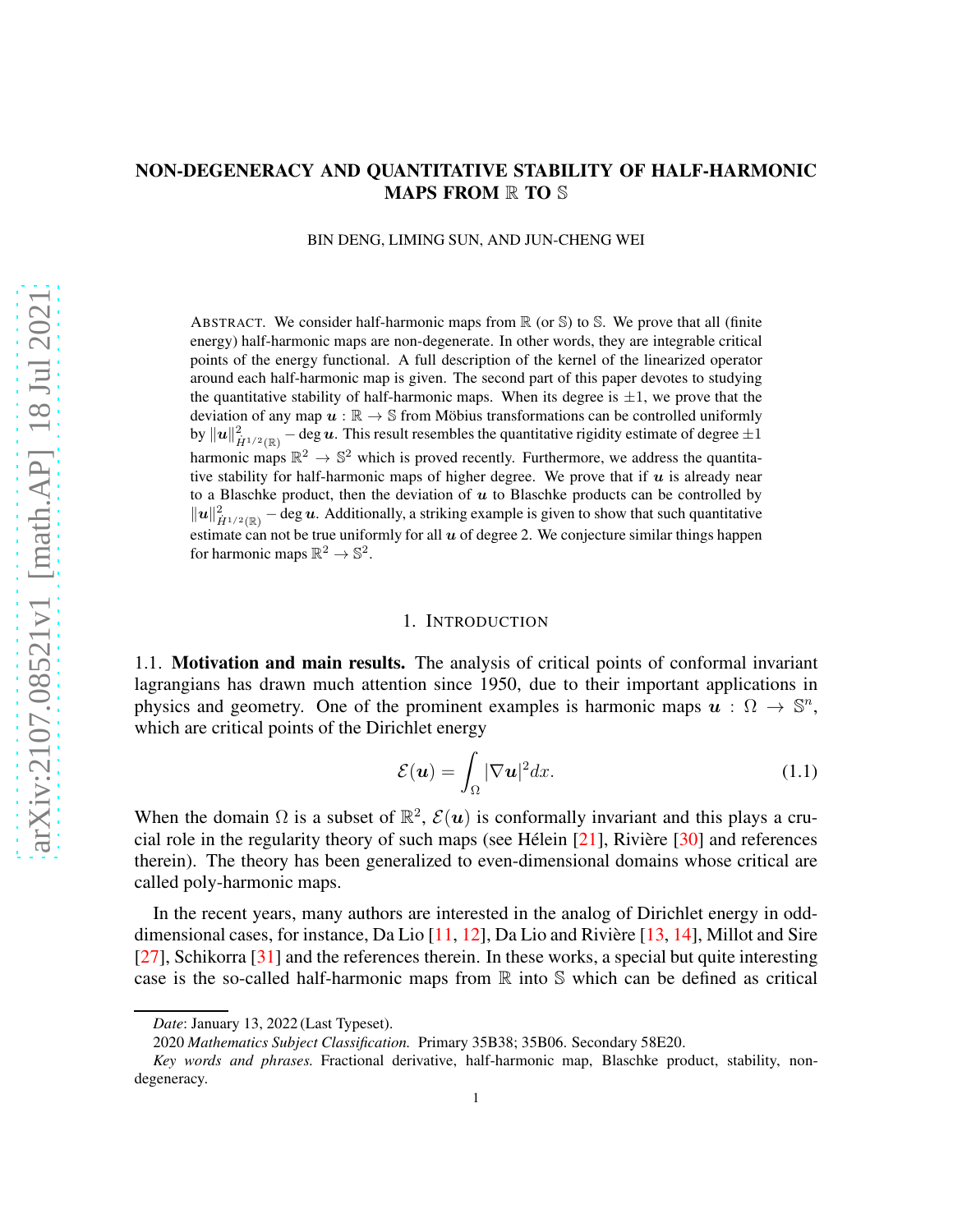points of the following line energy

<span id="page-1-0"></span>
$$
\mathcal{E}(\boldsymbol{u}) = \frac{1}{2\pi} \int_{\mathbb{R}} |(-\Delta_{\mathbb{R}})^{\frac{1}{4}} \boldsymbol{u}|^2 dx.
$$
 (1.2)

The functional  $\mathcal E$  enjoys invariance under the Möbius group which is the trace of conformal maps keeping invariant the half-space  $\mathbb{R}^2_+$ . In fact,  $\mathcal{E}(u)$  coincides with  $||u||^2_{\dot{H}^{1/2}(\mathbb{R})}$ , see [\(2.3\)](#page-5-0) below. Computing the associated Euler-Lagrange equation for  $(1.2)$ , it is easy to see that if  $u : \mathbb{R} \to \mathbb{S}$  is a half-harmonic map, then u satisfies

$$
(-\Delta)^{\frac{1}{2}}\boldsymbol{u}(x) = \left(\frac{1}{2\pi}P.V.\int_{\mathbb{R}}\frac{|\boldsymbol{u}(x)-\boldsymbol{u}(s)|^2}{|x-s|^2}ds\right)\boldsymbol{u}(x) \quad \text{in } \mathbb{R}.
$$
 (1.3)

Fundamental regularity of half-harmonic maps has been obtained in [\[13](#page-33-2), [14](#page-33-3)]. A complete classification has been known by [\[27,](#page-34-2) [12\]](#page-33-1) (cf. Theorem [2.3](#page-6-0) below). Associating  $u =$  $(u_1, u_2)$  to a complex function  $u = u_1 + i u_2$ , all half-harmonic maps consist of the following products and their complex conjugates

<span id="page-1-4"></span><span id="page-1-3"></span>
$$
\psi_{\vartheta,\vec{\alpha}} := e^{i\vartheta} \prod_{k=1}^{d} \frac{x - \alpha_k}{x - \bar{\alpha}_k}
$$
\n(1.4)

where  $\vartheta \in \mathbb{S}, \vec{\alpha} = (\alpha_1, \dots, \alpha_d)$  with  $\alpha_k = x_k + i \lambda_k$  lies in the upper half plane  $\mathbb{H}$ , and  $d =$ deg  $u$  (see [\(2.19\)](#page-8-0) for its definition). Modulo a Cayley transformation, the above expressions are equivalent to Blaschke products or their conjugates.

Apart from the strong analogy to harmonic maps on  $\mathbb{R}^2$ , half-harmonic maps have intricate connections to minimal surfaces with free boundary, for instance see [\[17](#page-33-4), [25,](#page-34-4) [27](#page-34-2), [23](#page-34-5)]. On the other hand, in recent years, several papers were devoted to the study of the fractional Sobolev space  $H^{1/2}$  with values into the circle, in particular in the framework of the Ginzburg-Landau model, see the paper Mironescu and Pisante [\[28\]](#page-34-6) and reference therein. The simplest of such spaces is  $H^{1/2}(\mathbb{R}; \mathbb{S})$ .

The main purpose of this paper is twofold: First, we prove that each (finite energy)<sup>[2](#page-1-2)</sup> half-harmonic map is non-degenerate by characterising the kernel of the linearized operator around each half-harmonic map. Second, we study the quantitative stability estimates near each half-harmonic map. The non-degeneracy and stability are crucial to the half-harmonic map heat flow, which is an analogy of harmonic map heat flow. There are vibrant researches along this direction by Sire et al. [\[33](#page-34-7)], Schikorra et al. [\[32](#page-34-8)], Wettstein [\[36](#page-34-9)]. An interesting conjecture in [\[33\]](#page-34-7) states that half-harmonic map heat flow only blow-ups in infinite time, which is quite different from what we know about harmonic map heat flow.

<span id="page-1-1"></span><sup>&</sup>lt;sup>1</sup>Throughout this paper, bold font  $u$  denotes a vector-valued map, while  $u$  means a complex-valued map.

<span id="page-1-2"></span><sup>&</sup>lt;sup>2</sup>According to [\[26\]](#page-34-10), we do have some maps  $u : \mathbb{R} \to \mathbb{S}$  satisfies [\(1.3\)](#page-1-3) but has infinite line energy. We do not study it here.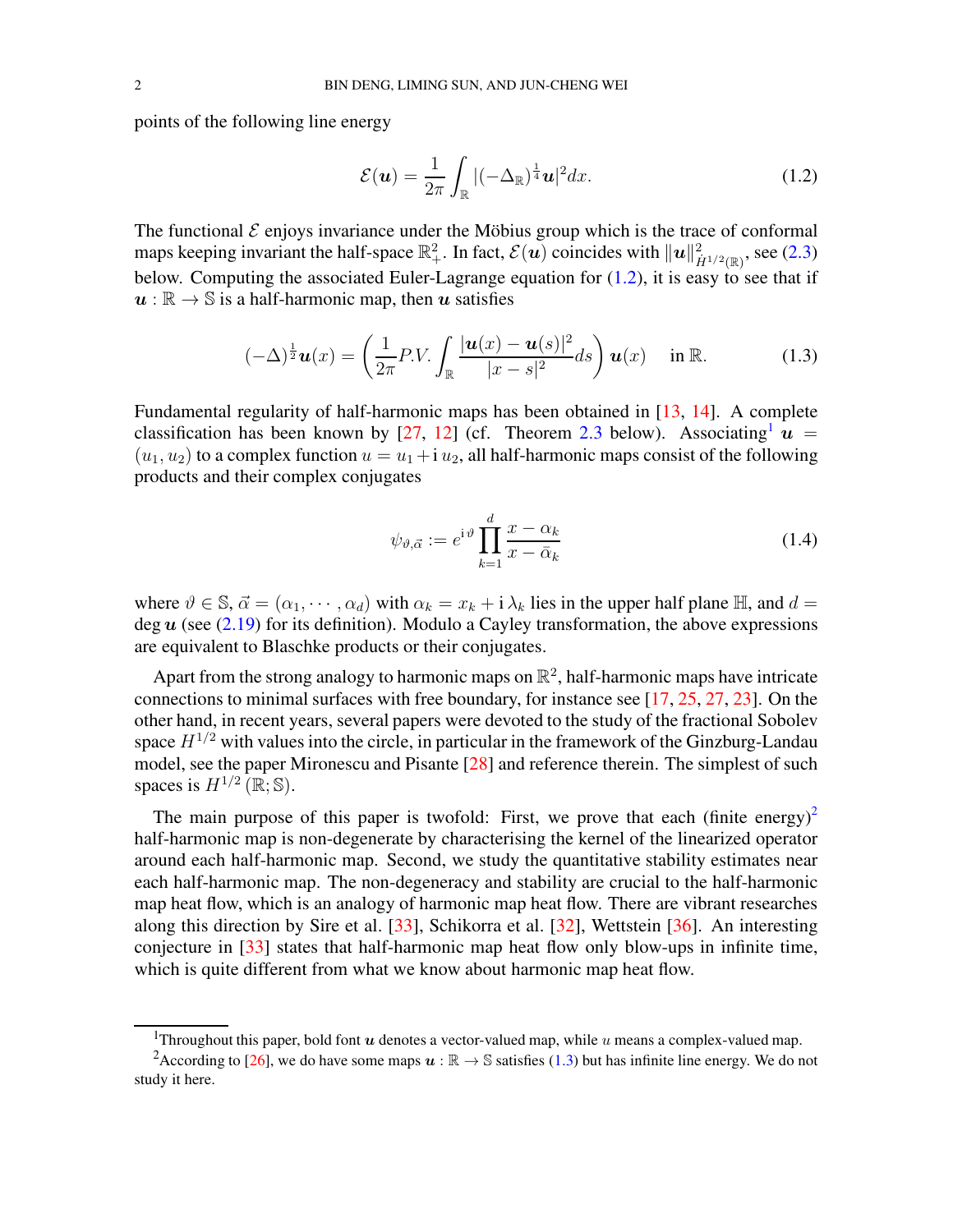Evidently, differentiating [\(1.4\)](#page-1-4) with  $\vartheta$ , Re  $\alpha_k$ , Im  $\alpha_k$ , for  $k = 1, \dots, d$  respectively, generates kernel maps for the linearized operators  $L_{\psi_{\vartheta,\vec{\alpha}}}$  as

$$
L_{\psi_{\vartheta,\vec{\alpha}}}(\mathbf{v}) = (-\Delta_{\mathbb{R}})^{\frac{1}{2}} \mathbf{v}(x) - \left(\frac{1}{2\pi} P.V. \int_{\mathbb{R}} \frac{|\psi_{\vartheta,\vec{\alpha}}(x) - \psi_{\vartheta,\vec{\alpha}}(s)|^2}{|x-s|^2} ds\right) \mathbf{v}(x) - \left(\frac{1}{\pi} \int_{\mathbb{R}} \frac{(\psi_{\vartheta,\vec{\alpha}}(x) - \psi_{\vartheta,\vec{\alpha}}(y)) \cdot (\mathbf{v}(x) - \mathbf{v}(y))}{|x-y|^2} dy\right) \mathbf{u}(x)
$$
(1.5)

where  $\bm{v}\in \dot{H}^{1/2}(\R;\mathbb{S})$  with  $\bm{\psi}_{\vartheta,\vec{\alpha}}\!\cdot\!\bm{v}=0.$  Conversely, if the kernels maps of  $L_{\psi_{\vartheta,\vec{\alpha}}}$  are all generated by differentiating nearby half-harmonic maps, then we call  $\psi_{\vartheta, \vec{\alpha}}$  is non-degenerate. Such property is also known as integrability in the context of minimal surfaces [\[1\]](#page-33-5) and har-monic maps [\[20\]](#page-34-11). The non-degeneracy of harmonic maps from  $\mathbb{R}^2$  to  $\mathbb{S}^2$  has been established in [\[20,](#page-34-11) [8\]](#page-33-6).

The study to non-degeneracy of half-harmonic maps is initiated by Sire et al. [\[34](#page-34-12)] and Lenzmann and Schikorra [\[26](#page-34-10)]. The authors in [\[34\]](#page-34-12) confirm the case when deg  $u = \pm 1$ . The authors in [\[26\]](#page-34-10) can deal with very special case of higher degree, more precisely, when  $u = (x - i)^m / (x + i)^m$ . After a stereographic projection (or Cayley transformation) such u is equivalent to  $z^m$ ,  $z \in \mathbb{S}$ . Their approach depend on the symmetry of  $z^m$  crucially. In the present paper, we completely solve the non-degeneracy for all half-harmonic maps.

<span id="page-2-1"></span>**Theorem 1.1.** Suppose u is a half-harmonic map  $\mathbb{R} \to \mathbb{S}$ , then all the  $\dot{H}^{1/2}(\mathbb{R})$  maps in the *kernel of* L<sup>u</sup> *are generated by differentiating half-harmonic maps close to* u*. More precisely,*  $dim_{\mathbb R} \ker L_{\bm u} = 2 | deg ~ u | + 1$ . In particular, if  $u = e^{{\rm i} \, \vartheta} \prod_{j=1}^k (\frac{x - \alpha_j}{x - \bar \alpha_j})$  $\frac{x-\alpha_j}{x-\bar \alpha_j})^{d_j}$  with  $\{\alpha_j\}_{j=1}^k$  are distinct *and*  $d_i \geq 1$ *, then* 

$$
\ker L_u = \operatorname{span}_{\mathbb{R}} \left\{ 1, \operatorname{Re} \frac{1}{(x - \bar{\alpha}_j)^s}, \operatorname{Im} \frac{1}{(x - \bar{\alpha}_j)^s} : s = 1, \cdots, d_j, j = 1, \cdots, k. \right\} \mathrm{i} \, u.
$$

The second part of this paper deals with the quantitative stability of half-harmonic maps. To describe it, we note that half-harmonic maps achieve the minimum of  $\dot{H}^{1/2}(\mathbb{R}; \mathbb{S})$  norm in its homotopy class. Namely

<span id="page-2-2"></span>**Theorem 1.2.** Suppose that  $u \in \dot{H}^{1/2}(\mathbb{R}; \mathbb{S})$ . Then  $||u||^2_{\dot{H}^{1/2}(\mathbb{R})} \geq |deg u|$ . If the equality *holds, then*  $u$ *, or its complex conjugate, must be the form of*  $(1.4)$ *.* 

A natural question is that whether the discrepancy  $||u||_{\dot{H}^{1/2}(\mathbb{R})}^2 - |\text{deg } u|$  can control quantitatively the difference of  $u$  from the half-harmonic maps. Naively, one expects a linear control as

<span id="page-2-0"></span>
$$
\inf_{\vartheta \in \mathbb{S}, \vec{\alpha} \in \mathbb{H}^d} \|u - \psi_{\vartheta, \vec{\alpha}}\|_{\dot{H}^{1/2}(\mathbb{R})}^2 \le C \left( \|u\|_{\dot{H}^{1/2}(\mathbb{R})}^2 - |\text{deg } u| \right) \tag{1.6}
$$

where  $C$  is independent of  $u$ .

Such type of question has been raised for many other topics. For instance, Brezis and Lieb [\[5](#page-33-7)] ask a similar question of the classical Sobolev inequality on  $\mathbb{R}^n$ . Later Bianchi and Egnell [\[4](#page-33-8)] obtain a quantitative stability estimate in the spirit of  $(1.6)$ . Fusco et al. [\[18](#page-33-9)] prove a sharp quantitative stability about isoperimetric inequality. To authors' knowledge, other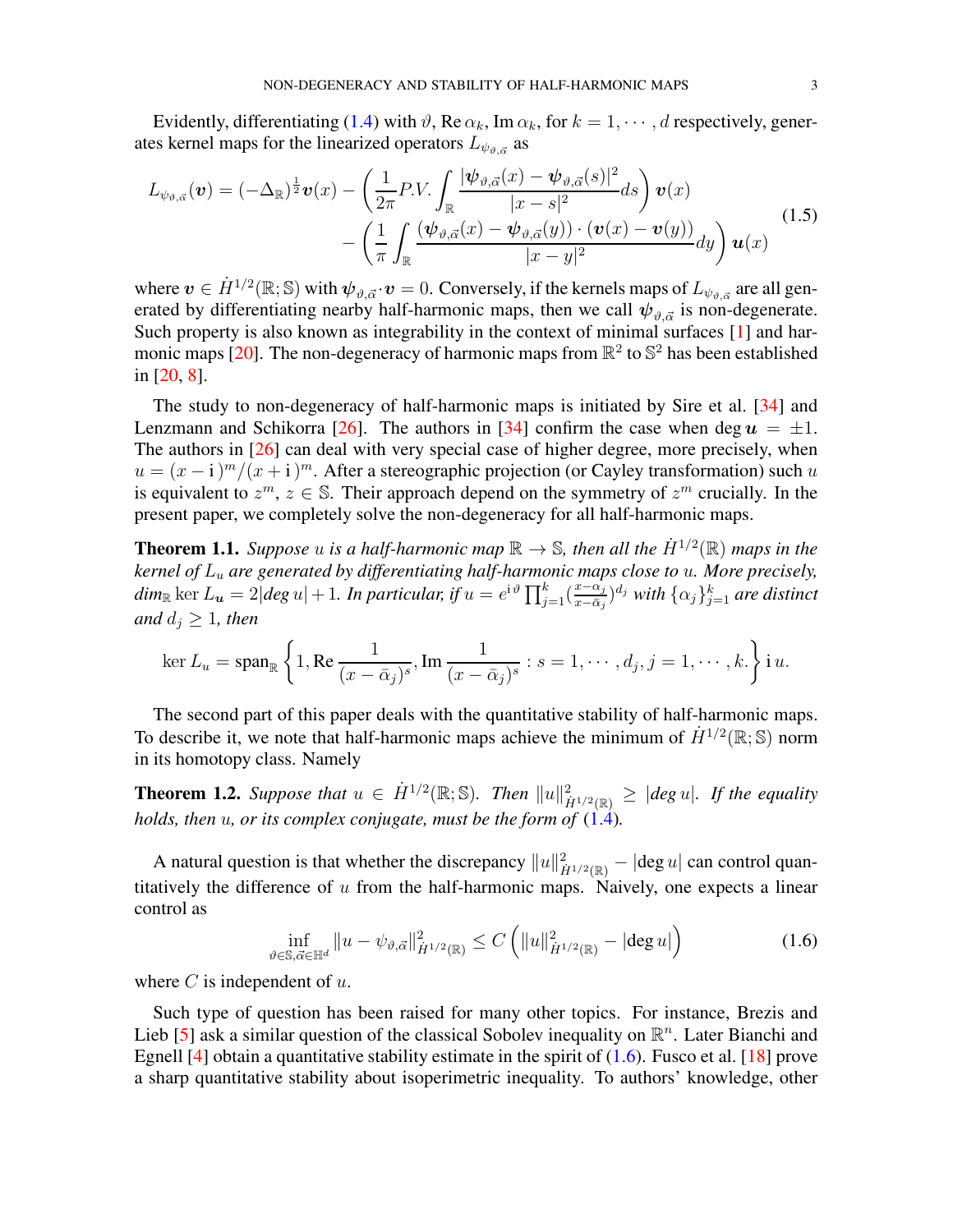types of quantitative stability estimates include (but not limited to) [\[16](#page-33-10), [24,](#page-34-13) [2](#page-33-11)]. Reader can see their papers and reference therein.

Recently Bernand-Mantel et al. [\[3\]](#page-33-12) prove a quantitative stability for degree  $\pm 1$  harmonic maps from  $\mathbb{R}^2 \to \mathbb{S}^2$  similar to [\(1.6\)](#page-2-0), whose proof is simplified by [\[22,](#page-34-14) [35](#page-34-15)]. Due to the strong analogy between harmonic maps and half-harmonic ones, their works inspire us to prove the following theorem. Denote

<span id="page-3-4"></span>
$$
D(u) = ||u||_{\dot{H}^{1/2}(\mathbb{R})}^2 - |\text{deg } u|.
$$
 (1.7)

<span id="page-3-2"></span>**Theorem 1.3.** For  $u \in \dot{H}^{1/2}(\mathbb{R}; \mathbb{S})$  with deg  $u = 1$ , there exists an  $\alpha \in \mathbb{H}$  and  $\vartheta \in \mathbb{S}$  such *that*

<span id="page-3-0"></span>
$$
||u - \psi_{\vartheta,\alpha}||_{\dot{H}^{1/2}(\mathbb{R})}^2 \le 36D(u). \tag{1.8}
$$

*If deg*  $u = -1$ *, then the above statement holds with*  $\bar{u}$ *.* 

The above theorem leaves us an intriguing question for half-harmonic maps with higher degree. The answer to this could shed some light to harmonic maps with higher degree. We find that there are some fundamental differences between the case degree  $\pm 1$  and higher degree. For instance, in degree 1,  $\psi_{\vartheta,\alpha}$  is equivalent to  $\psi_{0,i}$  after some harmless rotation and Möbius transformation of  $\mathbb{H}$ , while both sides of [\(1.8\)](#page-3-0) is invariant under these operations. Essentially, the stability estimates near  $\psi_{\vartheta,\alpha}$  is equivalent to that of  $\psi_{0,i}$ . Thus we have a uniform constant in  $(1.8)$ . However, in higher degree we do not have such equivalence. For instance, consider  $\psi_{\vartheta,(\alpha_1,\alpha_2)}$  in degree 2. One can use Möbius transformation to bring  $\alpha_1$  to i, but there is no control of  $\alpha_2$ , which might be very near to the boundary of H. Indeed, we prove the following dichotomy for  $\text{deg} = 2$ .

<span id="page-3-5"></span>**Theorem 1.4.** For any  $M > 0$ , there exists  $u \in \dot{H}^{1/2}(\mathbb{R}; \mathbb{S})$  with deg  $u = 2$  such that

$$
\inf_{\vartheta \in \mathbb{S}, \vec{\alpha} \in \mathbb{H}^2} \|u - \psi_{\vartheta, \vec{\alpha}}\|_{\dot{H}^{1/2}(\mathbb{R})}^2 \ge M \left( \|u\|_{\dot{H}^{1/2}(\mathbb{R})}^2 - 2 \right). \tag{1.9}
$$

The function u we choose is a perturbation of  $\psi_{0,\vec{\alpha}}$  with  $\alpha_1 = j^2 + i$  and  $\alpha_2 = -j^2 + i$ with  $j \to \infty$ . This exactly captures the dilemma in higher degree mentioned above. This example shows that one should not hope the stability for higher degree as simple as  $(1.6)$ . Nevertheless, we can prove a local version of quantitative stability. Namely, if  $u$  is already sufficiently close to some half-harmonic map, then  $(1.6)$  still holds.

<span id="page-3-1"></span>**Theorem 1.5.** *For any compact set*  $\Omega \in \mathbb{H}$ *, there exists*  $\delta_{d,\Omega,\varepsilon}$  *with the following significance.*  $Suppose \ u \in \dot{H}^{1/2}(\mathbb{R};\mathbb{S}) \ satisfies \ deg \ u = d > 0 \ and$ 

<span id="page-3-3"></span>
$$
||u - \psi_{\vartheta, \vec{\beta}}||_{\dot{H}^{1/2}(\mathbb{R})}^2 \le \delta_{d, \Omega, \varepsilon}
$$
\n(1.10)

*for some*  $\vartheta \in \mathbb{S}$  and  $\vec{\beta} \in \Omega^d$ . Then there exists a constant  $C_{d,\Omega,\varepsilon} > 0$  (independent of u),  $\vartheta' \in \mathbb{S}$  and  $\vec{\alpha} \in \Omega^d_\varepsilon \Subset \mathbb{H}^d$  such that

$$
||u - \psi_{\vartheta', \vec{\alpha}}||_{\dot{H}^{1/2}(\mathbb{R})}^2 \le C_{d, \Omega, \varepsilon} D(u). \tag{1.11}
$$

*Here*  $\Omega_{\varepsilon} = \cup_{p \in \Omega} B_{\varepsilon}(p)$  *with*  $B_{\varepsilon}(p)$  *are open balls in*  $\mathbb{D}$ *.*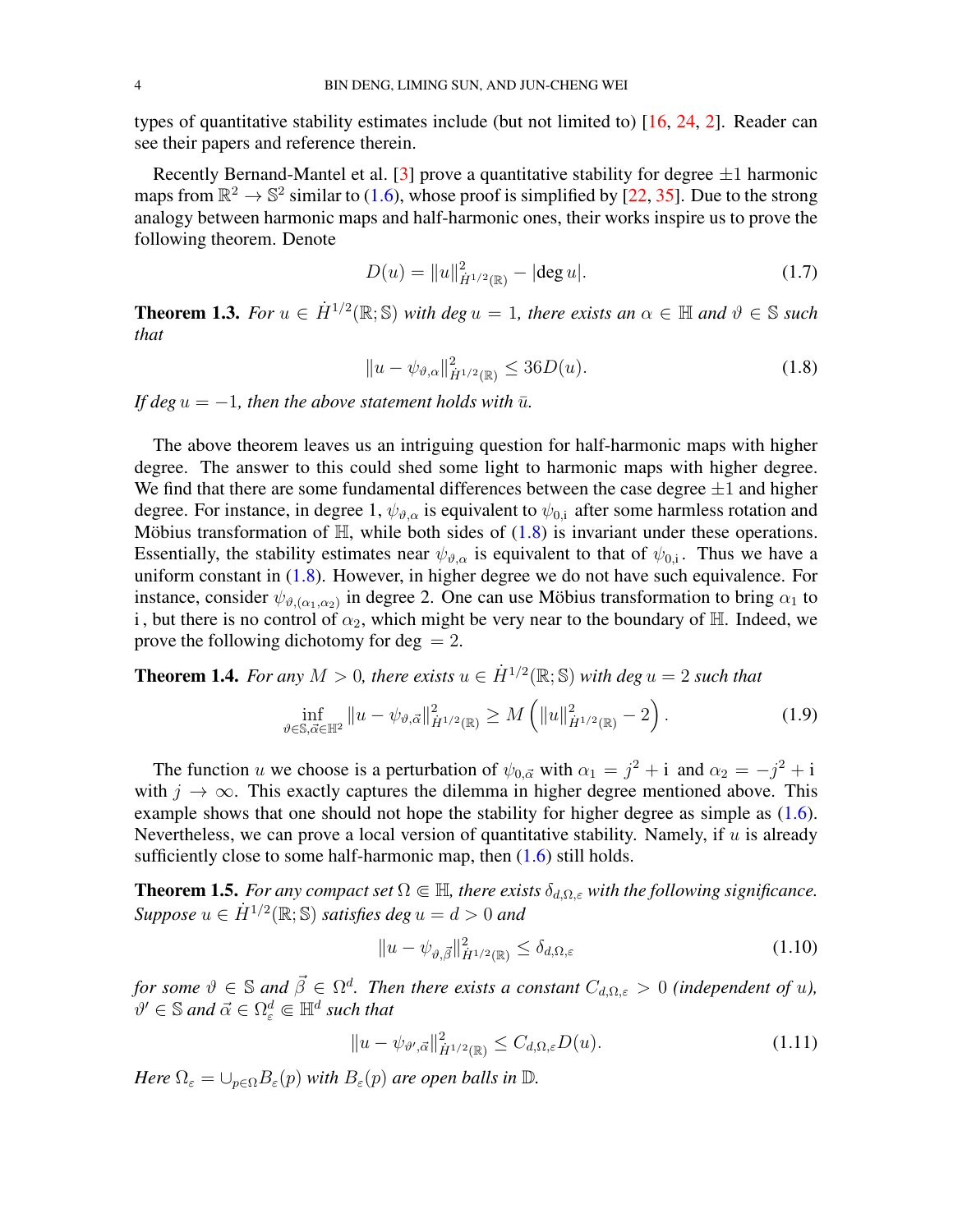For harmonic maps, one can expect similar things happening here. We conjecture that there is local version of quantitative stability, while no uniform one as simple as  $(1.6)$  holds for higher degree.

1.2. Comments on the proofs. We briefly sketch the main idea behind the proofs of Theorem [1.1-](#page-2-1)[1.5.](#page-3-1) To show the non-degeneracy, we start with the harmonic extension (denote as U) of any half-harmonic map u to  $\mathbb{R}^2_+$ . It has been proven by [\[27](#page-34-2), [26\]](#page-34-10) that the Hopf differential of  $U$ 

<span id="page-4-0"></span>
$$
\Phi = (|\partial_x \mathbf{U}|^2 - |\partial_y \mathbf{U}|^2) - 2i \partial_x \mathbf{U} \cdot \partial_y \mathbf{U} \equiv 0.
$$
\n(1.12)

This actually implies U must be a holomorphic or anti-holomorphic function on H. If  $v \in$ ker  $L<sub>u</sub>$ , then we anticipate its harmonic extension V is also holomorphic or anti-holomorphic on  $\mathbb{H}$ . This is done by considering

$$
\tilde{\Phi} = 2U_z \bar{V}_z = \partial_x \mathbf{U} \cdot \partial_x \mathbf{V} - \partial_y \mathbf{U} \cdot \partial_y \mathbf{V} - i(\partial_x \mathbf{U} \cdot \partial_y \mathbf{V} + \partial_x \mathbf{V} \cdot \partial_y \mathbf{U}).
$$
 (1.13)

Note that  $\tilde{\Phi}$  can be thought of the derivative of  $\Phi$  in [\(1.12\)](#page-4-0). One can show that  $\tilde{\Phi} \equiv 0$ which implies V is (anti-)holomorphic on  $\mathbb H$  when U is (anti-)holomorphic. A crucial step is defining  $W = V/U$ . Since  $\mathbf{u} \cdot \mathbf{v} = 0$  on R, then W is purely imaginary on  $\partial \mathbb{H}$ . By Scharwz reflection, we can extend W to a meromorphic function on  $\mathbb{C}$ . One can show that W has no essential pole at infinity and thus  $W$  is a rational functions. By counting the dimension of admissible rational functions, we get dim<sub>R</sub> ker  $L_u = 2|\text{deg }u| + 1$ . This exactly matches the dimension of parameters generating nearby half-harmonic maps.

The proof of Theorem [1.3](#page-3-2) follows closely the approach in [\[22\]](#page-34-14). They use harmonic polynomials to do the computation there, while here we use Fourier series of functions  $\mathbb{S} \to \mathbb{S}$ instead. Thanks to the fact that the  $\dot{H}^{1/2}(\mathbb{S})$  norm and degree of any map  $u \in \dot{H}^{1/2}(\mathbb{S};\mathbb{S})$  can be written explicitly using the coefficients of Fourier series, the proof here is much shorter than that in [\[22\]](#page-34-14). The proof of Theorem [1.5](#page-3-1) is a carefully refinement of the case degree  $\pm 1$ and induction. Non-degeneracy can be used to prove quantitative stability estimates in some cases. The reason behind this is that the linearized operator has a spectral gap on the orthogonal space of its kernel. For instance, one can see [\[4\]](#page-33-8). For similar approaches on fractional Sobolev inequality, one can see [\[9\]](#page-33-13). There might be possible to prove Theorem [1.5](#page-3-1) using the non-degeneracy result we have shown. Since using Fourier series is more direct, we did not pursue this direction.

To get an example violating the uniform quantitative stability, we choose to perturb  $\psi_{\vec{\alpha}}$ with  $\alpha_1 = j^2 + i$  and  $\alpha_2 = -j^2 + i$ . For any u near to  $\psi_{\vec{\alpha}}$ , we formally decompose it to the sum of one part in the kernel of linearized operator at  $\psi_{\vec{\alpha}}$  and the other part  $u_{\perp}$  in the orthogonal space. If  $u_{\perp}$  is almost orthogonal to the kernel of the linearized operator at  $\psi_{\alpha_1}$ or  $\psi_{\alpha_2}$ , then one still gets [\(1.6\)](#page-2-0). As  $j \to \infty$ ,  $\psi_{\alpha_1}$  and  $\psi_{\alpha_2}$  has very weak interaction. The four elements of ker  $L_{\psi_{\vec{\alpha}}}$  split to two elements of ker  $L_{\psi_{\alpha_1}}$  and two elements of ker  $L_{\psi_{\alpha_2}}$ . However, the element  $1 \in \text{ker } L_{\psi_{\vec{\alpha}}}$ , which corresponds to the rotation, can not split. This gives us some hope to find  $u_{\perp}$  which is almost orthogonal to ker  $L_{\psi_{\vec{\alpha}}}$  but lies in ker  $L_{\psi_{\alpha_1}}$ and ker  $L_{\psi_{\alpha_2}}$  approximately. One typical example is that u is 1 near  $j^2$  and is  $-1$  near  $-j^2$ , which are centers of  $\psi_{\alpha_1}$  and  $\psi_{\alpha_2}$  respectively, as constructed in [\(5.21\)](#page-26-0). Once realizing this, the only job left is making sure the infimum in [\(1.9\)](#page-3-3) can be achieved by  $\psi_{\vec{\alpha}}$ . This is done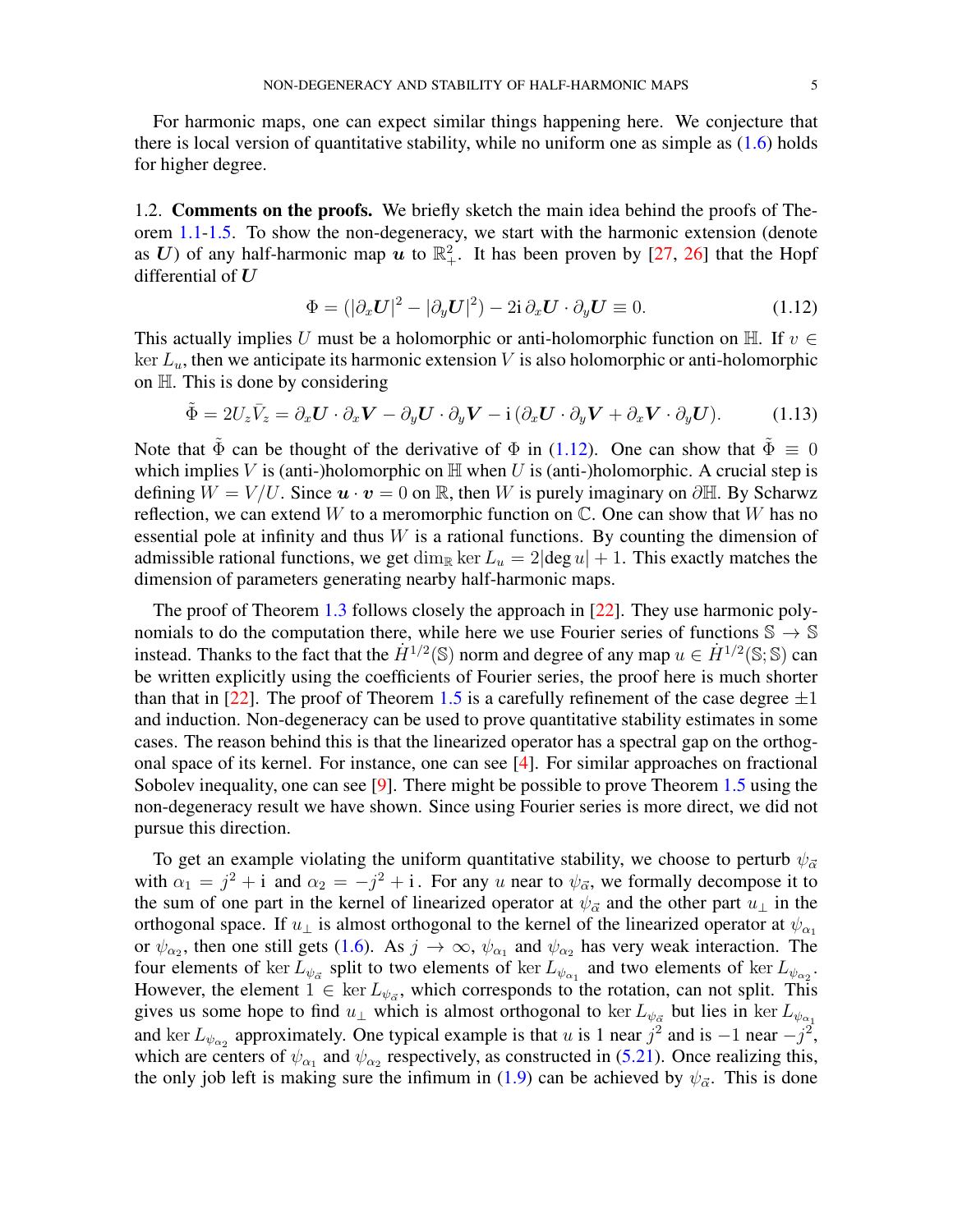by using the implicit function theorem near  $\psi_{\vec{\alpha}}$ . We are inspired by the modulation analysis near Talenti bubbles, for instance see [\[10](#page-33-14)].

1.3. Structure of the paper. In Section [2,](#page-5-1) we give a detailed preliminary on  $(-\Delta_{\mathbb{R}})^{\frac{1}{2}}$ ,  $\dot{H}^{1/2}(\mathbb{R})$  and half-harmonic maps. The equivalence of half-harmonic maps defined on  $\mathbb R$ and  $\hat{S}$  is used implicitly in the following sections. In Section [3,](#page-9-0) we prove the non-degeneracy of the linearized operator at each half-harmonic map. We divert to consider the stability from Section [4.](#page-14-0) There we prove the quantitative stability for degree  $\pm 1$  and a local result for higher degree. Section [5](#page-22-0) devotes to constructing an example losing uniform stability. Finally, we put some tedious computations in the Appendix which are needed in Section [5.](#page-22-0)

### <span id="page-5-2"></span>2. PRELIMINARY

<span id="page-5-1"></span>In this section, we lay some foundations for half-harmonic maps. There are various perspective to define them.

#### 2.1. Formulations on the real line.

**Definition 2.1.** *For any*  $f : \mathbb{R} \to \mathbb{R}$ *, we define* 

$$
(-\Delta_{\mathbb{R}})^{\frac{1}{2}}f(x) = \frac{1}{\pi}P.V. \int_{\mathbb{R}} \frac{f(x) - f(y)}{|x - y|^2} dy.
$$
 (2.1)

We call  $f \in \dot{H}^{1/2}(\mathbb{R})$  if

$$
||f||_{\dot{H}^{1/2}(\mathbb{R})}^2 := \frac{1}{4\pi^2} \iint_{\mathbb{R} \times \mathbb{R}} \frac{|f(x) - f(y)|^2}{|x - y|^2} dx dy < \infty.
$$
 (2.2)

Suppose  $\mathbf{u} = (u_1, u_2)$  is a map from  $\mathbb R$  into S. Here and the following we always assume S is embedded in  $\mathbb{R}^2 = \mathbb{C}$ . Define the energy of  $u : \mathbb{R} \to \mathbb{S}$  by

<span id="page-5-3"></span><span id="page-5-0"></span>
$$
\mathcal{E}(\boldsymbol{u}) := \frac{1}{2\pi} \int_{\mathbb{R}} \boldsymbol{u} \cdot (-\Delta_{\mathbb{R}})^{\frac{1}{2}} \boldsymbol{u} dx.
$$
 (2.3)

Using  $|u| = 1$ , it is easy to verify that

$$
\boldsymbol{u} \cdot (-\Delta_{\mathbb{R}})^{\frac{1}{2}} \boldsymbol{u}(x) = \frac{1}{2\pi} P.V. \int_{\mathbb{R}} \frac{|\boldsymbol{u}(x) - \boldsymbol{u}(y)|^2}{|x - y|^2} dy.
$$
 (2.4)

Consequently

$$
\mathcal{E}(\boldsymbol{u}) = \|\boldsymbol{u}\|_{\dot{H}^{1/2}(\mathbb{R})}^2 = \|u_1\|_{\dot{H}^{1/2}(\mathbb{R})}^2 + \|u_2\|_{\dot{H}^{1/2}(\mathbb{R})}^2.
$$
 (2.5)

The functional  $\mathcal E$  is invariant under the trace of conformal maps keeping invariant the halfspace  $\mathbb{R}^2_+$ : the Möbius group.

The critical points of E are called *half-harmonic maps*.

**Definition 2.2.** A map  $u \in \dot{H}^{1/2}(\mathbb{R}, \mathbb{S})$  is called a weak half-harmonic map if for any  $\phi \in$  $\dot{H}^{1/2}(\mathbb{R}, \mathbb{R}^2) \cap L^{\infty}(\mathbb{R}, \mathbb{R}^2)$  there holds

$$
\left. \frac{d}{dt} \right|_{t=0} \mathcal{E} \left( \frac{\boldsymbol{u} + t\boldsymbol{\phi}}{|\boldsymbol{u} + t\boldsymbol{\phi}|} \right) = 0.
$$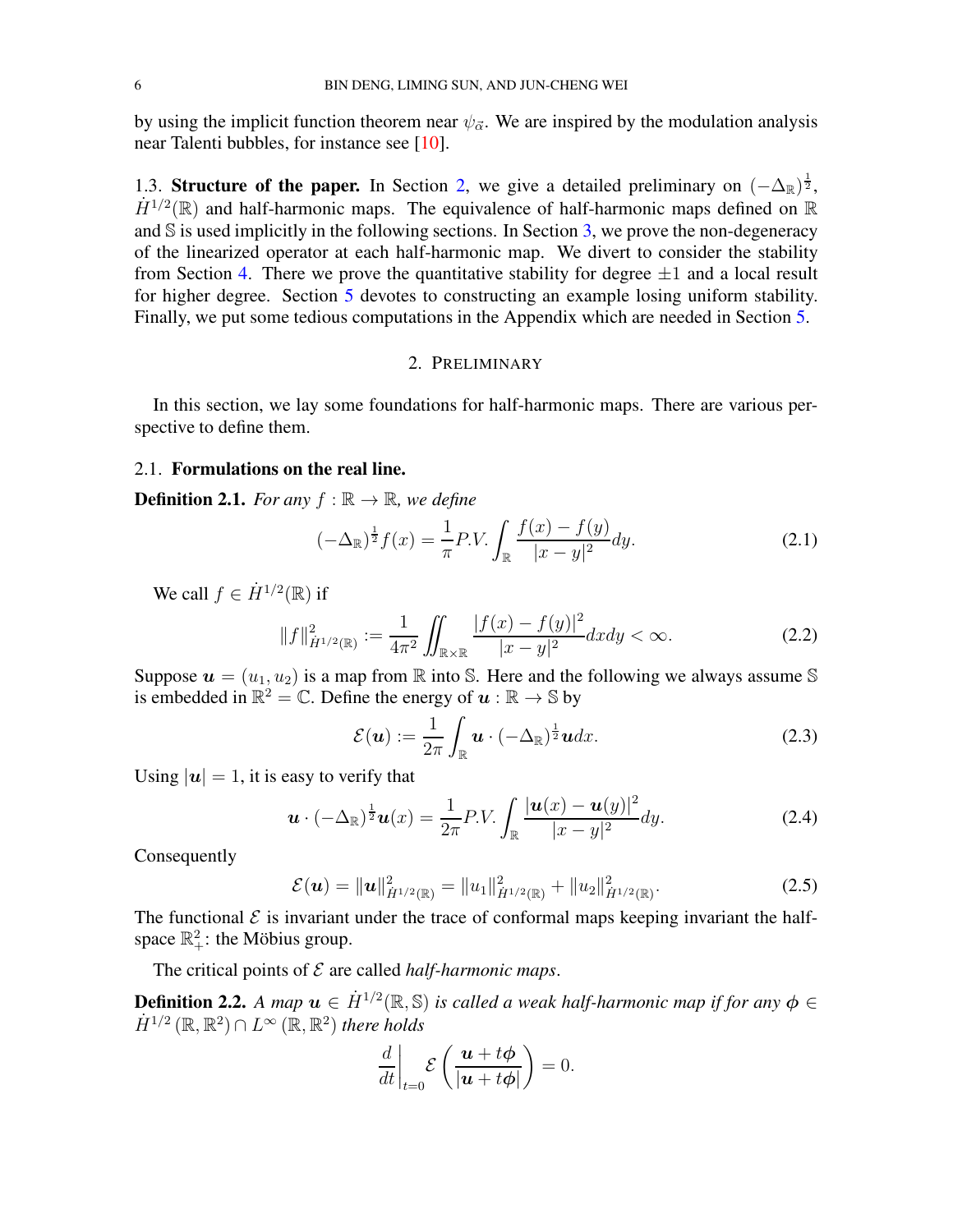Computing the associated Euler-Lagrange equation of [\(2.3\)](#page-5-0), we obtain that if  $u : \mathbb{R} \to \mathbb{S}$ is a half-harmonic map, then  $u$  satisfies the following equation:

$$
\left(-\Delta_{\mathbb{R}}\right)^{\frac{1}{2}}\boldsymbol{u}(x)=\left(\boldsymbol{u}\cdot\left(-\Delta_{\mathbb{R}}\right)^{\frac{1}{2}}\boldsymbol{u}\right)\boldsymbol{u}(x)\quad\text{ in }\mathbb{R}.\tag{2.6}
$$

All the half-harmonic maps (with finite energy) have been classified by Millot and Sire [\[27](#page-34-2)]. In the sequel, we identify  $\mathbb{R}^2$  with the complex plane C writing  $z = x_1 + i x_2$ . We shall write  $u = u_1 + i u_2$  for any map  $u = (u_1, u_2)$ .

<span id="page-6-0"></span>**Theorem 2.3** (Millot and Sire [\[27\]](#page-34-2)). Let  $u \in \dot{H}^{1/2}(\mathbb{R}; \mathbb{S})$  be a non-constant half-harmonic map into  $\mathbb S$ . Let  $U$  be the harmonic extension of  $u$  to  $\mathbb R^2_+$ . There exist some  $d\in\mathbb N,$   $\vartheta\in\mathbb R$  and  ${ \{\alpha_k\}}_{k=1}^d \subseteq \mathbb{H} = \{z \in \mathbb{C} : \text{Im } z > 0 \}$  *such that*  $U(z)$  *or its complex conjugate equals* 

<span id="page-6-5"></span><span id="page-6-4"></span><span id="page-6-1"></span>
$$
\psi_{\vartheta,\vec{\alpha}} := e^{i\vartheta} \prod_{k=1}^{d} \frac{z - \alpha_k}{z - \bar{\alpha}_k}.
$$
\n(2.7)

*Furthermore,*

$$
||u||_{\dot{H}^{1/2}(\mathbb{R})}^2 = \frac{1}{2\pi} \int_{\mathbb{R}_+^2} |\nabla U|^2 dz = d.
$$
 (2.8)

The above theorem says that the Stereographic projection

<span id="page-6-2"></span>
$$
\mathcal{S}(x) = \left(\frac{2x}{x^2 + 1}, \frac{x^2 - 1}{x^2 + 1}\right) : \mathbb{R} \to \mathbb{S}
$$
\n(2.9)

is a half-harmonic map. Actually one can verify it directly. It follows from [\(2.1\)](#page-5-2) and some computations that

$$
(-\Delta)^{\frac{1}{2}}\mathcal{S}(x) = \frac{1}{\pi}P.V. \int_{\mathbb{R}} \frac{\mathcal{S}(x) - \mathcal{S}(y)}{|x - y|^2} dy = \left(\frac{4x}{(1 + x^2)^2}, \frac{2(x^2 - 1)}{(1 + x^2)^2}\right),\tag{2.10}
$$

$$
\frac{1}{2\pi} \int_{\mathbb{R}} \frac{|\mathcal{S}(x) - \mathcal{S}(y)|^2}{|x - y|^2} dy = \frac{2}{1 + x^2}.
$$
 (2.11)

It is easy to verify that S satisfies [\(2.6\)](#page-6-1). Therefore it is a half-harmonic map from  $\mathbb{R} \to \mathbb{S}$ .

2.2. Formulations on the unit circle. Using the Stereographic projection in [\(2.9\)](#page-6-2), one can reformulate the problem by the maps from S to S. To that end, we parametrize  $\mathbb{S} = \{e^{i\theta}$ :  $\theta \in [0, 2\pi) \}$ . Let  $\mathcal{S}(x) = e^{i \theta}, \mathcal{S}(y) = e^{i \vartheta}$ , then

<span id="page-6-3"></span>
$$
|e^{i\theta} - e^{i\vartheta}|^2 = |\mathcal{S}(x) - \mathcal{S}(y)|^2 = \frac{4(x - y)^2}{(x^2 + 1)(y^2 + 1)}.
$$

Using  $x = S^{-1}(\theta) := S^{-1}(e^{i\theta})$ , we can write  $f(x)$  defined on  $\mathbb R$  to  $\tilde{f}(\theta)$  defined on S. By the above identity and  $(2.1)$ , we obtain

$$
(-\Delta_{\mathbb{R}})^{\frac{1}{2}}f(x) = \frac{1}{\pi}P.V. \int_{\mathbb{R}} \frac{f(x) - f(y)}{|x - y|^2} dy = \frac{2}{1 + x^2} \frac{1}{\pi} P.V. \int_{\mathbb{S}} \frac{\tilde{f}(\theta) - \tilde{f}(\vartheta)}{|e^{i\theta} - e^{i\vartheta}|^2} d\vartheta.
$$
 (2.12)

This leads to the definition of  $(-\Delta_{\mathbb{S}})^{\frac{1}{2}}$ .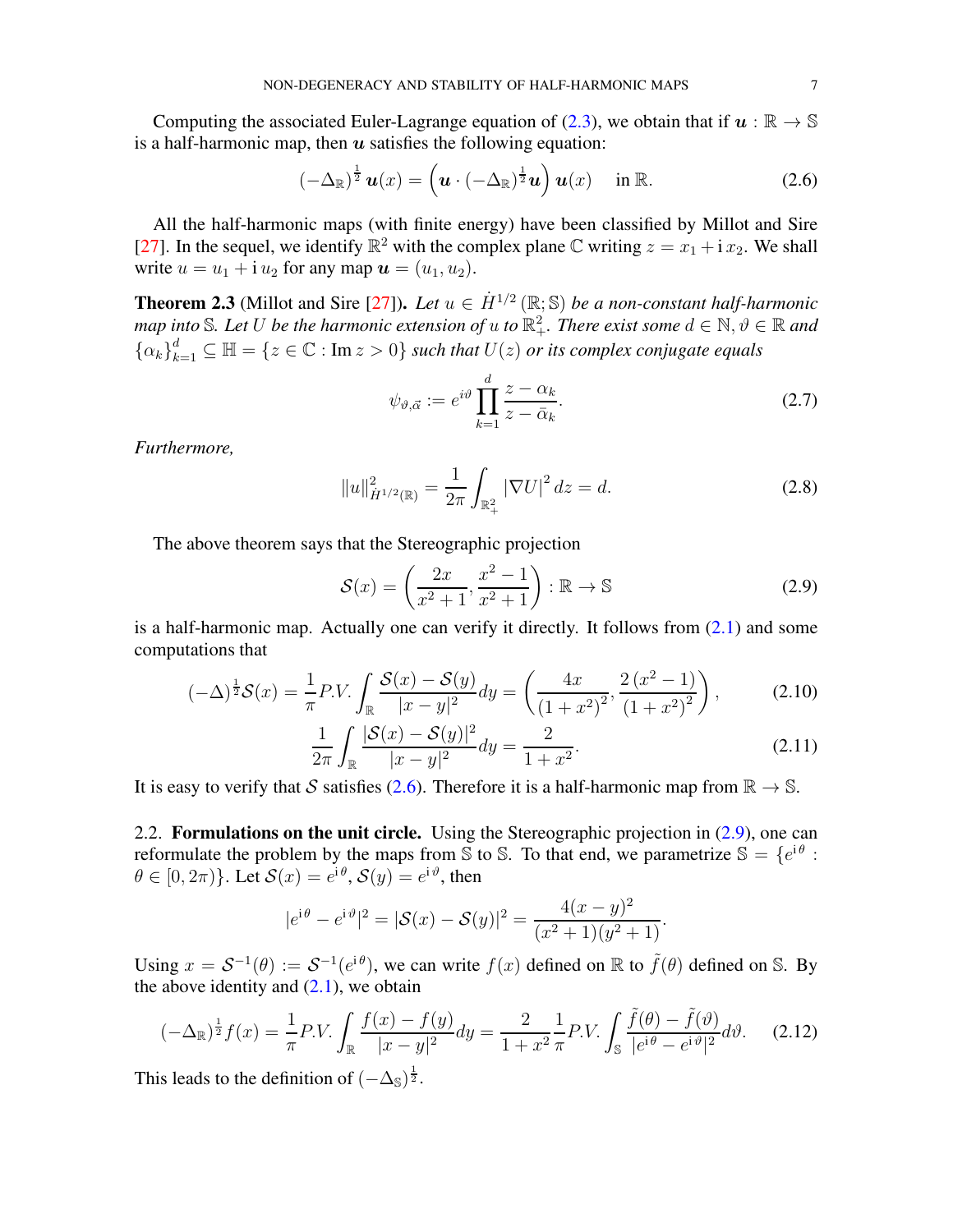**Definition 2.4.** *For any*  $\tilde{f}$  :  $\mathbb{S} \rightarrow \mathbb{R}$ *, we define the* 

$$
(-\Delta_{\mathbb{S}})^{\frac{1}{2}}\tilde{f}(\theta) := \frac{1+x^2}{2}(-\Delta_{\mathbb{R}})^{\frac{1}{2}}f(x) = \frac{1}{\pi}P.V. \int_{\mathbb{S}} \frac{\tilde{f}(\theta) - \tilde{f}(\vartheta)}{|e^{i\theta} - e^{i\vartheta}|^2} d\vartheta.
$$
 (2.13)

We call  $\tilde{f} \in \dot{H}^{1/2}(\mathbb{S})$  if and only if

$$
\|\tilde{f}\|_{\dot{H}^{1/2}(\mathbb{S})}^2 := \frac{1}{4\pi^2} \iint_{\mathbb{S}\times\mathbb{S}} \frac{|\tilde{f}(\theta) - \tilde{f}(\vartheta)|^2}{|e^{i\theta} - e^{i\vartheta}|^2} d\vartheta d\theta < \infty.
$$

Using [\(2.12\)](#page-6-3), it is easy to see that for any  $f : \mathbb{R} \to \mathbb{S}$ ,

<span id="page-7-1"></span><span id="page-7-0"></span>
$$
||f||_{\dot{H}^{1/2}(\mathbb{R})} = ||f \circ \mathcal{S}^{-1}||_{\dot{H}^{1/2}(\mathbb{S})}.
$$
 (2.14)

Therefore S is an isometric isomorphism of  $\dot{H}^{1/2}(\mathbb{R})$  and  $\dot{H}^{1/2}(\mathbb{S})$ .

Now for any map  $u = (u_1, u_2) : \mathbb{S} \to \mathbb{S}$ , we still adopt the notation  $u = u_1 + i u_2$  is a complex-valued function, we define  $(-\Delta_{\mathbb{S}})^{\frac{1}{2}}u = (-\Delta_{\mathbb{S}})^{\frac{1}{2}}u_1 + i(-\Delta_{\mathbb{S}})^{\frac{1}{2}}u_2$  and

$$
||u||_{\dot{H}^{1/2}(\mathbb{S})}^2 := ||u_1||_{\dot{H}^{1/2}(\mathbb{S})}^2 + ||u_2||_{\dot{H}^{1/2}(\mathbb{S})}^2 = \text{Re} \int_{\mathbb{S}} \bar{u}(-\Delta_{\mathbb{S}})^{\frac{1}{2}} u. \tag{2.15}
$$

Here we have used the multiplication of two complex numbers and Re denotes the real part. One readily derive that  $\|\mathrm{id}_{\mathbb{S}}\|_{\dot{H}^{1/2}(\mathbb{S})}^2 = 1.$ 

One also define the energy as  $\mathcal{E}(u) = ||u||^2_{\dot{H}^{1/2}(\mathbb{S})}$  and the the critical points of  $\mathcal E$  are called half-harmonic maps  $\mathbb{S} \to \mathbb{S}$ , which satisfy

$$
(-\Delta_{\mathbb{S}})^{\frac{1}{2}}u(\theta) = \left(\frac{1}{2\pi}P.V.\int_{\mathbb{S}}\frac{|u(\theta) - u(\vartheta)|^2}{|e^{i\theta} - e^{i\vartheta}|^2}d\vartheta\right)u(\theta) \quad \text{on } \mathbb{S}.
$$
 (2.16)

The isometry in  $(2.14)$  infers the one-to-one correspondence of half-harmonic maps between  $\mathbb{R} \to \mathbb{S}$  and  $\mathbb{S} \to \mathbb{S}$  through the stereographic projection.

One of the great advantages of working on S is that we have the Fourier expansion. Namely for any  $u : \mathbb{S} \to \mathbb{C}$ , we formally have

$$
u = \sum_{-\infty}^{\infty} c_k e^{ik\theta} = \sum_{k \in \mathbb{Z}} c_k z^k, \quad \text{where } c_k = \oint_{\mathbb{S}} u z^{-k} d\theta.
$$

Using the fact that  $(-\Delta_{\mathbb{S}})^{\frac{1}{2}}z^k = |k|z^k$  for any  $k \in \mathbb{Z}$  (for instance, see [\[34\]](#page-34-12)), we have the following interpretation of  $(-\Delta_{\mathbb{S}})^{\frac{1}{2}}$ ,

<span id="page-7-3"></span>
$$
(-\Delta_{\mathbb{S}})^{\frac{1}{2}}u = \sum_{k \in \mathbb{Z}} |k| c_k z^k,
$$

consequently [\(2.15\)](#page-7-1) implies

<span id="page-7-4"></span><span id="page-7-2"></span>
$$
||u||_{\dot{H}^{1/2}(\mathbb{S})}^2 = \sum_{k \in \mathbb{Z}} |k||c_k|^2.
$$
 (2.17)

Furthermore, if u maps  $\Im$  to  $\Im$ , then  $|u| = 1$  is equivalent to

$$
\sum_{j\in\mathbb{Z}}|c_j|^2=1,\quad \sum_{j\in\mathbb{Z}}\bar{c}_jc_{j+k}=0,\quad \forall\,k\in\mathbb{Z}.\tag{2.18}
$$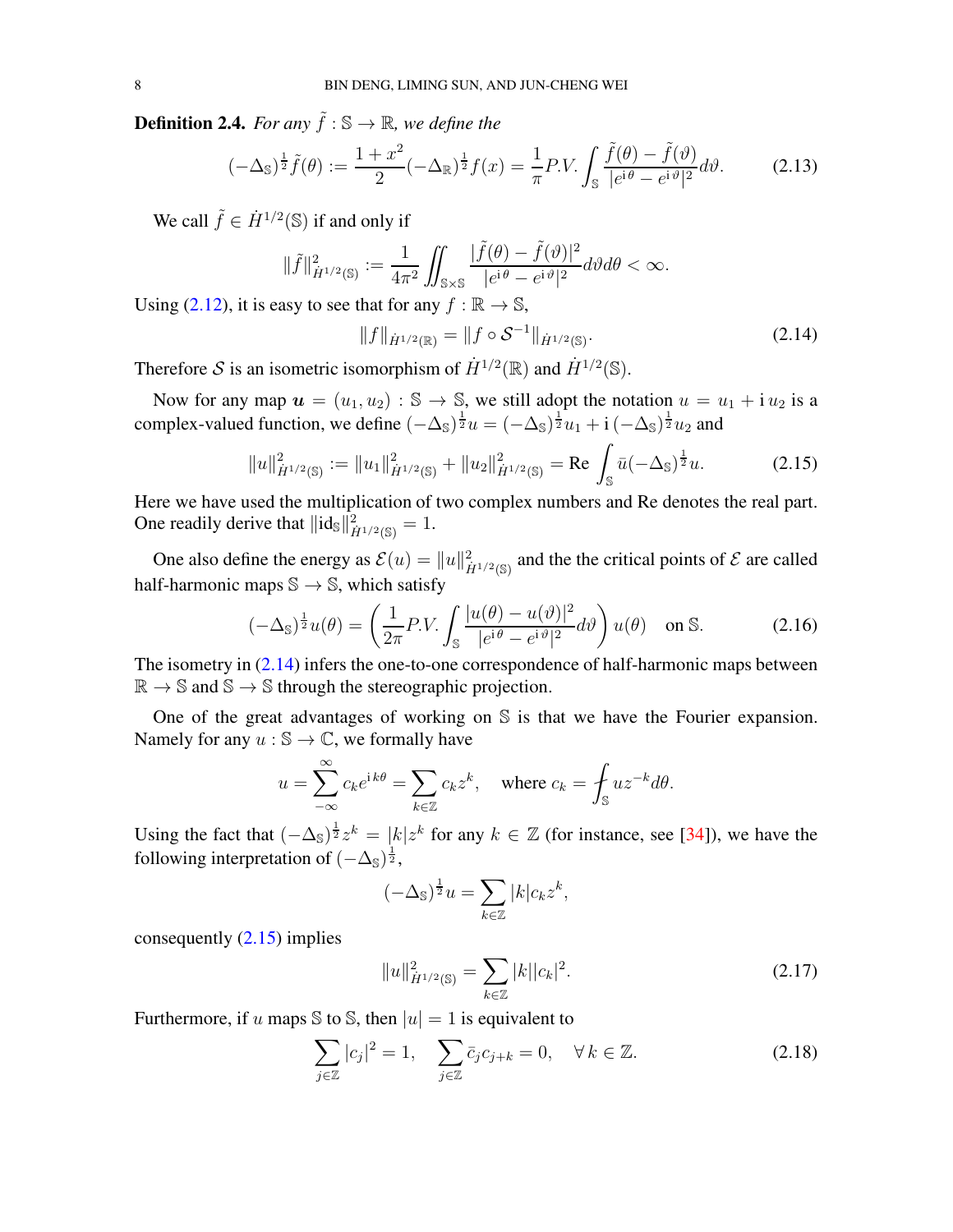Recall that the degree (or winding number) is well defined for  $\dot{H}^{1/2}(\mathbb{S}; \mathbb{S})$  by de Monvel-Berthier et al. [\[15\]](#page-33-15) (see also Brezis and Nirenberg [\[6](#page-33-16)]). More precisely,

<span id="page-8-0"></span>
$$
\deg u = \frac{1}{2\pi i} \int_{\mathbb{S}} \bar{u} du = \frac{1}{2\pi} \int_{\mathbb{S}} u \wedge u_{\theta} d\theta = \sum_{-\infty}^{\infty} k |c_k|^2.
$$
 (2.19)

Throughout this paper, we use the notation  $(z_1 + i z_2) \wedge (w_1 + i w_2) = z_1 w_2 - z_2 w_1$ . From the above equation and [\(2.17\)](#page-7-2), one can see that the degree is continuous in  $\dot{H}^{1/2}(\mathbb{S}; \mathbb{S})$  topology. For  $u \in \dot{H}^{1/2}(\mathbb{R}; \mathbb{S})$ , we shall define deg  $u = \text{deg } u \circ S^{-1}$ . We have the following simple fact.

**Lemma 2.5.** *If*  $u, v \in \dot{H}^{1/2}(\mathbb{S}; \mathbb{S})$ , then  $deg(uv) = deg u + deg v$ .

*Proof.* Since  $u, v$  take values in  $\mathbb{S}$ , then using  $(2.19)$  to obtain

$$
\deg(uv) = \frac{1}{2\pi i} \int_{\mathbb{S}} \bar{u}\bar{v}d(uv) = \frac{1}{2\pi i} \int_{\mathbb{S}} \bar{u}du + \bar{v}dv = \deg u + \deg v.
$$

Define  $\mathbb{D} = \{ \xi = x + iy : |\xi| < 1 \}$  and consider  $\mathbb{S} = \partial \mathbb{D}$ . Recall that  $f \in \dot{H}^{1/2}(\mathbb{S})$  if and only if it is the trace of some function in  $\dot{H}^1(\mathbb{D})$ . The energy for  $u \in \dot{H}^{1/2}(\mathbb{S}; \mathbb{S})$  has a tractable representation

$$
||u||_{\dot{H}^{1/2}(\mathbb{S})}^2 = \inf \left\{ \frac{1}{2\pi} \int_{\mathbb{D}} |\nabla U|^2 : U \in \dot{H}^1(\mathbb{D}; \mathbb{D}) \text{ with Tr } U = u \right\}.
$$
 (2.20)

This infimum is achieved by the harmonic extension of u. Since  $\partial U/\partial \nu = (-\Delta_{\mathbb{S}})^{\frac{1}{2}}u$  on S, where  $\nu$  is the outward unit normal of  $\partial \mathbb{D}$ , then [\(2.16\)](#page-7-3) is equivalent to

<span id="page-8-1"></span>
$$
\begin{cases} \Delta U = 0 & \text{in } \mathbb{D}, \\ \frac{\partial U}{\partial \nu} \wedge U = 0 & \text{on } \mathbb{S}. \end{cases}
$$
 (2.21)

All half-harmonic maps, as classified in Theorem [2.3,](#page-6-0) are Blaschke products of  $d$  Möbius transformations of D or their complex conjugate. This can seen from Cayley transformation. Recall that *Cayley transform* is a bi-holomorphic mapping  $\mathfrak{C} : \mathbb{H} \to \mathbb{D}$  which is defined as

$$
\xi = \mathfrak{C}(z) := i \frac{z - i}{z + i}.
$$
 (2.22)

Here and the following, we use  $\xi$  to denote the complex coordinates of  $\mathbb D$  and z to denote that of H. Note that the boundary mapping of  $\mathfrak{C}(z)$  is just the stereographic projection [\(2.9\)](#page-6-2).

By the one-to-one correspondence of half-harmonic maps in  $\dot{H}^{1/2}(\mathbb{R}; \mathbb{S})$  and  $\dot{H}^{1/2}(\mathbb{S}; \mathbb{S})$ , one can obtain all half-harmonic maps in  $\dot{H}^{1/2}(\mathbb{S}; \mathbb{S})$  from [\(2.7\)](#page-6-4). More precisely, it consists of Blaschke products  $\{\phi_{\vartheta', \vec{a}} : \vartheta' \in \mathbb{S}, \vec{a} = (a_1, \dots, a_d) \in \mathbb{D}^d\}$  and their complex conjugates, where

<span id="page-8-2"></span>
$$
\phi_{\vartheta',\vec{a}}(\xi) := e^{i\vartheta'} \prod_{j=1}^{d} \frac{\xi - a_j}{1 - \bar{a}_j \xi}.
$$
\n(2.23)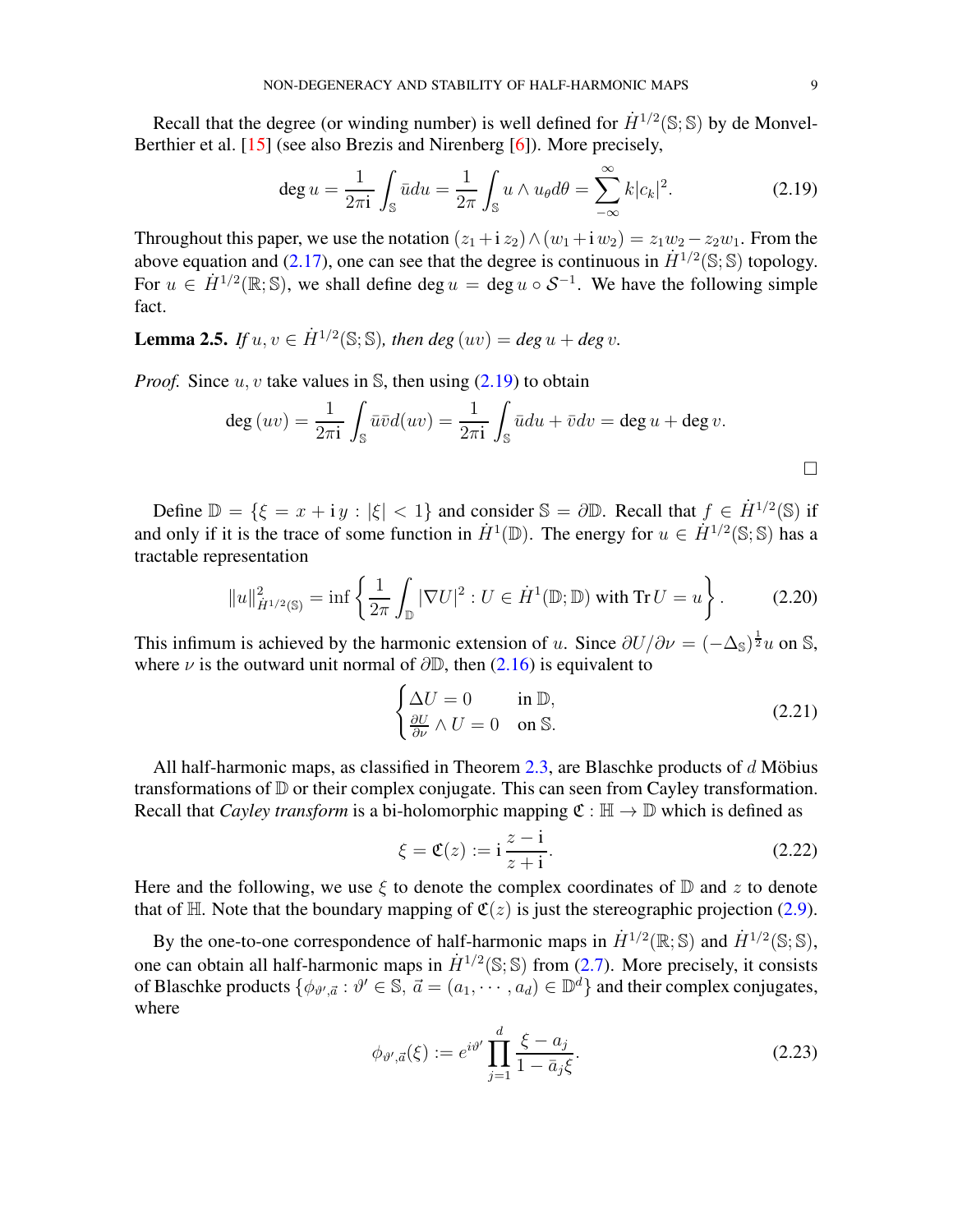The parameters in  $(2.7)$  and the above equation are related by

$$
a_j = \mathfrak{C}(\alpha_j), \quad \vartheta' = \vartheta + \sum_{j=1}^d \theta_j, \quad e^{i\theta_j} = \frac{-\alpha_j - i}{1 + i\,\bar{\alpha}_j}.
$$
 (2.24)

Using some integration by parts, the degree of  $u$  (see  $(2.19)$ ) can also be defined by

<span id="page-9-2"></span><span id="page-9-1"></span>
$$
\deg u = \frac{1}{\pi} \int_{\mathbb{D}} U_x \wedge U_y dx dy. \tag{2.25}
$$

Notice the following identity when  $U = U^1 + i U^2$ 

$$
|\nabla U|^2 = \left(U_x^1 - U_y^2\right)^2 + \left(U_y^1 + U_x^2\right)^2 + 2U_x \wedge U_y \ge 2U_x \wedge U_y. \tag{2.26}
$$

Since  $\phi_{\vartheta,\vec{a}}$  is holomorphic in  $\mathbb{D}, \phi_{\vartheta,\vec{a}}$  achieves the identity for the above equation. Combining this with  $(2.20)$  and  $(2.25)$ , we just proved  $(2.8)$  since

$$
\|\phi_{\vartheta,\vec{a}}\|_{\dot{H}^{1/2}(\mathbb{S})}^2 = \deg \phi_{\vartheta,\vec{a}} = d. \tag{2.27}
$$

We show the proof of Theorem [1.2](#page-2-2) to end this section.

**Proof of Theorem [1.2.](#page-2-2)** The inequality is trivial by  $(2.26)$ . The proof of equality is essentially contained in  $[28]$ . For the reader's convenience, we include it here. Suppose U is the harmonic extension of u. It follows from  $||u||_{\dot{H}^{1/2}(\mathbb{S})} = |\text{deg } u|$  and [\(2.26\)](#page-9-2) that

$$
U^1_x=U^2_y\quad\text{ and }\quad U^1_y=U^2_x\quad\text{ in }L^2(\mathbb{D}).
$$

<span id="page-9-0"></span>By Weyl's lemma, this is equivalent to U being holomorphic from  $\mathbb D$  to  $\mathbb D$ . Moreover,  $|U(z)| \rightarrow 1$  uniformly as  $|z| \rightarrow 1$  (see [\[6](#page-33-16)]). Then the result of Burckel [\[7](#page-33-17)] implies all such maps must be Blaschke products.

#### 3. NON-DEGENERACY OF THE LINEARIZED OPERATOR

Consider the half-harmonic map  $u = u_1 + i u_2 : \mathbb{R} \to \mathbb{S}$ , equation [\(2.6\)](#page-6-1) is equivalent to

<span id="page-9-3"></span>
$$
(-\Delta_{\mathbb{R}})^{\frac{1}{2}}u \wedge u = 0. \tag{3.1}
$$

The linearized operator at  $u$  is

$$
L_u[v] = (-\Delta_{\mathbb{R}})^{\frac{1}{2}} u \wedge v + (-\Delta_{\mathbb{R}})^{\frac{1}{2}} v \wedge u.
$$
 (3.2)

We define

$$
\ker L_u = \{ v = v_1 + i v_2 \in \dot{H}^{1/2}(\mathbb{R}; \mathbb{C}) : L_u[v] = 0, u_1 v_1 + u_2 v_2 = 0 \}.
$$

Suppose  $V = V_1 + i V_2$  is the harmonic extension of v to the upper half space  $\mathbb H$  by Possion kernel, then  $v \in \text{ker } L_u$  is equivalent to

$$
\begin{cases}\n\Delta V = 0 & \text{in } \mathbb{H}, \\
\partial_y U \wedge v + \partial_y V \wedge u = 0 & \text{on } \partial \mathbb{H}.\n\end{cases}
$$
\n(3.3)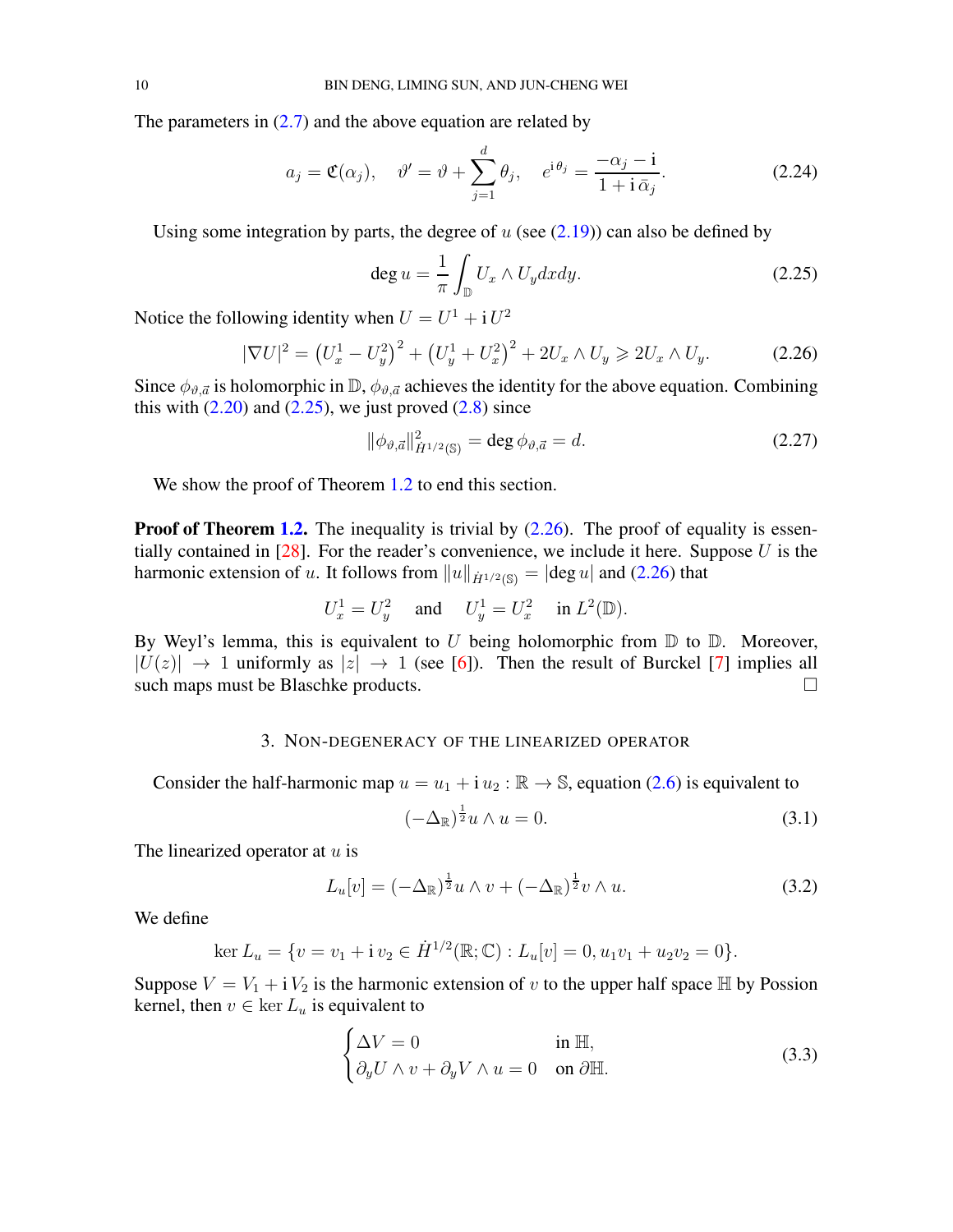The stereographic projection induces an isometry between  $\dot{H}^{1/2}(\mathbb{R})$  and  $\dot{H}^{1/2}(\mathbb{S})$ . For a half-harmonic map  $u : \mathbb{S} \to \mathbb{S}$ , one can also define the linearized operator

$$
\tilde{L}_u[v] = (-\Delta_{\mathbb{S}})^{\frac{1}{2}} u \wedge v + (-\Delta_{\mathbb{S}})^{\frac{1}{2}} v \wedge u \tag{3.4}
$$

and  $\ker \tilde{L}_u = \{ v \in \dot{H}^{1/2}(\mathbb{S}; \mathbb{C}) : \tilde{L}_u[v] = 0, \text{Re } u\bar{v} = 0 \}.$ 

<span id="page-10-2"></span>**Lemma 3.1.** *For any half-harmonic map*  $u : \mathbb{R} \to \mathbb{S}$ *, let*  $\tilde{u} = u \circ S^{-1}$ *, we have* 

$$
L_u = J_{\mathcal{S}}(\tilde{L}_{\tilde{u}} \circ \mathcal{S}^{-1})
$$

*where*  $J_{\mathcal{S}} = (1 - \sin \theta)$  *is the Jacobian of S. Consequently dim*<sub>R</sub> ker  $L_u = dim_{\mathbb{R}}$  ker  $\tilde{L}_{\tilde{u}}$ .

*Proof.* It is easy to show that the Jacobian of  $S$  is

$$
J_{\mathcal{S}} = \frac{2}{x^2 + 1} = 1 - \sin \theta.
$$

Recall from [\(2.1\)](#page-5-2) that

$$
(-\Delta_{\mathbb{R}})^{\frac{1}{2}}u(\mathcal{S}(\theta)) = (1 - \sin \theta)(-\Delta_{\mathbb{S}})^{\frac{1}{2}}\tilde{u}(\theta).
$$

For any  $v \in \dot{H}^{1/2}(\mathbb{R}; \mathbb{C})$ , denote  $\tilde{v} = v \circ \mathcal{S}^{-1} \in \dot{H}^{1/2}(\mathbb{S}; \mathbb{C})$ , then

$$
L_u[v](x) = (-\Delta_{\mathbb{R}})^{\frac{1}{2}} u \wedge v + (-\Delta_{\mathbb{R}})^{\frac{1}{2}} v \wedge u = (1 - \sin \theta) \tilde{L}_{\tilde{u}}[\tilde{v}].
$$

The operator  $L_u$  (or  $\tilde{L}_u$ ) arise naturally in the linearization of the energy functional  $\mathcal{E}$ . To see that, let us use  $u^{\perp}$  denote the vector rotating  $u$  counterclockwise by  $\pi/2$ . Any variation  $\phi$  can be written as  $\tilde{h}u + hu^{\perp}$  for some real-valued function  $\tilde{h}$  and h in  $\dot{H}^{1/2}(\mathbb{R})$ .

<span id="page-10-3"></span>**Lemma 3.2.** Suppose that  $u$  is a half-harmonic map  $\mathbb{R} \to \mathbb{S}$  and  $\phi = \tilde{h}u + hu^{\perp}$  is a *variation satisfying*  $|\boldsymbol{u} + \boldsymbol{\phi}| = 1$ *. Then* 

$$
\mathcal{E}(\boldsymbol{u} + \boldsymbol{\phi}) = \mathcal{E}(\boldsymbol{u}) + \int_{\mathbb{R}} h \mathcal{L}_{\boldsymbol{u}}[h] + O(h^3)
$$
 (3.5)

*where the operator*  $\mathcal{L}_u$  *is given by* 

<span id="page-10-1"></span>
$$
\mathcal{L}_{\mathbf{u}} = (-\Delta_{\mathbb{R}})^{\frac{1}{2}} - (\mathbf{u} \cdot (-\Delta_{\mathbb{R}})^{\frac{1}{2}} \mathbf{u}) + R
$$
\n(3.6)

*with the integral operator*

<span id="page-10-0"></span>
$$
(Rf)(x) = \frac{1}{2\pi} \int_{\mathbb{R}} \frac{|\mathbf{u}(x) - \mathbf{u}(y)|^2}{|x - y|^2} f(y) dy.
$$
 (3.7)

*Proof.* The constraint  $|\mathbf{u} + \phi|^2 = 1$  a.e. implies that  $2\tilde{h} + \tilde{h}^2 + h^2 = 0$ . Then  $\tilde{h} = -\frac{1}{2}$  $\frac{1}{2}h^2 +$  $O(h^3)$ . We have

$$
\mathcal{E}(\boldsymbol{u}+\boldsymbol{\phi})=\mathcal{E}(\boldsymbol{u})+2\int_{\mathbb{R}}\boldsymbol{\phi}\cdot(-\Delta_{\mathbb{R}})^{\frac{1}{2}}\boldsymbol{u}+\int_{\mathbb{R}}\boldsymbol{\phi}\cdot(-\Delta_{\mathbb{R}})^{\frac{1}{2}}\boldsymbol{\phi}=\mathcal{E}(\boldsymbol{u})-\int_{\mathbb{R}}(\boldsymbol{u}\cdot(-\Delta_{\mathbb{R}})^{\frac{1}{2}}\boldsymbol{u})h^{2}+\int_{\mathbb{R}}\boldsymbol{\phi}\cdot(-\Delta_{\mathbb{R}})^{\frac{1}{2}}\boldsymbol{\phi}+O(h^{3}).
$$
\n(3.8)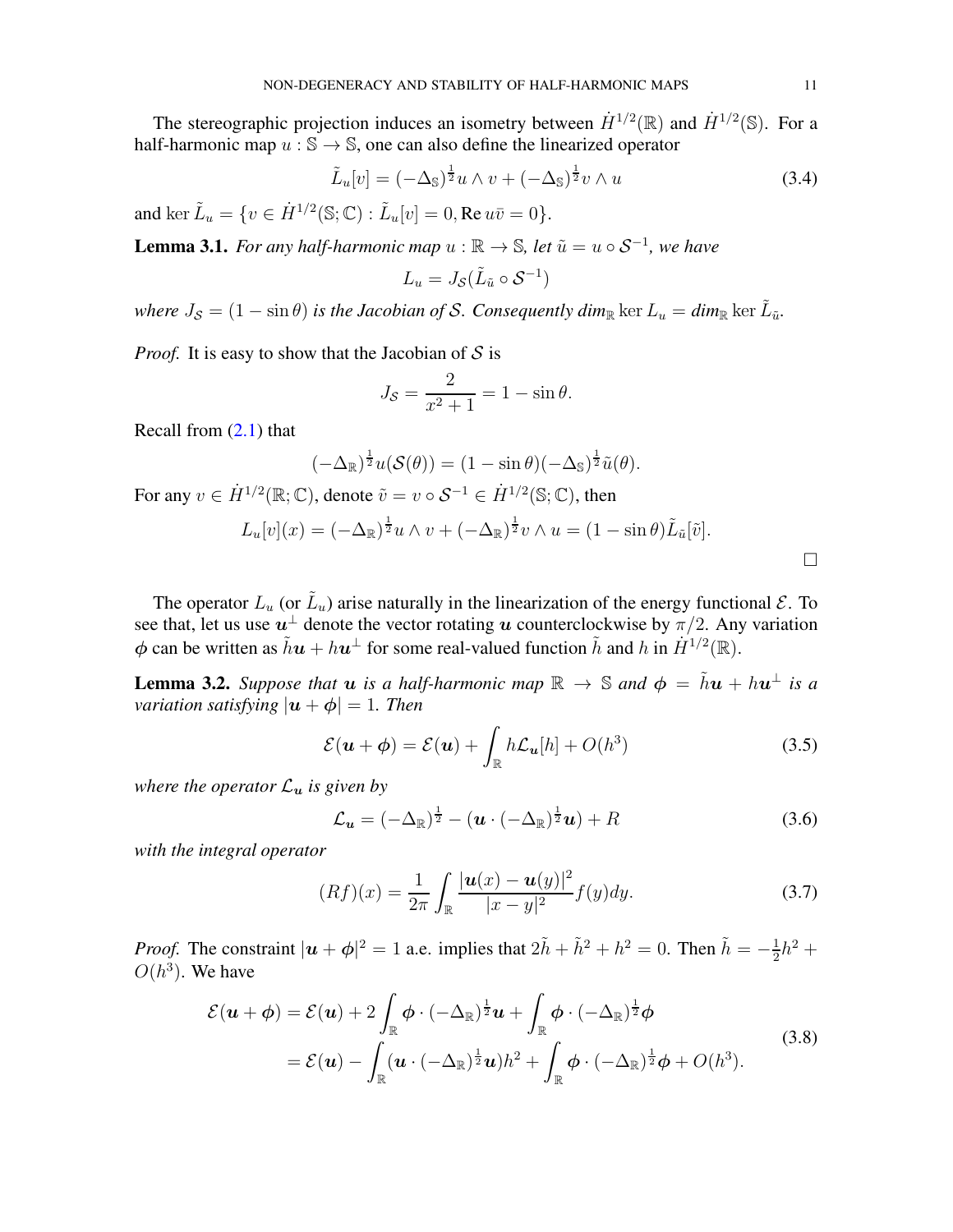It follows from [\(2.1\)](#page-5-2) that

$$
(-\Delta_{\mathbb{R}})^{\frac{1}{2}}(h\boldsymbol{u}^{\perp})(x) = ((-\Delta_{\mathbb{R}})^{\frac{1}{2}}h(x))\boldsymbol{u}^{\perp}(x) + \frac{1}{\pi}P.V.\int_{\mathbb{R}}\frac{\boldsymbol{u}^{\perp}(x) - \boldsymbol{u}^{\perp}(y)}{|x - y|^{2}}h(y)dy. \tag{3.9}
$$

Using  $\mathbf{u}^{\perp}(x) \cdot (\mathbf{u}^{\perp}(x) - \mathbf{u}^{\perp}(y)) = 1 - \mathbf{u}(x) \cdot \mathbf{u}(y) = \frac{1}{2} |\mathbf{u}(x) - \mathbf{u}(y)|^2$ , we conclude that

$$
\int_{\mathbb{R}} \phi \cdot (-\Delta_{\mathbb{R}})^{\frac{1}{2}} \phi = \int_{\mathbb{R}} (\tilde{h}u + h u^{\perp}) \cdot (-\Delta_{\mathbb{R}})^{\frac{1}{2}} (\tilde{h}u + h u^{\perp})
$$
\n
$$
= \int_{\mathbb{R}} h u^{\perp} \cdot (-\Delta_{\mathbb{R}})^{\frac{1}{2}} (h u^{\perp}) + O(h^3)
$$
\n
$$
= \int_{\mathbb{R}} h (-\Delta_{\mathbb{R}})^{\frac{1}{2}} h + \frac{1}{2\pi} \iint_{\mathbb{R} \times \mathbb{R}} \frac{|u(x) - u(y)|^2}{|x - y|^2} h(x) h(y) dx dy + O(h^3).
$$

Plugging it into [\(3.8\)](#page-10-0), we get [\(3.5\)](#page-10-1).

For any  $v = v_1 + i v_2 \in \dot{H}^{1/2}(\mathbb{R}; \mathbb{C})$  satisfying  $u_1v_1 + u_2v_2 = 0$ , we can write  $v = h$ i u for some real-valued function  $h$  on  $\mathbb R$ . Then one can verify that

$$
L_u[v] = (-\Delta_{\mathbb{R}})^{\frac{1}{2}} u \wedge (hiu) + (-\Delta_{\mathbb{R}})^{\frac{1}{2}} (hiu) \wedge u
$$
  
= [(-\Delta\_{\mathbb{R}})^{\frac{1}{2}} u \wedge i u]h - (-\Delta\_{\mathbb{R}})^{\frac{1}{2}} h(i u \wedge u) + \frac{1}{\pi} P.V. \int\_{\mathbb{R}} \frac{(i u(x) - i u(y)) \wedge u(x)}{|x - y|^2} h(y) dy  
= (\mathbf{u} \cdot (-\Delta\_{\mathbb{R}})^{\frac{1}{2}} \mathbf{u})h - (-\Delta\_{\mathbb{R}})^{\frac{1}{2}} h - Rh  
= - \mathcal{L}\_u[h].

<span id="page-11-0"></span>**Lemma 3.3.** *Suppose* u *is a half-harmonic map from*  $\mathbb R$  *to*  $\mathbb S$ *, then dim*<sub> $\mathbb R$ </sub> ker  $L_u \geq 2 | deg u | + 1$ *. More precisely, for instance, if*  $u = e^{\mathrm{i}\vartheta} \prod_{j=1}^k (\frac{x-\alpha_j}{x-\bar{\alpha}_j})$  $\frac{x-\alpha_j}{x-\bar{\alpha}_j}$ <sup>d<sub>j</sub></sup> with  $\{\alpha_j\}_{j=1}^k$  are distinct and  $d_j \geq 1$ , *then*

$$
\ker L_u \supset \operatorname{span}_{\mathbb{R}} \left\{ 1, \operatorname{Re} \frac{1}{(x - \bar{\alpha}_j)^s}, \operatorname{Im} \frac{1}{(x - \bar{\alpha}_j)^s} : s = 1, \cdots, d_j, j = 1, \cdots, k. \right\} \mathrm{i} \, u.
$$

*Proof.* Assume  $d = \deg u > 0$ . It is known that u takes form [\(1.4\)](#page-1-4) if and only if there exists  $c_0, \dots, c_{d-1} \in \mathbb{C}$  and  $\vartheta \in \mathbb{S}$  such that

$$
u = e^{i\vartheta} \frac{x^d + c_{d-1}x^{d-1} + \dots + c_1x + c_0}{x^d + \bar{c}_{d-1}x^{d-1} + \dots + \bar{c}_1x + \bar{c}_0}
$$
(3.10)

with  $x^d + c_{d-1}x^{d-1} + \cdots + c_1x + c_0$  has zeros all in H. This fact comes from the theorem 3.3.2 in [\[19\]](#page-34-16) (page 43) and conformal equivalence between  $\mathbb D$  and  $\mathbb H$ .

It is clear that changing the parameters  $\vartheta$ ,  $c_{d-1}$ ,  $\dots$ ,  $c_0$  (complex numbers) of u continuously yields a family of half-harmonic maps. Therefore, it generates kernel maps for the linearized operators  $L_u$ . Taking derivatives of u on  $\vartheta$ , we get  $\{i\,u\}\subset \ker L_u$ . It is easy to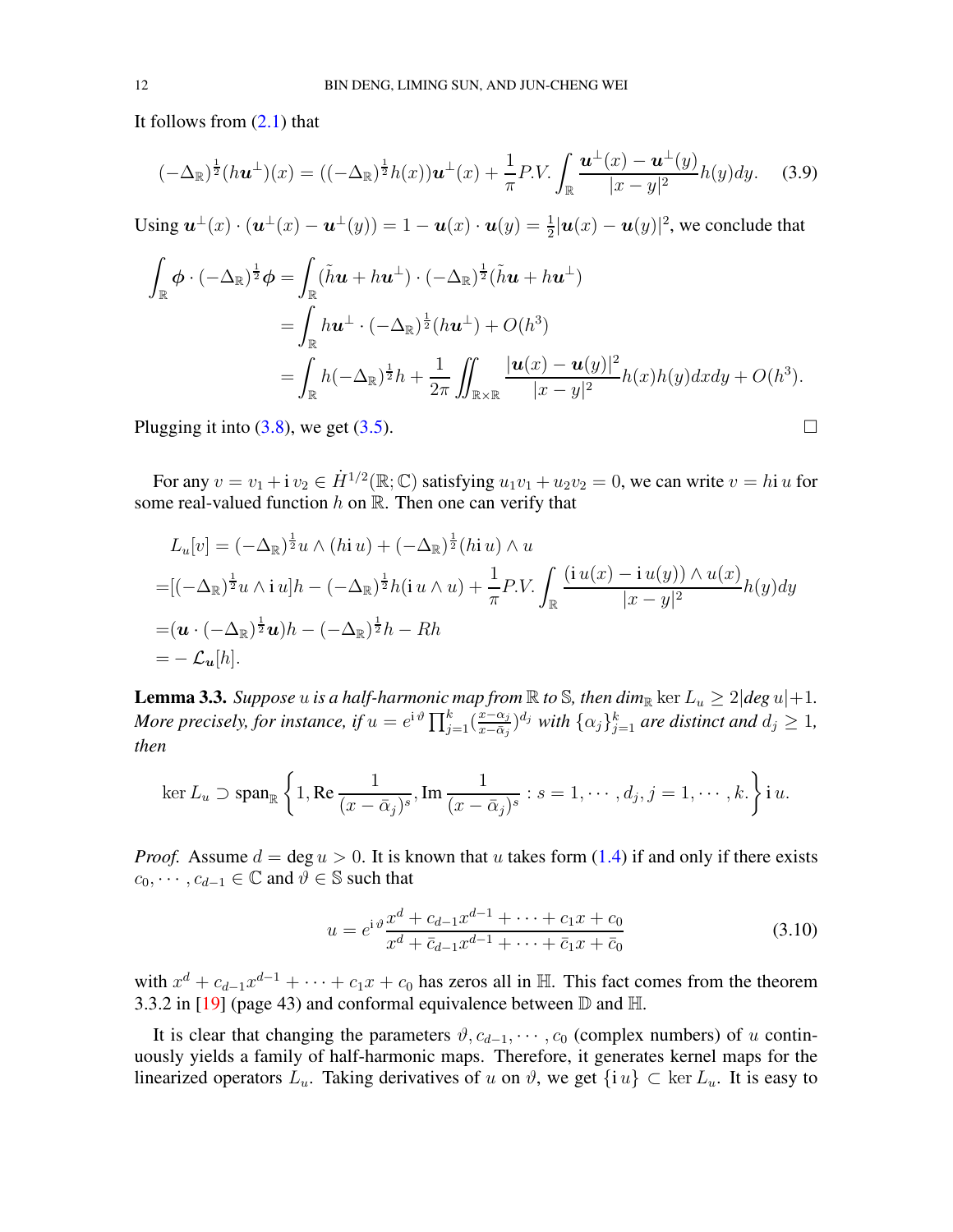see that for  $l = 0, \dots, d - 1$ ,

$$
\partial_{c_j} u = e^{i\vartheta} \frac{x^l}{x^d + \bar{c}_{d-1} x^{d-1} + \dots + \bar{c}_1 x + \bar{c}_0} = \frac{x^l u}{\prod_{j=1}^k (x - \alpha_j)^{d_j}},
$$
(3.11)

$$
\partial_{\bar{c}_j} u = \frac{-x^l u}{x^d + \bar{c}_{d-1} x^{d-1} + \dots + \bar{c}_1 x + \bar{c}_0} = \frac{-x^l u}{\prod_{j=1}^k (x - \bar{\alpha}_j)^{d_j}}.
$$
(3.12)

Note that  $x \in \mathbb{R}$ . Taking derivative of u on the real part of  $c_j$ , we get

$$
\partial_{c_j} u + \partial_{\bar{c}_j} u = 2i u \operatorname{Im} \frac{x^l}{\prod_{j=1}^k (x - \bar{\alpha}_j)^{d_j}}.
$$
\n(3.13)

Taking derivative of  $u$  on the imaginary part of  $c_j$ , we get

$$
i\left(\partial_{c_j}u - \partial_{\bar{c}_j}u\right) = 2i u \operatorname{Re} \frac{x^l}{\prod_{j=1}^k (x - \bar{\alpha}_j)^{d_j}}.
$$
\n(3.14)

Therefore, the R-linear combination of them must belong to ker  $L_u$ .

$$
\ker L_u \supset \operatorname{span}_{\mathbb{R}} \left\{ 1, \operatorname{Re} \frac{x^l}{\prod_{j=1}^k (x - \bar{\alpha}_j)^{d_j}}, \operatorname{Im} \frac{x^l}{\prod_{j=1}^k (x - \bar{\alpha}_j)^{d_j}} : l = 0, \cdots, d - 1 \right\} \operatorname{in}_{\mathbb{R}} \left\{ 1, \operatorname{Re} \frac{1}{(x - \bar{\alpha}_j)^s}, \operatorname{Im} \frac{1}{(x - \bar{\alpha}_j)^s} : s = 1, \cdots, d_j, j = 1, \cdots, k. \right\} \operatorname{in}_{\mathbb{R}}.
$$

Obviously they are all R-linearly independent, therefore dim<sub>R</sub> ker  $L_u \geq 2|d| + 1$ .

If  $d = 0$ , then obviously  $\{i u\} \subset \text{ker } L_u$  and thus  $\dim_{\mathbb{R}} \text{ker } L_u \geq 1$ . If  $d < 0$ , one can prove similarly as above by working on the conjugate of u.

Suppose that  $V = (V_1, V_2)$ . We abuse the notation  $V = V_1 + i V_2$  and denote it a complexvalued function defined on upper half plane  $\mathbb{H}$ . We also adopt the notation  $\partial_z = \frac{1}{2}$  $rac{1}{2}(\partial_x - i \partial_y),$  $\partial_{\bar z} = \frac{1}{2}$  $rac{1}{2}(\partial_x + i \partial_y).$ 

<span id="page-12-0"></span>**Lemma 3.4.** Suppose u is half-harmonic map from  $\mathbb R$  to  $\mathbb S$ . If  $v \in \text{ker } L_u$  with deg  $u > 0$ *(deg* u < 0*), then* V *is holomorphic (anti-holomorphic) in* H*. Moreover,* V *can be extended to a meromorphic (anti-meromorphic) function with possible poles at poles of* U*. In addition,*  $V \circ \mathfrak{C}^{-1}$  is smooth on  $\overline{\mathbb{D}}$ .

*Proof.* We just prove the case deg  $u > 0$ . Define the Hopf differential

$$
\Phi = 2U_z\bar{V}_z = \partial_x \mathbf{U} \cdot \partial_x \mathbf{V} - \partial_y \mathbf{U} \cdot \partial_y \mathbf{V} - i(\partial_x \mathbf{U} \cdot \partial_y \mathbf{V} + \partial_x \mathbf{V} \cdot \partial_y \mathbf{U}).
$$
 (3.15)

Here in the middle we are using complex multiplication and  $\bar{V}_z = \partial_z \bar{V}$ . Since U is holomorphic, then

$$
\Phi_{\bar{z}} = 2U_{z\bar{z}}\bar{V}_z + 2U_z\bar{V}_{z\bar{z}} = 2U_z\overline{V_{z\bar{z}}} = \frac{1}{2}U_z\overline{\Delta V} = 0.
$$

Therefore  $\Phi$  is holomorphic in H. We claim that Im  $\Phi = 0$  on  $\partial \mathbb{H}$ . To see that, the boundary condition in  $(3.3)$  means

$$
0 = \partial_y V \wedge u + (\mathbf{u} \cdot \partial_y \mathbf{U}) u \wedge v = (\partial_y V - (\mathbf{u} \cdot \partial_y \mathbf{U}) v) \wedge u \quad \text{on } \partial \mathbb{H}, \tag{3.16}
$$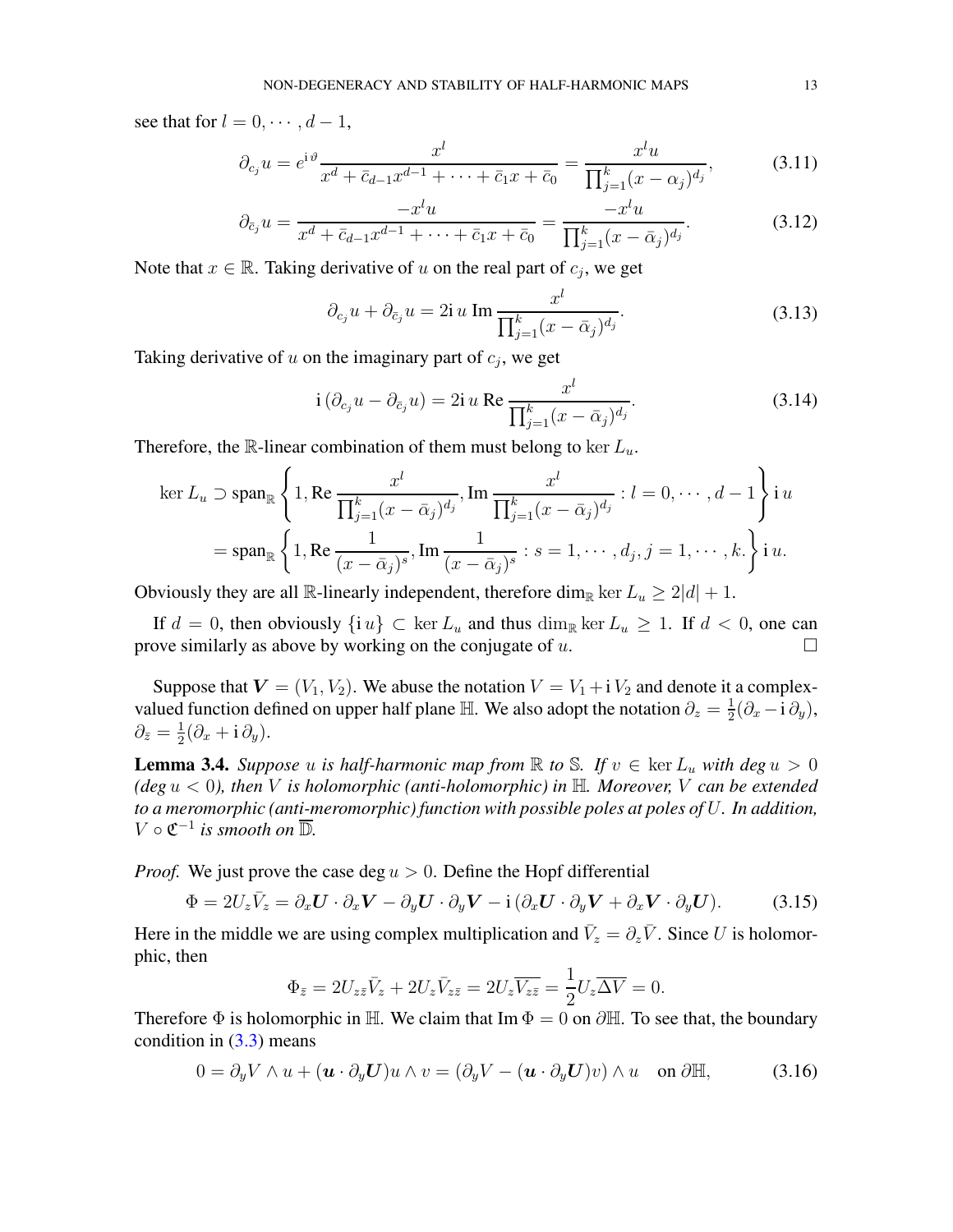which means

$$
\partial_y V = (\mathbf{u} \cdot \partial_y \mathbf{U}) v + (\mathbf{u} \cdot \partial_y \mathbf{V}) u, \quad \text{on } \partial \mathbb{H}.
$$
 (3.17)

Since  $\partial_x \mathbf{u} \cdot \mathbf{u} = 0$  and  $\partial_x \mathbf{u} \cdot \mathbf{v} + \mathbf{u} \cdot \partial_x \mathbf{v} = 0$  on  $\partial \mathbb{H}$ , then

$$
\partial_x \mathbf{u} \cdot \partial_y \mathbf{V} + \partial_x \mathbf{v} \cdot \partial_y \mathbf{U} = (\mathbf{u} \cdot \partial_y \mathbf{U}) \partial_x \mathbf{u} \cdot \mathbf{v} + (\mathbf{u} \cdot \partial_y \mathbf{U}) \partial_x \mathbf{v} \cdot \mathbf{u} = 0. \tag{3.18}
$$

Thus we have shown that  $g(z) := \text{Im }\Phi$  vanishes on  $\partial \mathbb{H}$ . By odd reflection across  $\partial \mathbb{H}$ , we can extend the harmonic function q to all of  $\mathbb C$ . However, since q is harmonic and  $q \in$  $L^1(\mathbb{R}^2_+)$  because  $U, V \in \dot{H}^1(\mathbb{R}^2_+)$ , we conclude that  $g \equiv 0$  on  $\mathbb{C}$ . Thus  $\Phi$  is real-valued and holomorphic, which implies that  $\Phi$  is constant. Since  $\Phi \in L^1(\mathbb{R}^2_+)$ , we deduce that  $\Phi(z) \equiv 0.$ 

Now we have  $\Phi = 2U_z \bar{V}_z = 0$ . Since  $U_z$  only have isolated zeros in  $\mathbb{H}$ , then  $\bar{V}_z = 0$ . Consequently, V is holomorphic.

We shall rewrite  $U$  as

<span id="page-13-0"></span>
$$
U(z) = e^{i\vartheta} \prod_{j=1}^{k} \left(\frac{z - \alpha_j}{z - \bar{\alpha}_j}\right)^{d_j}
$$
(3.19)

with  $\alpha_j \in \mathbb{H}$  which are different from each other. Then  $d_1 + \cdots + d_k = d$ . Now define  $W = V/U$ . Then the previous argument implies that W is a meromorphic function on  $\mathbb{H}$ with possible poles at  $\{\alpha_1, \cdots, \alpha_k\}$ . The orthogonality condition says that  $u_1v_1 + u_2v_2 = 0$ on ∂H. Therefore the real part of W vanishes on ∂H because

$$
W = \frac{v_1 + iv_2}{u_1 + i u_2} = \frac{u_1 v_1 + u_2 v_2}{u_1^2 + u_2^2} + i \frac{u_1 v_2 - u_2 v_1}{u_1^2 + u_2^2}.
$$
 (3.20)

By Schwarz reflection principle, we can extend  $W$  to a meromorphic function on  $\mathbb C$  (we still denote it as W) by  $W(z) = -\overline{W(\overline{z})}$  for the lower half plane. Now W has possible poles at  $\{\alpha_1, \dots, \alpha_k, \bar{\alpha}_1, \dots, \bar{\alpha}_k\}$ . The order of W at  $\alpha_j$  (or  $\bar{\alpha}_j$ ) is at most  $d_j$ . Since U is a meromorphic function on  $\mathbb{C}$ , then so does  $V = WU$ . The poles of V are contained in  $\{\bar{\alpha}_1, \cdots, \bar{\alpha}_k\}.$ 

Note that  $\bar{\alpha}_j$ ,  $j = 1, \dots, k$ , are all away from the  $\partial \mathbb{H}$ . Therefore V is holomorphic at any point on  $\partial \mathbb{H}$ . Since  $\mathfrak{C}$  is a holomorphic on  $\overline{\mathbb{H}}$ , then  $V \circ \mathfrak{C}^{-1}$  is holomorphic in  $\overline{\mathbb{D}} \setminus \{i\}$ . Because  $\dot{H}^{1/2}(\mathbb{R};\mathbb{C})$  is isometric to  $\dot{H}^{1/2}(\mathbb{S};\mathbb{C})$  through the stereographic projection, then  $v \circ \mathfrak{C}^{-1} \in \dot{H}^{1/2}(\mathbb{S}; \mathbb{C})$ . Thus  $v \circ \mathfrak{C}^{-1} \in \ker \tilde{L}_{u \circ \mathfrak{C}^{-1}}$ . However, we can repeat the above whole process by using another bi-holomorphic mapping between H and D, say  $(z - i)/(z + i)$ , to show that  $V \circ \mathfrak{C}^{-1}$  is holomorphic in  $\overline{\mathbb{D}} \setminus \{1\}$ . Combining with the previous statement, we know  $V \circ \mathfrak{C}^{-1}$  is holomorphic in  $\overline{\mathbb{D}}$ .

Now we can prove the Theorem [1.1.](#page-2-1)

**Proof of Theorem [1.1.](#page-2-1)** We shall assume deg  $u > 0$  and U takes the form [\(3.19\)](#page-13-0). Suppose  $v \in \text{ker } L_u$  and V is the harmonic extension to  $\mathbb{R}^2_+$ . Define  $W = V/U$ . Lemma [3.4](#page-12-0) implies that W is meromorphic on  $\mathbb C$  with possible poles at  $\{\alpha_1, \dots, \alpha_k, \bar{\alpha}_1, \dots, \bar{\alpha}_k\}$ . The order of W at  $\alpha_j$  (or  $\bar{\alpha}_j$ ) is at most  $d_j$ .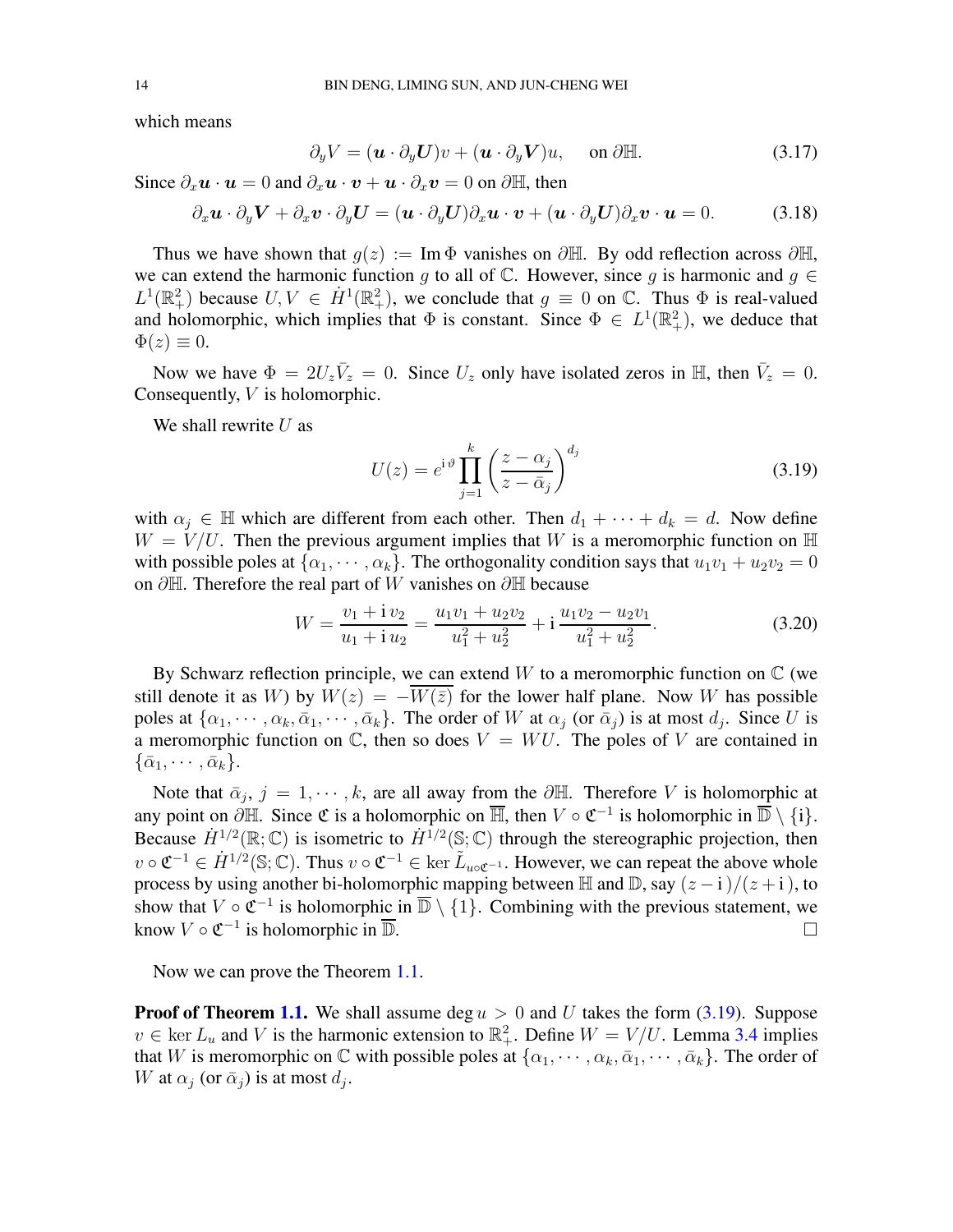We claim that W is bounded at infinity. Indeed, this just follows from the fact that  $V \circ \mathfrak{C}^{-1}$ is holomorphic in  $\overline{\mathbb{D}}$  and consequently V is bounded on  $\overline{\mathbb{H}}$ .

Thus W is a rational function. There exists some polynomial  $P(x)$  such that

$$
W(z) = \frac{P(z)}{Q(z)}, \quad Q(x) = \prod_{j=1}^{k} (z - a_j)^{d_j} (z - \bar{a}_j)^{d_j}.
$$
 (3.21)

The boundedness of W implies deg  $P \le 2d$ . Since  $W(z) = -\overline{W(\overline{z})}$  and  $Q(z) = \overline{Q(\overline{z})}$ , it holds that  $P(z) = -\overline{P(\bar{z})}$ . If  $P(z) = c_0 + c_1 z + \cdots + c_{2d} z^{2d}$ , then one must have  $c_j = -\overline{c}_j$ . The dimension of all such polynomials is  $2d+1$ . Thus  $\dim_{\mathbb{R}} \ker L_u \leq 2|\text{deg } u|+1$ . Applying Lemma [3.1](#page-10-2) and Lemma [3.3,](#page-11-0) we conclude  $\dim_{\mathbb{R}} \ker L_u = 2|\deg u| + 1$ . Furthermore, if  $u=e^{\mathrm{i}\,\vartheta}\prod_{j=1}^k(\frac{x-\alpha_j}{x-\bar{\alpha}_j})$  $\frac{x-\alpha_j}{x-\bar{\alpha}_j}$ <sup>d<sub>j</sub></sup> with  $\{\alpha_j\}_{j=1}^k$  are distinct and  $d_j \ge 1$ , then

$$
\ker L_u = \operatorname{span}_{\mathbb{R}} \left\{ 1, \operatorname{Re} \frac{1}{(x - \bar{\alpha}_j)^s}, \operatorname{Im} \frac{1}{(x - \bar{\alpha}_j)^s} : s = 1, \cdots, d_j, j = 1, \cdots, k. \right\} \text{ i } u.
$$

**Remark 3.5.** *Translating the above results to half-harmonic map*  $\tilde{u}$  :  $\mathbb{S} \rightarrow \mathbb{S}$  *(see* [\(2.23\)](#page-8-2)*)*, we *can get*

$$
\ker \tilde{L}_{\tilde{u}} = \operatorname{span}_{\mathbb{R}} \left\{ 1, \ \operatorname{Im} \frac{\xi^j}{\prod_{i=1}^d (\xi - a_i)}, \operatorname{Re} \frac{\xi^j}{\prod_{i=1}^d (\xi - a_i)} : j = 0, \cdots, d - 1 \right\} \operatorname{i} \tilde{u}.
$$

*In particular, if*  $\tilde{u} = \xi^m$ *, then* 

$$
\ker \tilde{L}_{\xi^m} = \mathrm{i} \, \xi^m \, \mathrm{span}_{\mathbb{R}} \{ 1, \mathrm{Im} \, \xi^{j-m}, \mathrm{Re} \, \xi^{j-m} : j = 0, \cdots, m-1 \}. \tag{3.22}
$$

*Using*  $\xi = \cos \theta + i \sin \theta$  *on S, we can rewrite it as* 

$$
\ker \tilde{L}_{\xi^m} = \mathbf{i} \, \xi^m \, \text{span}_{\mathbb{R}} \{ 1, \sin j\theta, \cos j\theta : j = 1, \cdots, m \}. \tag{3.23}
$$

<span id="page-14-0"></span>*This recovers the result of Lenzmann and Schikorra [\[26](#page-34-10), Proposition 6.2].*

### 4. STABILITY OF HALF-HARMONIC MAP

We only need to show the Theorem [1.3](#page-3-2) for  $d = 1$ . The negative case follows from taking complex conjugate in the proof. The case  $d = \pm 1$  has a flavor of the main theorem proved by Hirsch and Zemas [\[22](#page-34-14)] about the stability of harmonic maps  $\mathbb{S}^2 \to \mathbb{S}^2$  with degree  $\pm 1$ . We will use induction to prove a local quantitative stability for higher degree.

Denote the set of all maps in  $\dot{H}^{1/2}(\mathbb{S}; \mathbb{S})$  with degree d by

$$
\mathcal{A}_{\mathbb{S}}^d = \{ u \in \dot{H}^{1/2}(\mathbb{S}; \mathbb{S}) : \text{deg } u = d \}. \tag{4.1}
$$

<span id="page-14-1"></span>**Lemma 4.1.** *For any*  $u \in A^d$  *with*  $|d| \geq 1$ *, there exists*  $a_0 \in \mathbb{D}$  *such that*  $f_s u \circ \phi_{0,a_0} = 0$ *.*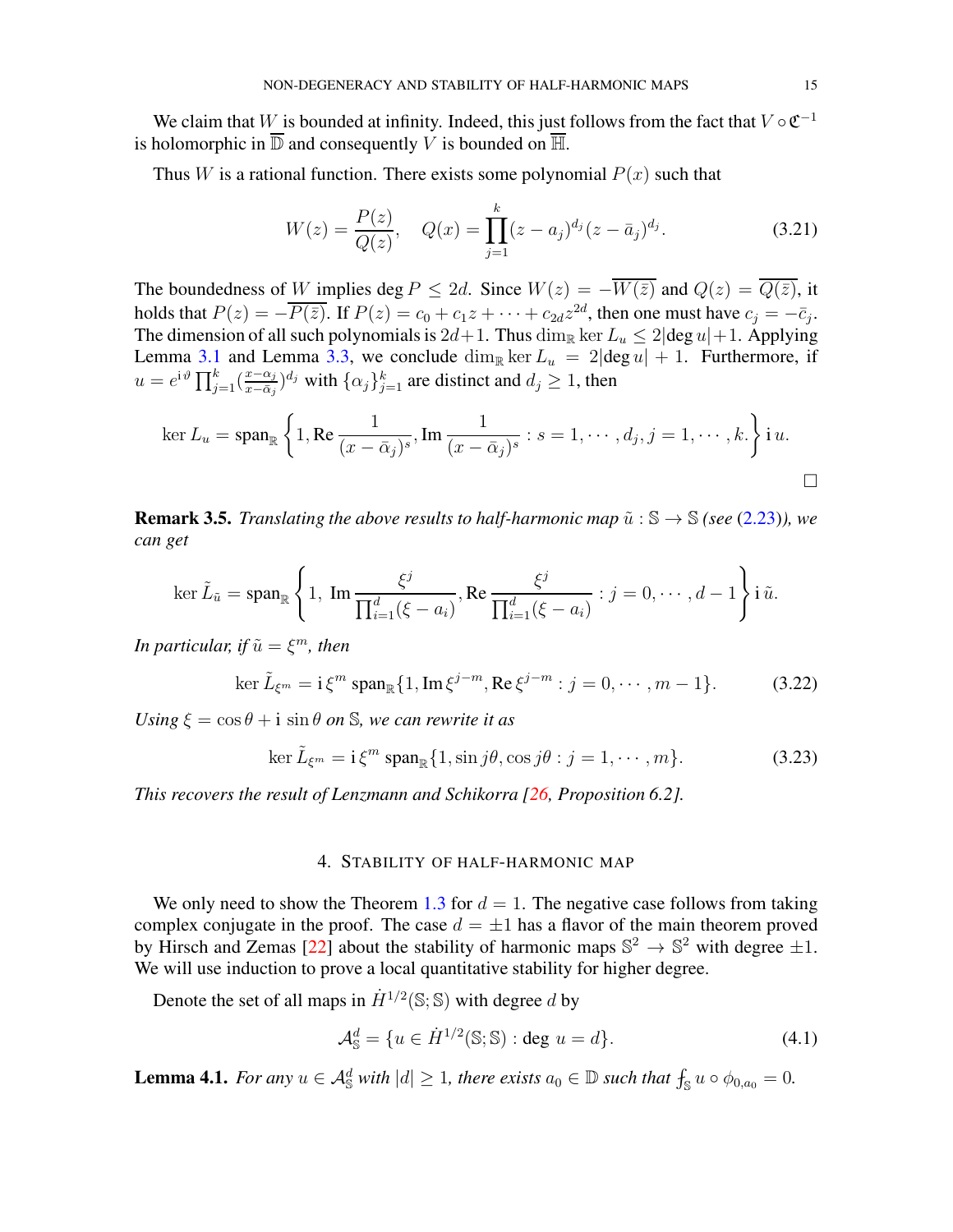*Proof.* Assume first  $u \in \dot{H}^{1/2}(\mathbb{S}; \mathbb{S}) \cap C^{\infty}$ . Since  $|\text{deg } u| > 1$ , then u is surjective. We will write  $\phi_{0,a} = \phi_a$  for short. Define

$$
F(a) = \int_{\mathbb{S}} u \circ \phi_{-a} := \frac{1}{2\pi} \int_{\mathbb{S}} u \circ \phi_{-a}.
$$
 (4.2)

One readily knows F is continuous and maps  $\mathbb D$  to  $\mathbb D$  and  $F(0) = \int_{\mathbb S} u$ . For any  $\zeta \in \partial \mathbb D = \mathbb S$ , one has

$$
\lim_{r \to 1^{-}} \phi_{-r\zeta}(\theta) = \zeta, \quad \forall \, \theta \neq -\zeta
$$

and this convergence is uniform on  $\{a \in \overline{D} : |a + \zeta| \ge \epsilon\}$  for any  $\epsilon > 0$ . This implies that  $\lim_{r\to 1^-} F(r\zeta) = u(\zeta) \in \mathbb{S}$  uniformly in  $\zeta$ . Hence F is a continuous function on  $\overline{\mathbb{D}}$ . Moreover, the Lerary-Schauder degree of  $F$  with respect to 0 is the same as the winding number of u (see [\[29](#page-34-17)]). By Leray-Schauder degree theory, there exists  $a_0 \in \mathbb{D}$  such that  $F(a_0) = 0.$ 

In the general case of a map  $u \in \mathcal{A}_{\mathbb{S}}^1$ , one can approximate u by a sequence of  $u_j \in$  $C^{\infty}(\mathbb{S};\mathbb{S})$  with the property that

$$
u_j \to u
$$
 strongly with  $u \in \dot{H}^{1/2}(\mathbb{S}; \mathbb{S})$  and  $\deg u_j = \deg u$ .

Going to a subsequence if necessary, we can assume  $u_i \rightarrow u$  a.e. S. By the previous paragraph, there exists  $a_i \in \mathbb{D}$  such that

$$
\oint_{\mathbb{D}} u_j \circ \phi_{a_j} = 0.
$$

We must have  $|a_j| < 1 - \epsilon_0$ . Suppose not, then there is a subsequence, which we still label it as  $a_j$ , converging to some  $-\zeta \in \partial \mathbb{D}$ . Then  $\phi_{a_j} \to \zeta$  a.e on S and  $u_j \circ \phi_{a_j} \to u(\zeta)$  a.e. on S. So we can use Dominated Convergence Theorem to infer that

$$
u(\zeta) = \int_{\mathbb{S}} u(\zeta) = \lim_{j \to \infty} \int_{\mathbb{S}} u_j \circ \phi_{a_j} = 0.
$$

However, since  $|u_j \circ \phi_{a_j}| \equiv 1$ ,

$$
|u(\zeta)| = \int_{\mathbb{S}} |u(\zeta)| = \lim_{j \to \infty} \int_{\mathbb{S}} |u_j \circ \phi_{a_j}| = 1.
$$

This is a contradiction. Now we can assume  $a_j \to a_0$  where  $a \in \mathbb{D}$  and consequently

$$
\oint_{\mathbb{S}} u \circ \phi_{a_0} = 0.
$$

**Proof of Theorem [1.3.](#page-3-2)** By the Lemma [4.1,](#page-14-1) it suffices to prove the stability [\(1.8\)](#page-3-0) for  $u \in A_{\mathbb{S}}^1$ with the additional assumption  $f_{\rm S} u = 0$ . This is due to the invariance of energy and the degree under Möbius transformation of  $\mathbb{D}$ , namely

$$
\mathcal{E}(u) = \mathcal{E}(u \circ \phi_a), \quad \deg u \circ \phi_a = \deg u = 1 \tag{4.3}
$$

 $\Box$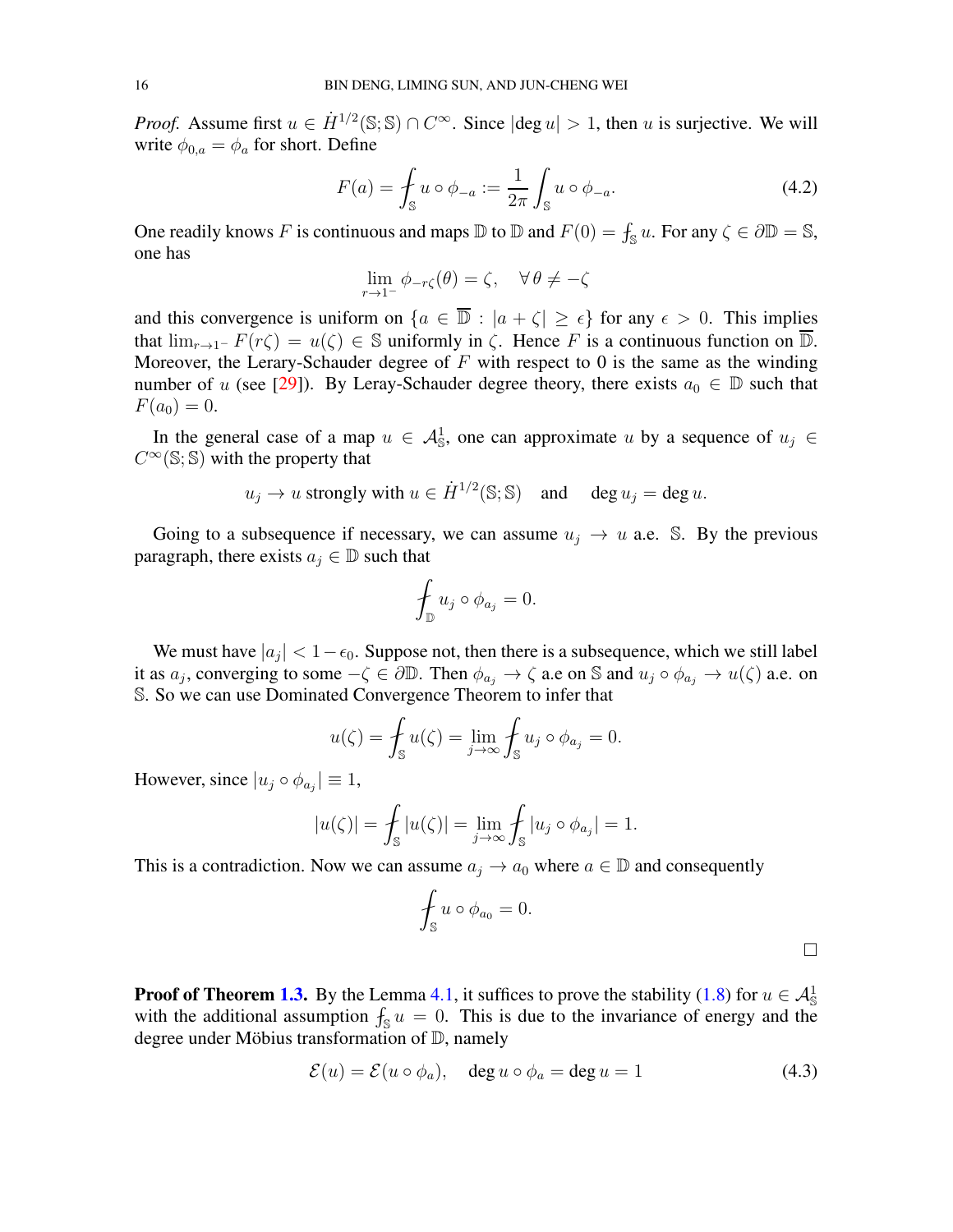holds for any  $a \in \mathbb{D}$  and the group structure of Möbius transformations

$$
\phi_b \circ \phi_a = \phi_{\frac{a+b}{1+\bar{a}b}}.\tag{4.4}
$$

If  $D(u) \geq 1$ , then

$$
D(u) \ge 1 = \deg u = ||u||_{\dot{H}^{1/2}(\mathbb{S})}^2 - D(u),\tag{4.5}
$$

which means  $||u||_{\dot{H}^{1/2}(\mathbb{S})}^2 \leq 2D(u)$ . Consequently [\(1.8\)](#page-3-0) holds. Thus for the following, we can assume  $D(u) < 1$ .

Suppose that  $u = \sum_{k \in \mathbb{Z}} c_k z^k$ . By the previous step, we can assume  $c_0 = 0$ . Since  $u \equiv 1$ a.e. S, then

$$
D(u) = ||u||_{\dot{H}^{1/2}(\mathbb{S})}^2 - \int_{\mathbb{S}} u^2 = \sum_{k \ge 1} [k-1] (|c_k|^2 + |c_{-k}|^2)
$$
  

$$
\ge \frac{1}{2} \sum_{k \ge 2} k (|c_k|^2 + |c_{-k}|^2) = \frac{1}{2} ||u - c_1 e^{i\theta} - c_{-1} e^{-i\theta} ||_{\dot{H}^{1/2}(\mathbb{S})}^2.
$$

That is

$$
||u - c_1 e^{i\theta} - c_{-1} e^{-i\theta}||_{\dot{H}^{1/2}(\mathbb{S})}^2 \le 2D(u). \tag{4.6}
$$

Again  $|u| \equiv 1$  a.e. S and [\(2.18\)](#page-7-4) implies

<span id="page-16-2"></span>
$$
\sum_{k\geq 1} |c_k|^2 + |c_{-k}|^2 = 1.
$$

Combining with the consequence of  $(2.19)$ , that is

$$
1 = \deg u = \sum_{k \ge 1} k(|c_k|^2 - |c_{-k}|^2),
$$

one obtains

$$
1 - |c_1|^2 \le \sum_{k \ge 2} (|c_k|^2 + |c_{-k}|^2) \le D(u),\tag{4.7}
$$

$$
|c_{-1}|^2 \le \frac{1}{2} \sum_{k \ge 2} k(|c_k|^2 - |c_{-k}|^2) \le D(u). \tag{4.8}
$$

Therefore plugging in  $(4.7)$  and  $(4.8)$  to  $(4.6)$ , we obtain

$$
||u - e^{i(\theta + \arg c_1)}||_{\dot{H}^{1/2}(\mathbb{S})}^2 \le 9 \left[ 2D(u) + ||c_{-1}e^{-i\theta}||_{\dot{H}^{1/2}(\mathbb{S})}^2 + ||(e^{i \arg c_1} - c_1)e^{i\theta}||_{\dot{H}^{1/2}(\mathbb{S})}^2 \right]
$$
  

$$
\le 9[3D(u) + (1 - |c_1|)^2] \le 9[3D(u) + D(u)^2].
$$

Since we assume  $D(u) < 1$ , then the above inequality implies

$$
||u - e^{i\vartheta} id_{\mathbb{S}}||_{\dot{H}^{1/2}(\mathbb{S})}^2 \le 36D(u),
$$

for some  $\vartheta$ . Therefore [\(1.8\)](#page-3-0) is established.

<span id="page-16-1"></span><span id="page-16-0"></span> $\Box$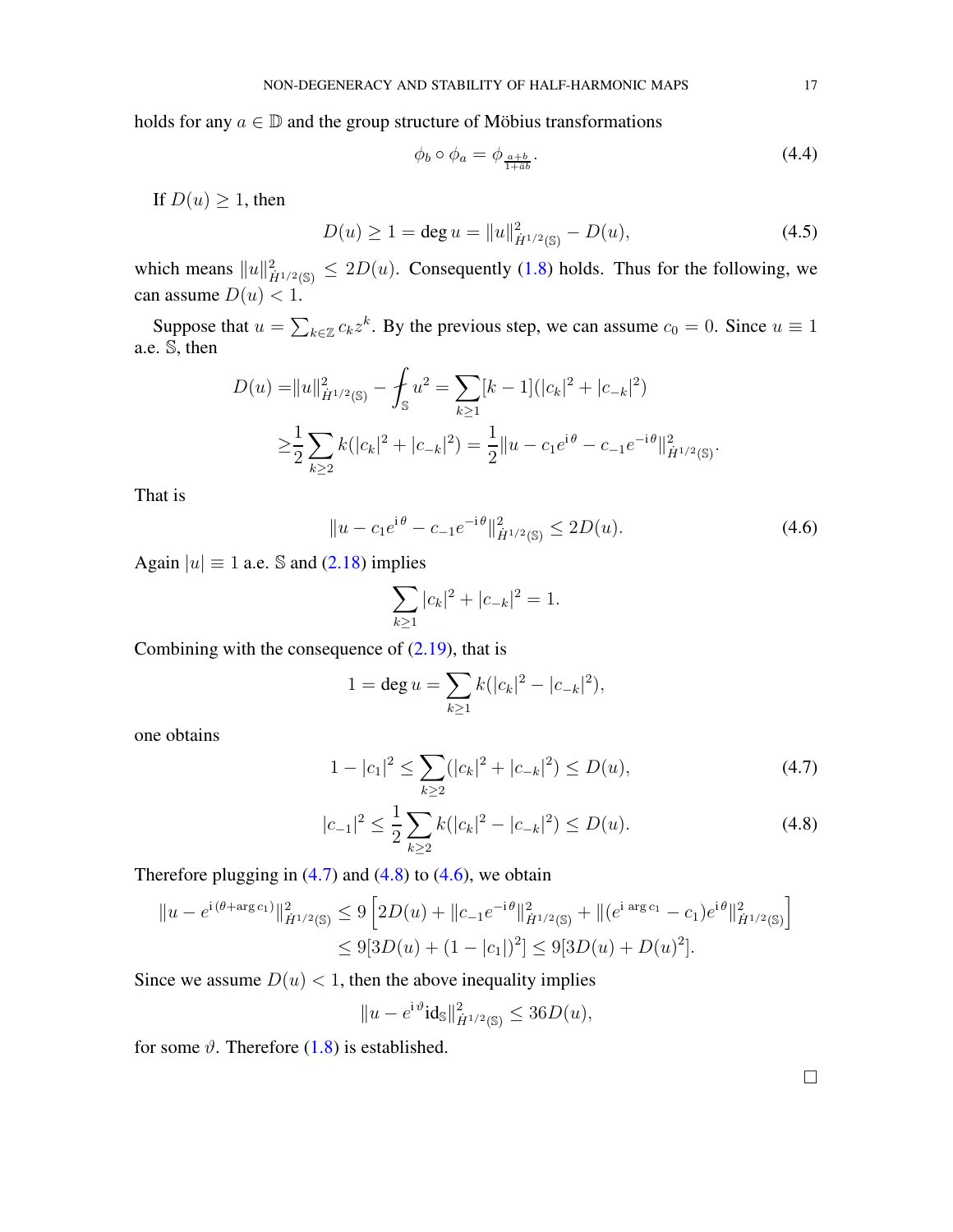Now we plan to prove Theorem [1.5.](#page-3-1) Before that, let us make some preparations. First, we can expand  $\phi_{\vartheta,\vec{b}}$  to be

$$
\phi_{\vartheta,\vec{b}} = e^{\mathrm{i}\,\vartheta} \sum_{k\geq 0} A_k(\vec{b}) z^k \tag{4.9}
$$

where  $A_k(\vec{b})$  is some function for  $\vec{b}$  for each k. For instance, for any  $a \in \mathbb{D}$ ,

$$
\phi_a = \frac{z - a}{1 - \bar{a}z} = (z - a) \sum_{k \ge 0} \bar{a}^k z^k = -a + \sum_{k \ge 1} (1 - |a|^2) \bar{a}^{k-1} z^k.
$$
 (4.10)

Since  $\phi_{\vartheta, \vec{b}} = e^{i \vartheta} \phi_{b_1} \cdots \phi_{b_d}$ , one knows  $A_0(\vec{b}) = (-1)^d \prod_{j=1}^d b_j$ . For any vector  $\vec{b} \in \mathbb{D}^d$ and a set  $\Omega \in \mathbb{D}$ , we abuse the notation that  $\vec{b} \in \Omega^d$  if  $b = (b_1, \dots, b_d)$  with  $b_i \in \Omega$  for  $i=1,\cdots,d.$ 

<span id="page-17-1"></span>**Lemma 4.2.** *Suppose*  $\Omega \in \mathbb{D}$  *is compact. There exists a*  $\epsilon_{\Omega} > 0$  *and*  $N_{\Omega}$  *such that, for any*  $\mathit{Blaschke}$   $\mathit{product}~\phi_{\vartheta,\vec{b}}$   $\mathit{with}~\vec{b}\in\Omega^d,$  we have

<span id="page-17-0"></span>
$$
\max_{1 \le i \le N_{\Omega}} \{|A_i(\vec{b})|\} \ge \epsilon_{\Omega}.\tag{4.11}
$$

*Proof.* Let  $\epsilon(N) = \sum_{1 \le k \le N} |A_k(\vec{b})|^2$ . By the assumption, there exists  $\epsilon_1 = \epsilon_1(\Omega)$  such that

$$
|A_0(\vec{b})|^2 \le 1 - \epsilon_1, \quad \forall \, \vec{b} \in \Omega^d.
$$

By the property [\(2.18\)](#page-7-4), we get  $\sum_{k\geq 0} |A_k(\vec{b})|^2 = 1$ . Then

$$
\sum_{k\geq N+1} |A_k(\vec{b})|^2 \geq \epsilon_1 - \epsilon(N).
$$

Since deg  $\phi_{\vartheta, \vec{b}} = d$  and [\(2.19\)](#page-8-0), we get  $\sum_{k \geq 1} k |A_k(\vec{b})|^2 = d$ . Then

$$
\sum_{k\geq N+1} k|A_k(\vec{b})|^2 \leq d-\epsilon(N).
$$

Compare the above two inequalities, we get

$$
d-\epsilon(N) > (N+1)(\epsilon_1 - \epsilon(N)).
$$

Now we choose  $N_{\Omega}$  such that  $(N_{\Omega} + 1)\epsilon_1 > d$ . One readily see that

$$
\epsilon(N_{\Omega}) > \frac{1}{N_{\Omega}}[(N_{\Omega} + 1)\epsilon_1 - d].
$$

This implies [\(4.11\)](#page-17-0) holds for  $\epsilon_{\Omega} = (\epsilon (N_{\Omega})/N_{\Omega})^{1/2}$ 

<span id="page-17-2"></span>**Proposition 4.3.** *Suppose*  $\Omega \in \mathbb{D}$  *is compact. There exists a constant*  $C_{\Omega}$  *such that, for any*  $u \in {\cal A}_{\mathbb S}^d$  and  $\vec{b} \in \Omega^d$ , we have

$$
||u - \phi_{\vartheta, \vec{b}}||_{L^{2}(\mathbb{S})}^{2} \leq C_{\Omega} \left( ||u - \phi_{\vartheta, \vec{b}}||_{\dot{H}^{1/2}(\mathbb{S})}^{2} + D(u) + D(u)^{2} \right). \tag{4.12}
$$

.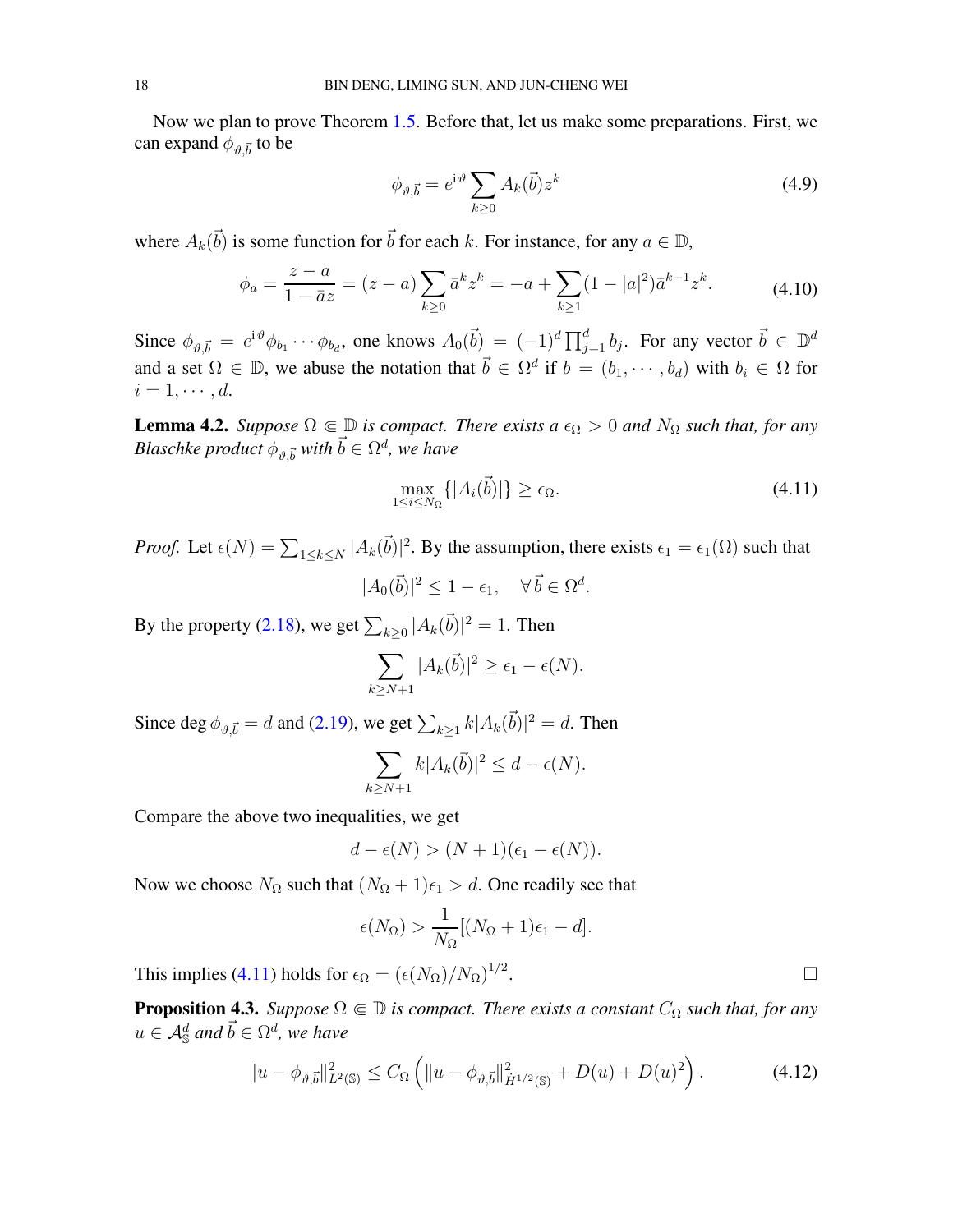*Proof.* Without loss of generality, we will assume  $\vartheta = 0$  in the assumption, and write  $\phi_{\vartheta, \vec{b}} =$  $\phi_{\vec{b}}$  for short. Suppose that  $u \in \mathcal{A}_{\mathbb{S}}^d$  with the Fourier expansion  $u = \sum_{k \in \mathbb{Z}} c_k z^k$ . By [\(2.17\)](#page-7-2),  $(2.19)$  and  $(1.7)$ ,

<span id="page-18-1"></span><span id="page-18-0"></span>
$$
D(u) = \sum_{k \in \mathbb{Z}} |k||c_k|^2 - \sum_{k \in \mathbb{Z}} k|c_k|^2 = 2 \sum_{k \le -1} |k||c_k|^2.
$$
 (4.13)

Now since  $u - \phi_{\vec{b}} = \sum_{k \ge 0} (c_k - A_k) z^k + \sum_{k \le -1} c_k z^k$ , then

$$
||u - \phi_{\vec{b}}||_{\dot{H}^{1/2}(\mathbb{S})}^{2} = \sum_{k \ge 1} k|c_{k} - A_{k}(\vec{b})|^{2} + \sum_{k \le -1} |k||c_{k}|^{2}
$$
(4.14)

and

$$
||u - \phi_{\vec{b}}||_{L^{2}(\mathbb{S})}^{2} = 2\pi \sum_{k \ge 0} |c_{k} - A_{k}(\vec{b})|^{2} + 2\pi \sum_{k \le -1} |c_{k}|^{2}.
$$
 (4.15)

Combining [\(4.13\)](#page-18-0), [\(4.14\)](#page-18-1), we get

$$
||u - \phi_{\vec{b}}||_{L^{2}(\mathbb{S})}^{2} \leq 2\pi \left( |c_{0} - A_{0}(\vec{b})|^{2} + ||u - \phi_{\vec{b}}||_{\dot{H}^{1/2}(\mathbb{S})}^{2} + D(u) \right).
$$
 (4.16)

It suffices to establish the following claim.

**Claim 1.** *There exists a constant*  $C_{\Omega}$  *independent of u and*  $\vec{b}$  *such that* 

<span id="page-18-2"></span>
$$
|A_0(\vec{b}) - c_0| \le C_{\Omega} \left( \|u - \phi_{\vec{b}}\|_{\dot{H}^{1/2}(\mathbb{S})} + D(u) + \sqrt{D(u)} \right). \tag{4.17}
$$

In fact, Lemma [4.2](#page-17-1) implies that there exists  $1 \le k \le N_{\Omega}$  such that  $|A_k(\vec{b})| \ge \epsilon_{\Omega}$ . Without loss of generality, we assume  $k = 1$  and  $|A_1(\vec{b})| \ge \epsilon_{\Omega}$ . The following proof still works for other  $k$  with minor modification.

Since  $|u| = 1$  and  $|\phi_{\vec{b}}| = 1$  a.e. on S, [\(2.18\)](#page-7-4) implies

$$
\bar{c}_0 c_1 = - \sum_{j \in \mathbb{Z} \setminus \{0\}} \bar{c}_j c_{j+1}, \quad \bar{A}_0 A_1 = - \sum_{j \ge 1} \bar{A}_j A_{j+1}.
$$
 (4.18)

Here for the time being we write  $A_k(\vec{b}) = A_k$  for short. Subtract two equations and make interpolation

$$
A_1(\bar{c}_0 - \bar{A}_0) = -\bar{c}_0(c_1 - A_1) - \sum_{j \ge 1} [\bar{c}_j c_{j+1} - \bar{A}_j A_{j+1}] - \sum_{j \le -1} \bar{c}_j c_{j+1}
$$
  
= 
$$
-\bar{c}_0(c_1 - A_1) - \sum_{j \ge 1} [(\bar{c}_j - \bar{A}_j)c_{j+1} + \bar{A}_j (c_{j+1} - A_{j+1})] - \sum_{j \le -1} \bar{c}_j c_{j+1}.
$$

Applying Hölder's inequality to get

$$
|A_1||c_0 - A_0| \le \left(\sum_{j\ge 1} |c_j - A_j|^2\right)^{\frac{1}{2}} \left(\sum_{j\ge 0} |c_j|^2 + |A_j|^2\right)^{\frac{1}{2}} + |D(u)| + |c_{-1}c_0|
$$
  
 
$$
\le 2||u - \phi_{\overline{b}}||_{\dot{H}^{1/2}(\mathbb{S})} + |D(u)| + \sqrt{D(u)}.
$$
 (4.19)

By our assumption  $|A_1| \geq \epsilon_{\Omega}$ , the inequality [\(4.17\)](#page-18-2) holds.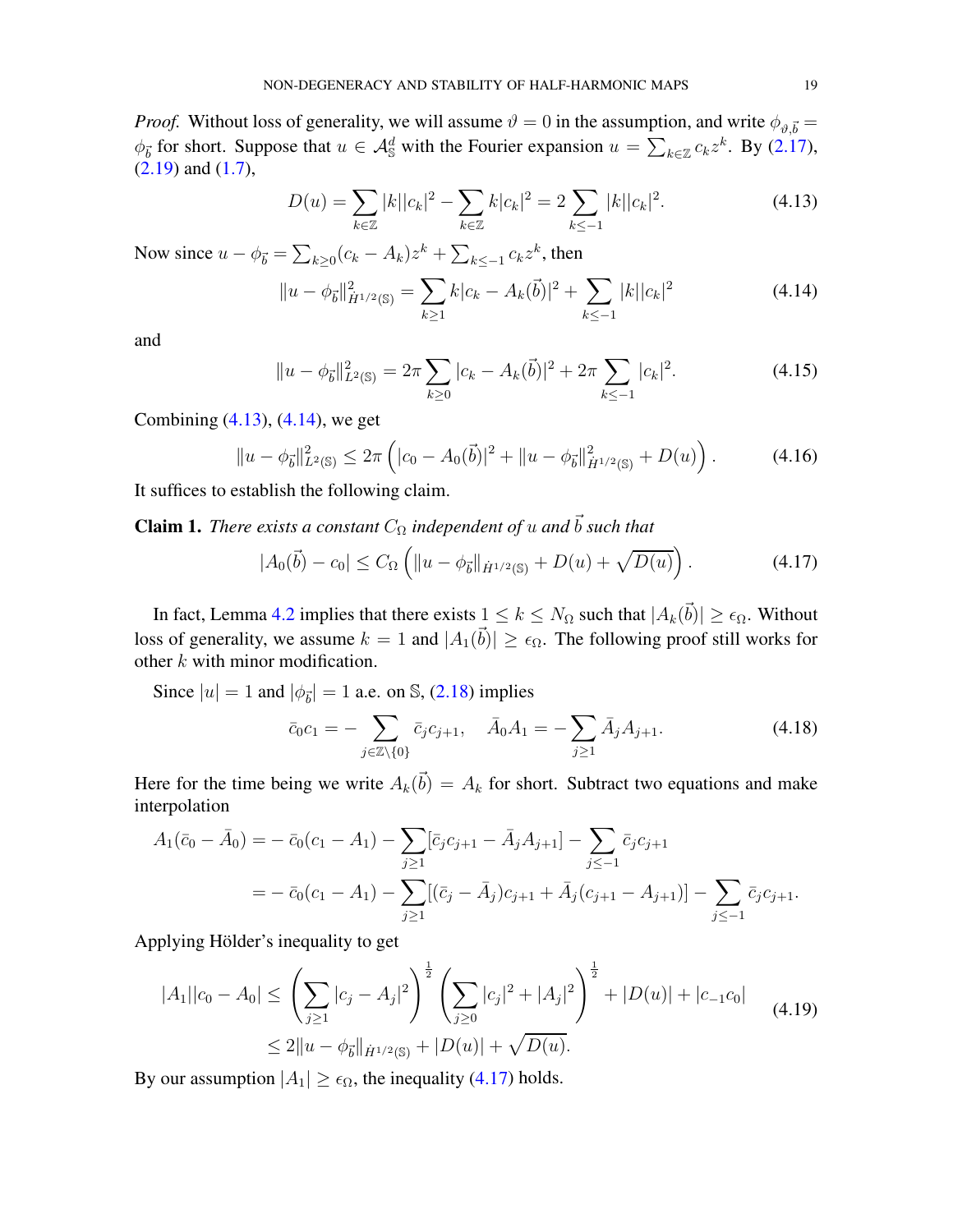$\Box$ 

<span id="page-19-0"></span>**Lemma 4.4.** *Suppose*  $\Omega \in \mathbb{D}$  *is compact. For any*  $\varepsilon > 0$ *, there exists*  $\delta_{\Omega, \varepsilon} > 0$  *such that if*  $u \in \mathcal{A}^d_{\mathbb{S}}$  and

$$
||u - \phi_{\vartheta, \vec{b}}||_{\dot{H}^{1/2}(\mathbb{S})}^2 \le \delta_{\Omega, \epsilon}
$$

 $f$ or some  $\vartheta \, \in \, \mathbb{S}$  and  $\vec{b} \, \in \, \Omega^d$ , then the harmonic extension of  $u$  has at least one zero at  $\Omega_{\varepsilon} = \cup_{p \in \Omega} B_{\varepsilon}(p)$ *. Here*  $B_{\varepsilon}(p)$  *denotes an open ball in*  $\mathbb{D}$ *.* 

*Proof.* Suppose  $u = \sum_{k \in \mathbb{Z}} c_k z^k$  $\sum$ . The harmonic extension U of u are simply  $U(z)$  =  $k \geq 0$   $c_k z^k + \sum_{k \leq 0} c_k \overline{z^k}$  where  $z \in \mathbb{D}$ . Therefore

$$
||U - \phi_{\vartheta, \vec{b}}||_{L^{2}(\mathbb{D})}^{2} = \pi^{2} \sum_{k \ge 0} |c_{k} - A_{k}(\vec{b})|^{2} + \pi^{2} \sum_{k \le -1} |c_{k}|^{2} = \frac{\pi}{2} ||u - \phi_{\vartheta, \vec{b}}||_{L^{2}(\mathbb{S})}^{2}.
$$
 (4.20)

Suppose  $\varepsilon > 0$  is small enough such that  $\Omega_{\varepsilon} \Subset \mathbb{D}$ . Otherwise, Leray-Schauder degree theory tells us the conclusion holds obviously.

Since  $U - \phi_{\vartheta, \vec{b}}$  is a harmonic function in  $\mathbb{D}$ , then by the interior estimates

$$
||U - \phi_{\vartheta, \vec{b}}||_{C^0(\overline{\Omega_{\varepsilon}})} \leq C_{\Omega, \varepsilon} ||U - \phi_{\vartheta, \vec{b}}||_{L^2(\mathbb{D})}.
$$
\n(4.21)

By the property of Leray-Schauder degree, there exists  $\eta = \eta(\Omega, \varepsilon)$  such that if  $|U - \varepsilon|$  $\phi_{\vartheta, \vec{b}}|_{C^0(\partial \Omega_\varepsilon)} < \eta,$  then

$$
\deg(U, \Omega_{\varepsilon}, 0) = \deg(\phi_{\vartheta, \vec{b}}, \Omega_{\varepsilon}, 0).
$$

Thus, we choose  $\delta_{\Omega,\varepsilon} = 2\eta^2/(\pi C_{\Omega,\varepsilon}^2)$ . The above equation will be true for any u satisfying  $||u - \phi_{\vartheta, \vec{b}}||_{\dot{H}^{1/2}(\mathbb{S})}^2 < \delta_{\Omega, \varepsilon}$ . However, the zeros of  $\phi_{\vartheta, \vec{b}}$  are  $b_1, b_2, \dots, b_d$ , which all contained in  $\Omega$ . Therefore deg  $(\phi_{\vartheta,\vec{b}}, \Omega_{\varepsilon}, 0) = d$ . The above identity means u has at least one zero in  $\Omega_{\varepsilon}$ .

Finally, we give the poof of the local version of quantitative stability.

**Proof of Theorem [1.5.](#page-3-1)** Here we work on the norm  $\dot{H}^{1/2}(\mathbb{S})$ , but one can easily translate results to norm  $\dot{H}^{1/2}(\mathbb{R})$  by [\(2.14\)](#page-7-0). Without loss of generality, we will assume  $\vartheta = 0$  in the assumption, and write  $\phi_{\vartheta,\vec{b}} = \phi_{\vec{b}}$  for short. Choose any  $\varepsilon <$  dist $(\Omega, \partial \mathbb{D})/2$  and fix it for the rest of proof. Obviously  $\Omega_{\varepsilon} \Subset \mathbb{D}$ . Suppose  $u \in \mathcal{A}_{\mathbb{S}}^d$  and

<span id="page-19-3"></span><span id="page-19-1"></span>
$$
||u - \phi_{\vec{b}}||_{\dot{H}^{1/2}(\mathbb{S})}^2 \le \delta_{d,\Omega,\epsilon}
$$
\n(4.22)

holds for some small  $\delta_{d,\Omega,\epsilon}$ , which is to be chosen later. If  $D(u) \geq \delta_{d,\Omega,\epsilon}$ , then we can take  $\vec{a} = \vec{b}$  and  $\vartheta' = 0$ . Then

$$
||u - \phi_{\vartheta', \vec{a}}||_{\dot{H}^{1/2}(\mathbb{S})}^2 \le C_{d, \Omega, \epsilon} D(u)
$$
\n(4.23)

holds for  $C_{d,\Omega,\epsilon} = 1$ . Therefore, we will assume  $D(u) < \delta_{d,\Omega,\epsilon}$  for the rest of proof.

<span id="page-19-2"></span>**Claim 2.** It suffices to prove the theorem for  $u \in A^d_{\mathbb{S}}$  with the additional assumption  $f_{\mathbb{S}} u = 0$ .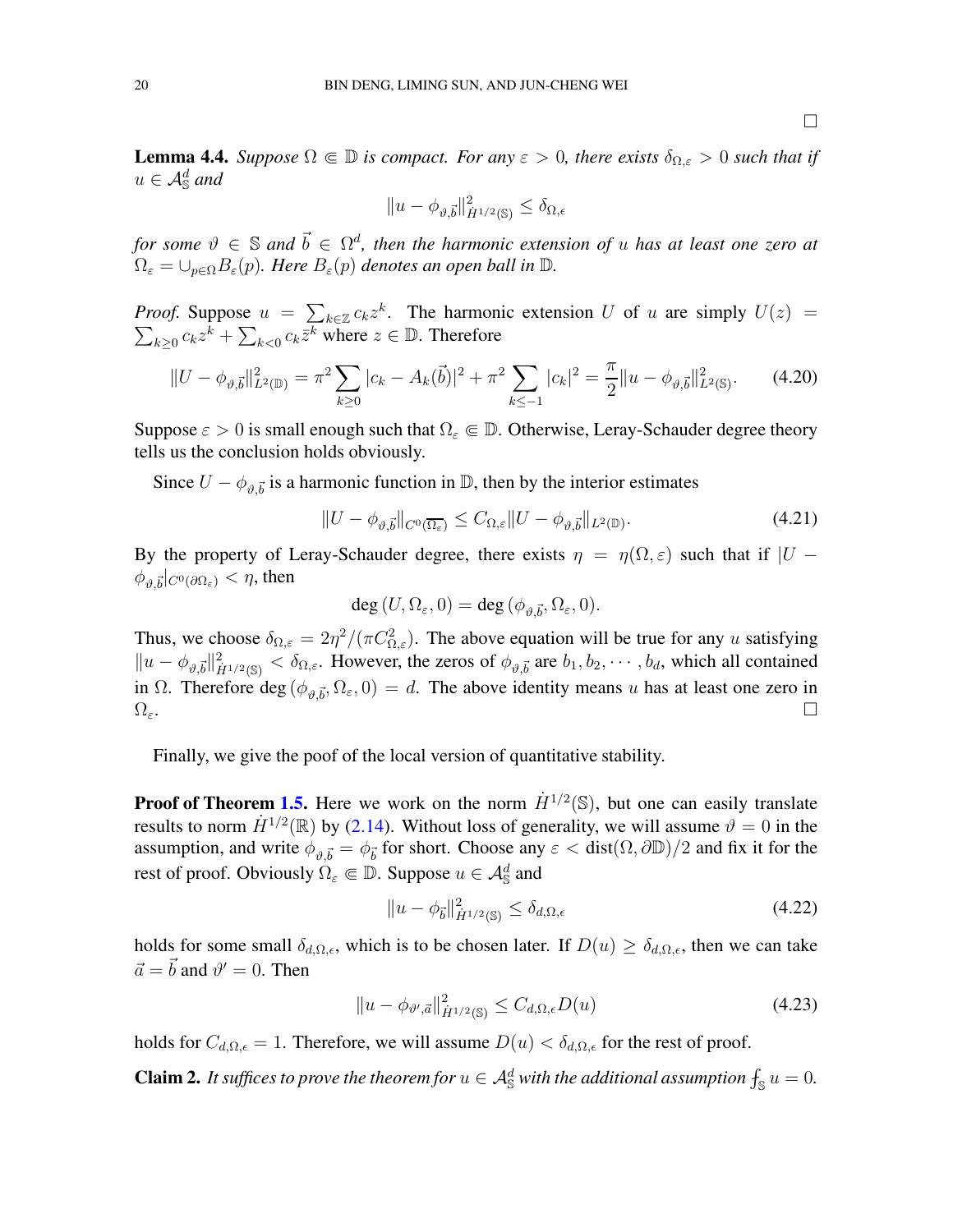Indeed, it follows from Proposition [4.3](#page-17-2) and Lemma [4.4](#page-19-0) that there exists  $\delta_{d,\Omega,\varepsilon}$  such that if  $\delta_{d,\Omega,\epsilon} < \tilde{\delta}_{d,\Omega,\epsilon}$  then the harmonic extension U of u has a zero, say a, within  $\Omega_{\epsilon}$ . Now consider  $u \circ \phi_a$ . It satisfies  $\int_{\mathbb{S}} u \circ \phi_a = 0$ , because  $u \circ \phi_a = \sum c_k \phi_a^k$ , and

$$
\int_{\mathbb{S}} u \circ \phi_a = \sum_{k \ge 0} c_k (-a)^k + \sum_{k \le -1} c_k (-\bar{a})^k = U(-a) = 0.
$$
 (4.24)

Since composing Möbius transformation does not alter the  $\dot{H}^{1/2}(\mathbb{S})$  norm,

$$
||u \circ \phi_a - \phi_{\vec{b}} \circ \phi_a||_{\dot{H}^{1/2}(\mathbb{S})}^2 \le \delta_{d,\Omega,\epsilon}.
$$

Moreover  $\phi_{\vec{b}} \circ \phi_a = \phi_{\vec{e}}$  with

$$
e_i = \frac{b_i + a}{1 + \bar{a}b_i} = \phi_{-a}(b_i), \quad i = 1, \cdots, d.
$$

Note that a belongs to a compact set  $\Omega_{\varepsilon}$ , which just depend on  $\Omega$ . Then  $\Omega \circ \phi_a := \phi_{-a}(\Omega)$  is uniformly away from  $\partial \mathbb{D}$ , because for any  $z \in \Omega$ 

$$
1 - |\phi_{-a}(z)|^2 = 1 - \left|\frac{z+a}{1+\bar{a}z}\right|^2 = \frac{(1-|a|^2)(1-|z|^2)}{|1+\bar{a}z|^2} \ge \frac{1}{6}\text{dist}(\Omega,\partial\mathbb{D})^2.
$$

Suppose for  $\Omega \circ \phi_a$  and  $u \circ \phi_a$ , we have find  $\delta_{d,\Omega \circ \phi_a, \tilde{\varepsilon}}$  such that there exists  $\vec{a}' \in \Omega \circ \phi_a + B_{\tilde{\varepsilon}}(0)$ and  $\vartheta' \in \mathbb{S}$ 

$$
||u \circ \phi_a - \phi_{\vartheta', \vec{a}'}||_{\dot{H}^{1/2}(\mathbb{S})}^2 \leq C_{d, \Omega \circ \phi_a, \vec{\varepsilon}} D(u \circ \phi_a).
$$

Here  $\tilde{\varepsilon}$  is chosen to satisfy

<span id="page-20-0"></span>
$$
\phi_a(\Omega \circ \phi_a + B_{\tilde{\varepsilon}}(0)) \subset \Omega_{\varepsilon}, \quad \forall a \in \Omega_{\varepsilon}.\tag{4.25}
$$

Take  $\delta_{d,\Omega,\varepsilon} = \min\{\tilde{\delta}_{d,\Omega,\varepsilon}, \inf\{\delta_{d,\Omega\circ\phi_a,\tilde{\varepsilon}} : a \in \Omega_{\varepsilon}\}\}\$  and  $C_{d,\Omega,\varepsilon} = \sup\{C_{d,\Omega\circ\phi_a,\tilde{\varepsilon}} : a \in \Omega_{\varepsilon}\}.$ Again since  $\Omega \circ \phi_a$  is uniformly away from  $\partial \mathbb{D}$ , one must have  $\delta_{d,\Omega,\varepsilon} > 0$  and  $C_{d,\Omega,\varepsilon} < \infty$ . Then for  $\delta_{d,\Omega,\varepsilon}$ , we can find  $\vec{a}$  such that [\(4.23\)](#page-19-1) holds with  $C_{d,\Omega,\varepsilon}$ . Moreover, [\(4.25\)](#page-20-0) means that  $\vec{a}$  can be chosen in  $\Omega_{\varepsilon}$ . Therefore Claim [2](#page-19-2) is proved.

With the above claim in hand, we will prove the statement by induction.

Suppose  $d = 1$ , we write  $\vec{b} = b_1$  in [\(4.22\)](#page-19-3). Theorem [1.3](#page-3-2) guarantee the existence of  $\vec{a} = a_1$ such that [\(4.23\)](#page-19-1) holds with  $C_{1,\Omega,\epsilon} = 36$ . It suffices to show  $|a_1 - b_1| < \epsilon$  if  $\delta_{1,\Omega,\epsilon}$  is chosen small enough. If fact, if  $(4.22)$  and  $(4.23)$  holds, then

$$
\|\phi_{\vartheta,b_1} - \phi_{\vartheta',a_1}\|_{\dot{H}^{1/2}(\mathbb{S})}^2 \le 2\|u - \phi_{\vartheta,b_1}\|_{\dot{H}^{1/2}(\mathbb{S})}^2 + 2\|u - \phi_{\vartheta',a_1}\|_{\dot{H}^{1/2}(\mathbb{S})}^2 \le 100\delta_{1,\Omega,\epsilon}.
$$
 (4.26)

Direct computation shows that

$$
\|\phi_{\vartheta,b_1} - \phi_{\vartheta',a_1}\|_{\dot{H}^{1/2}(\mathbb{S})}^2 = \|\phi_{\vartheta-\vartheta',\frac{b_1-a_1}{1-\bar{a}_1b_1}} - \mathrm{id}_{\mathbb{S}}\|_{\dot{H}^{1/2}(\mathbb{S})}^2
$$
  
= 
$$
\left| e^{i(\vartheta-\vartheta')} \left(1 - \left| \frac{b_1-a_1}{1-\bar{a}_1b_1} \right| \right) - 1 \right|^2 + \left| \frac{b_1-a_1}{1-\bar{a}_1b_1} \right|^2 \left(2 - \left| \frac{b_1-a_1}{1-\bar{a}_1b_1} \right|^2 \right).
$$

Now it is easy to deduce that

$$
|b_1 - a_1| \le 20\sqrt{\delta_{1,\Omega,\epsilon}}.
$$

Choose  $\delta_{1,\Omega,\varepsilon}$  small so that  $|a_1 - b_1| < \varepsilon$ . This proves the case  $d = 1$ . Now by induction, we can assume the theorem holds for the case  $d-1$  with  $\delta_{d-1,\Omega,\varepsilon}$  and  $C_{d-1,\Omega,\varepsilon}$ .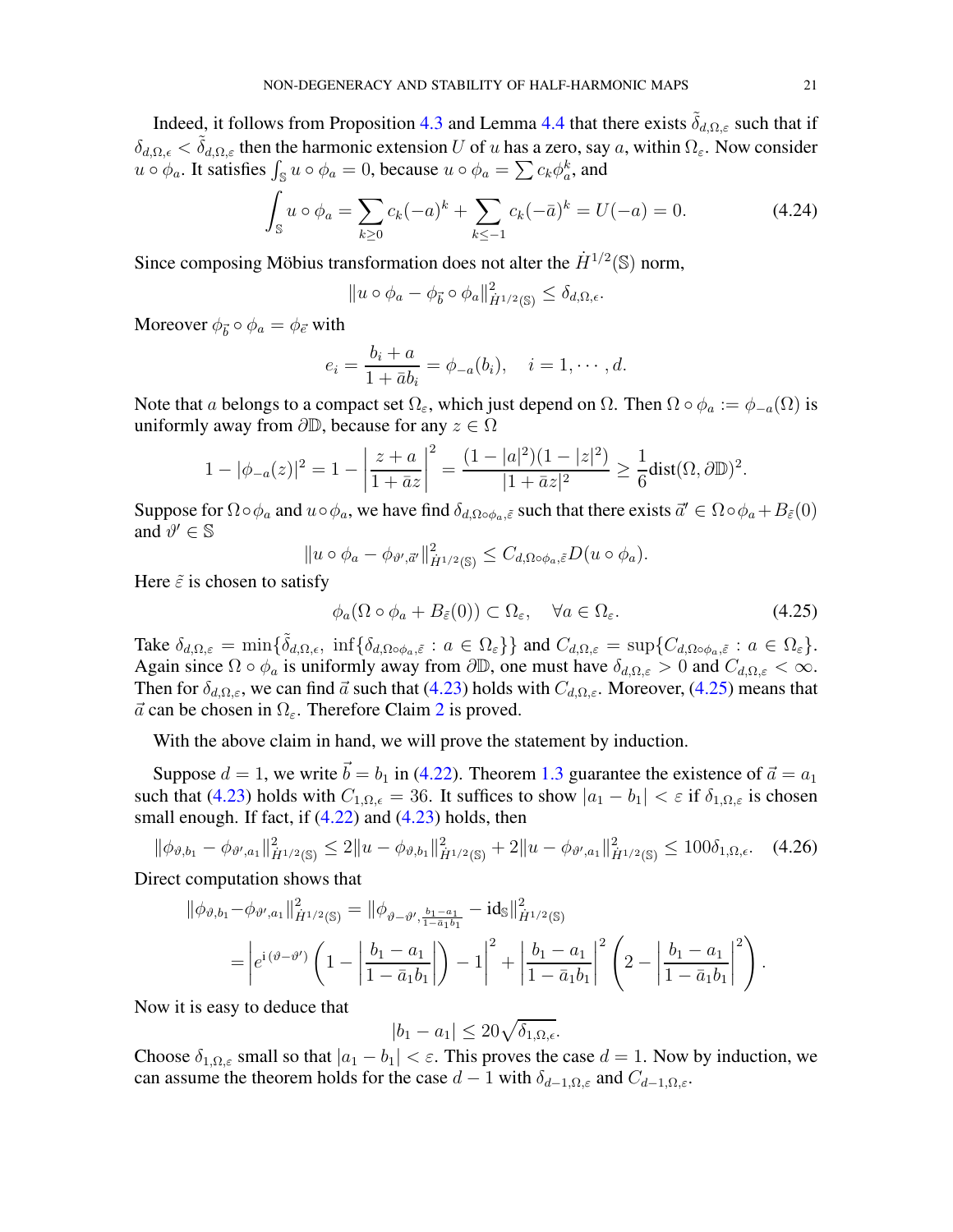**Claim 3.** *There exists*  $\hat{\delta}_{d-1,\Omega,\varepsilon}$  *such that if*  $\delta_{d,\Omega,\varepsilon} < \hat{\delta}_{d-1,\Omega,\varepsilon}$ *, then one can find*  $\vec{b}' \in \Omega^{d-1}$  *such that*

<span id="page-21-1"></span>
$$
||u\bar{z} - \phi_{\vec{b}'}||_{\dot{H}^{1/2}(\mathbb{S})}^2 < \delta_{d-1,\Omega,\varepsilon}.
$$
\n(4.27)

To prove the claim, we notice that  $\phi_{\vec{b}}$  is invariant under the permutation of  $b_i$ . Without loss of generality, we assume  $|b_1| \leq \cdots \leq |b_d|^3$  $|b_1| \leq \cdots \leq |b_d|^3$ . Recalling  $|A_0(\vec{b})| = \prod_{1 \leq k \leq d} |b_k|$  and [\(4.17\)](#page-18-2), we get  $|b_1| \le 10 \delta_{d,\Omega,\epsilon}^{1/4d}$ . Let  $\vec{b}' = (b_2, \cdots, b_d) \in \Omega^{d-1}$ . By the Cauchy inequality

$$
||u\bar{z} - \phi_{\vec{b}'}||_{\dot{H}^{1/2}(\mathbb{S})}^2 \le 2||u\bar{z} - \bar{z}\phi_{\vec{b}}||_{\dot{H}^{1/2}(\mathbb{S})}^2 + 2||\bar{z}\phi_{\vec{b}} - \phi_{\vec{b}'}||_{\dot{H}^{1/2}(\mathbb{S})}^2.
$$
 (4.28)

One can compute that

$$
||u\overline{z} - \overline{z}\phi_{\vec{b}}||_{\dot{H}^{1/2}(\mathbb{S})}^2 - ||u - \phi_{\vec{b}}||_{\dot{H}^{1/2}(\mathbb{S})}^2 = \sum |k||c_{k+1} - A_{k+1}(\vec{b})|^2 - \sum |k||c_k - A_k(\vec{b})|^2
$$
  
= 
$$
-\sum_{k\geq 1} |c_k - A_k(\vec{b})|^2 + \sum_{k\geq 0} |c_k|^2 < D(u).
$$

Notice that

$$
\|\bar{z}\phi_{\vec{b}} - \phi_{\vec{b}'}\|_{\dot{H}^{1/2}(\mathbb{S})}^2 = \|\frac{1 - b_1\bar{z}}{1 - \bar{b}_1 z}\phi_{b_2}\cdots\phi_{b_d} - \phi_{b_2}\cdots\phi_{b_d}\|_{\dot{H}^{1/2}(\mathbb{S})}^2 \to 0
$$
 (4.29)

as  $\delta_{d,\Omega,\epsilon} \to 0$ . Therefore, choosing  $\delta_{d,\Omega,\epsilon}$  small enough, we can get [\(4.27\)](#page-21-1).

Therefore, by induction, we have  $\vartheta' \in \mathbb{S}$  and  $\vec{a}' \in \Omega^{d-1}_{\varepsilon/2}$  $_{\varepsilon/2}^{d-1}$  such that

$$
||u\overline{z} - \phi_{\vartheta', \overline{a}'}||_{\dot{H}^{1/2}(\mathbb{S})}^2 \le C_{d-1, \Omega_{\varepsilon/2}, \varepsilon} D(u\overline{z}). \tag{4.30}
$$

<span id="page-21-6"></span>**Claim 4.** We claim that there exists  $C_{d,\Omega,\varepsilon}$  such that

<span id="page-21-5"></span><span id="page-21-3"></span><span id="page-21-2"></span>
$$
||u - z\phi_{\vartheta',\vec{a}'}||_{\dot{H}^{1/2}(\mathbb{S})}^2 \le C_{d,\Omega,\varepsilon} D(u). \tag{4.31}
$$

Indeed, since  $u\overline{z} = \sum c_{k+1}z^k$ ,

$$
D(u\bar{z}) = 2 \sum_{k \le -1} |k||c_{k+1}|^2 = 2 \sum_{k \le -1} |k+1||c_{k+1}|^2 + 2 \sum_{k \le -1} |c_{k+1}|^2
$$
  
=  $D(u) + 2 \sum_{k \le 0} |c_k|^2 \le 2D(u).$  (4.32)

Here in the last step, we have used  $c_0 = 0$ . Then [\(4.30\)](#page-21-2) and [\(4.32\)](#page-21-3) imply

<span id="page-21-4"></span>
$$
||u\overline{z} - \phi_{\vartheta', \overline{a}'}||_{\dot{H}^{1/2}(\mathbb{S})}^2 \le 2C_{d-1, \Omega_{\varepsilon/2}, \varepsilon} D(u). \tag{4.33}
$$

Since  $u - z\phi_{\vartheta', \vec{\alpha}'} = \sum (c_k - e^{i\vartheta'} A_{k-1}(\vec{\alpha}')) z^k$ , then

$$
||u - z\phi_{\vartheta',\vec{a}'}||_{\dot{H}^{1/2}(\mathbb{S})}^{2} = \sum |k||c_{k} - e^{i\vartheta'}A_{k-1}(\vec{a}')|^{2} = \sum |k+1||c_{k+1} - e^{i\vartheta'}A_{k}(\vec{a}')|^{2}
$$
  
= 
$$
||u\bar{z} - \phi_{\vartheta',\vec{a}'}||_{\dot{H}^{1/2}(\mathbb{S})}^{2} + \sum_{k\geq 0} |c_{k+1} - e^{i\vartheta'}A_{k}(\vec{a}')|^{2} - \sum_{k\leq 0} |c_{k}|^{2}.
$$

<span id="page-21-0"></span> $3$ such ordering might not be unique, but it does not affect the proof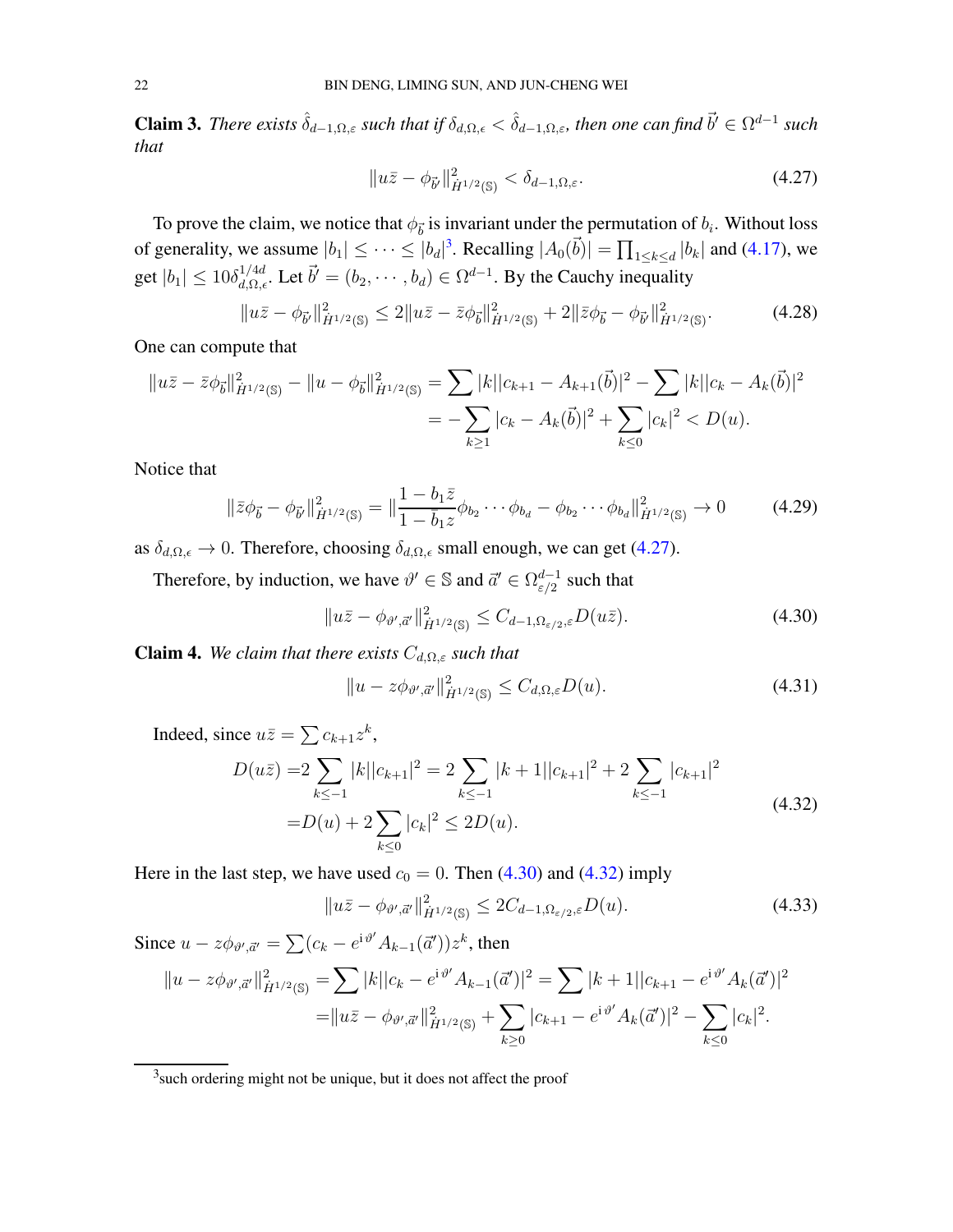Since (2.17), we have 
$$
\sum_{k\geq 1} k|c_{k+1} - e^{i\vartheta'} A_k(\vec{a}')|^2 \leq ||u\bar{z} - \phi_{\vartheta', \vec{a}'}||_{\dot{H}^{1/2}(\mathbb{S})}^2
$$
  
\n
$$
||u - z\phi_{\vartheta', \vec{a}'}||_{\dot{H}^{1/2}(\mathbb{S})}^2 \leq 2||u\bar{z} - \phi_{\vartheta', \vec{a}'}||_{\dot{H}^{1/2}(\mathbb{S})}^2 + |c_1 - e^{i\vartheta'} A_0(\vec{a})|^2
$$
\n
$$
\leq 4C_{d-1, \Omega_{\varepsilon/2}, \varepsilon} D(u) + |c_1 - e^{i\vartheta'} A_0(\vec{a})|^2.
$$
\n(4.34)

Since  $|u| = 1$  and  $|\phi_{\vartheta', \vec{\alpha}'}| = 1$  a.e. on S, [\(2.18\)](#page-7-4) implies

<span id="page-22-1"></span>
$$
\bar{c}_1 c_2 = -\sum_{j \in \mathbb{Z} \setminus \{1\}} \bar{c}_j c_{j+1}, \quad \bar{A}_0 A_1 = -\sum_{j \ge 1} \bar{A}_j A_{j+1}.
$$
 (4.35)

Here and the following we write  $A_k(\vec{a}') = A_k$  for short. We subtract two equations and make interpolations.

$$
e^{i\vartheta'}A_1(\bar{c}_1 - e^{-i\vartheta'}\bar{A}_0) = -\bar{c}_1(c_2 - e^{i\vartheta'}A_1) - \sum_{j\geq 2} [\bar{c}_j c_{j+1} - \bar{A}_{j-1}A_j] - \sum_{j\leq -2} \bar{c}_j c_{j+1}
$$
  

$$
= -\bar{c}_1(c_2 - e^{i\vartheta'}A_1) - \sum_{j\leq -2} \bar{c}_j c_{j+1}
$$
  

$$
- \sum_{j\geq 2} [(\bar{c}_j - e^{-i\vartheta'}\bar{A}_{j-1})c_{j+1} + e^{-i\vartheta'}\bar{A}_{j-1}(c_{j+1} - e^{i\vartheta'}A_j)].
$$

Applying Hölder's inequality and  $(4.33)$ , we have

$$
|A_1||c_1 - e^{i\vartheta'}A_0| \le \left(\sum_{j\ge 2} |c_j - e^{i\vartheta'}A_{j-1}|^2\right)^{\frac{1}{2}} \left(\sum_{j\ge 1} |c_j|^2 + |A_j|^2\right)^{\frac{1}{2}} + D(u)
$$
  

$$
\le 2||u\bar{z} - \phi_{\vartheta',\vec{a}'}||_{\dot{H}^{1/2}(\mathbb{S})} + D(u) \le 3\sqrt{2C_{d-1,\Omega_{\varepsilon/2},\varepsilon}D(u)}.
$$
 (4.36)

Here we used  $D(u) < \delta < 1$ . Using Lemma [4.2,](#page-17-1) we have

$$
|c_1 - A_0| \le 3\epsilon_{\Omega_\varepsilon}^{-1} \sqrt{2C_{d-1,\Omega_{\varepsilon/2},\varepsilon} D(u)}.\tag{4.37}
$$

Plugging this back to [\(4.34\)](#page-22-1) to get

$$
||u - z\phi_{\vartheta', \vec{a}}||_{\dot{H}^{1/2}(\mathbb{S})}^2 \le C_{d,\Omega, \varepsilon} D(u)
$$
\n(4.38)

with  $C_{d,\Omega,\varepsilon} = (4 + 18\epsilon_{\Omega_{\varepsilon}}^{-2})$  $\overline{\Omega}_{\varepsilon}^{2}$ ) $C_{d-1,\Omega_{\varepsilon/2},\varepsilon}$ . The [\(4.31\)](#page-21-5) is proved.

<span id="page-22-0"></span>Having established Claim [4,](#page-21-6) we can see [\(4.23\)](#page-19-1) holds with the choice of  $\vec{a} = (0, \vec{a}') \in \Omega_{\epsilon}^d$ ,  $\delta_{d,\Omega,\varepsilon} = \min\{\tilde{\delta}_{d,\Omega,\varepsilon},\hat{\delta}_{d-1,\Omega,\varepsilon}\}\$  and  $C_{\Omega,d,\varepsilon} = \max\{(4+18\epsilon_{\Omega,\varepsilon}^{-2})\}$  $\binom{-2}{\Omega_{\varepsilon}}$  $C_{d-1,\Omega_{\varepsilon/2},\varepsilon}$ , 1}. The induction is  $\Box$ complete.  $\Box$ 

### 5. A COUNTER EXAMPLE FOR HIGHER DEGREE

In this section we shall prove that there is no uniform stability. Recall that all the halfharmonic maps from  $\mathbb R$  to  $\mathbb S$  with positive degree can be written in [\(1.4\)](#page-1-4). Within this section, we will assume  $\alpha_i = x_i + i \lambda_i$  with  $x_i \in \mathbb{R}$  and  $\lambda_i > 0$ . Then

$$
\psi_{\vartheta,\vec{\alpha}} = e^{\mathrm{i}\,\vartheta}\frac{x - x_1 + \mathrm{i}\,\lambda_1}{x - x_1 + \mathrm{i}\,\lambda_1}\frac{x - x_2 - \mathrm{i}\,\lambda_2}{x - x_2 + \mathrm{i}\,\lambda_2}.\tag{5.1}
$$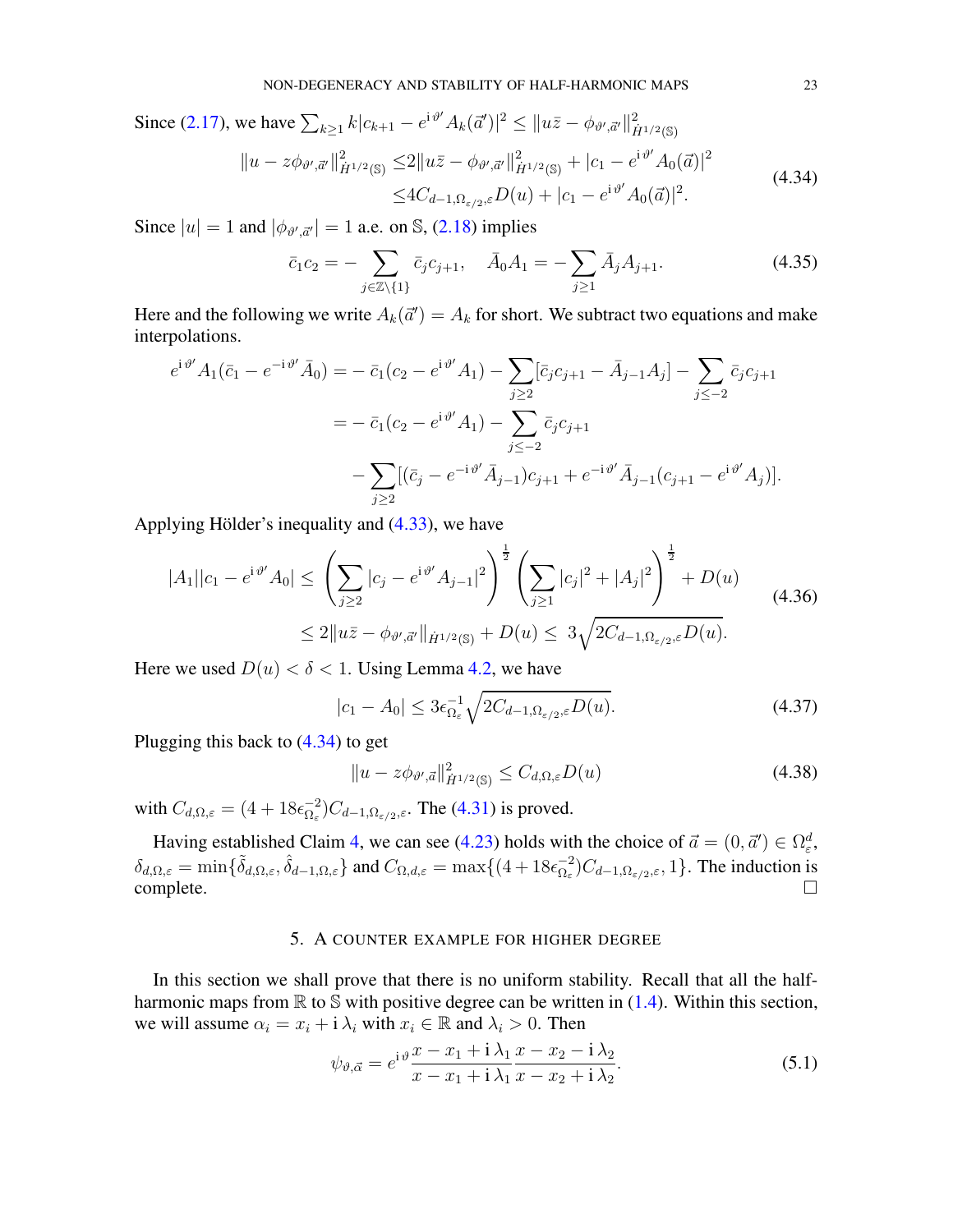One can equip  $\dot{H}^{1/2}(\mathbb{R}, \mathbb{R}^2)$  with the inner product,

$$
\langle \phi_1, \phi_2 \rangle = \frac{1}{2\pi} \iint_{\mathbb{R} \times \mathbb{R}} \frac{(\phi_1(x) - \phi_1(y)) \cdot (\phi_2(x) - \phi_2(y))}{|x - y|^2} dx dy.
$$
 (5.2)

If  $\phi_2$  is smooth enough, then RHS of the above equation can be written  $\int_{\mathbb{R}} \phi_1 \cdot (-\Delta_{\mathbb{R}})^{\frac{1}{2}} \phi_2$ . We shall abuse the notation by denoting  $\langle \phi_1, \phi_2 \rangle = \int_{\mathbb{R}} \phi_1 \cdot (-\Delta_{\mathbb{R}})^{\frac{1}{2}} \phi_2$  for all  $\phi_1, \phi_2 \in$  $\dot{H}^{1/2}(\mathbb{R}, \mathbb{R}^2)$ . It should be interpreted as the RHS of the above equation. Let us use  $\psi^{\perp}$ denote the vector rotating  $\psi$  counterclockwise by  $\pi/2$ . If  $\phi_1 = h_1 \psi_{\vartheta, \vec{\alpha}}^{\perp}$  and  $\phi_2 = h_2 \psi_{\vartheta, \vec{\alpha}}^{\perp}$  $\vartheta,\vec{\alpha}$ with  $h_1, h_2 \in H^{1/2}(\mathbb{R}; \mathbb{R})$ , then

$$
\langle \phi_1, \phi_2 \rangle = \int_{\mathbb{R}} h_1 \psi_{\vartheta, \vec{\alpha}}^{\perp} \cdot (-\Delta_{\mathbb{R}})^{\frac{1}{2}} (h_2 \psi_{\vartheta, \vec{\alpha}}^{\perp})
$$
  
= 
$$
\int_{\mathbb{R}} h_1 (-\Delta_{\mathbb{R}})^{\frac{1}{2}} h_2 + \frac{1}{2\pi} \iint_{\mathbb{R} \times \mathbb{R}} Q_{\vartheta, \vec{\alpha}}(x, y) h_1(x) h_2(y) dx dy,
$$
 (5.3)

where

$$
Q_{\vartheta,\vec{\alpha}}(x,y) = \frac{|\psi_{\vartheta,\vec{\alpha}}(x) - \psi_{\vartheta,\vec{\alpha}}(y)|^2}{|x - y|^2}.
$$
\n(5.4)

<span id="page-23-2"></span>.

<span id="page-23-1"></span><span id="page-23-0"></span>.

**Remark 5.1.** *For instance, in the very special case*  $\psi = \frac{x - \lambda i}{x + \lambda i}$  $\frac{x-\lambda_1}{x+\lambda_1}$ , then

$$
\psi(x) - \psi(y) = \frac{2\lambda^2(x^2 - y^2)}{(\lambda^2 + x^2)(\lambda^2 + y^2)} + i\frac{2\lambda(y - x)(\lambda^2 - xy)}{(\lambda^2 + x^2)(\lambda^2 + y^2)}
$$

*Then*

$$
Q(x,y) = \frac{|\psi(x) - \psi(y)|^2}{|x - y|^2} = \frac{4\lambda^2}{(\lambda^2 + x^2)(\lambda^2 + y^2)}.
$$
\n(5.5)

*It follows from the non-degeneracy result that* ker  $\mathcal{L} = \text{span}\{K_1, K_2, K_3\}$  *where* 

$$
K_1 = 1
$$
,  $K_2 = \frac{x^2 - \lambda^2}{x^2 + \lambda^2}$ ,  $K_3 = \frac{2\lambda x}{x^2 + 1}$ 

*Then it is easy to verify that*

$$
\langle K_1 \boldsymbol{\psi}^\perp, K_2 \boldsymbol{\psi}^\perp \rangle = \langle K_1 \boldsymbol{\psi}^\perp, K_3 \boldsymbol{\psi}^\perp \rangle = \langle K_2 \boldsymbol{\psi}^\perp, K_3 \boldsymbol{\psi}^\perp \rangle = 0.
$$

Getting back to degree two case, we will mainly work on the case  $\vartheta = 0$ ,  $\alpha_1 = j^2 + i$  and  $\alpha_2 = -j^2 + i$  in this section. For brevity, such  $\psi_{\vartheta, \vec{\alpha}}$  will be written  $\psi_j$  for short. Denote

$$
\rho_j(x) = \psi_j \cdot (-\Delta_{\mathbb{R}})^{\frac{1}{2}} \psi_j, \quad Q_j(x, y) = \frac{|\psi_j(x) - \psi_j(y)|^2}{|x - y|^2}.
$$
 (5.6)

Lemma 5.2. *One can compute that*

$$
\rho_j(x) = \frac{4(1+j^4+x^2)}{[1+(x-j^2)^2][1+(x+j^2)^2]},
$$
\n(5.7)

$$
Q_j(x,y) = \frac{16(1+xy+j^4)^2}{[1+(x-j^2)^2][1+(x+j^2)^2][1+(y-j^2)^2][1+(y+j^2)^2]}.
$$
(5.8)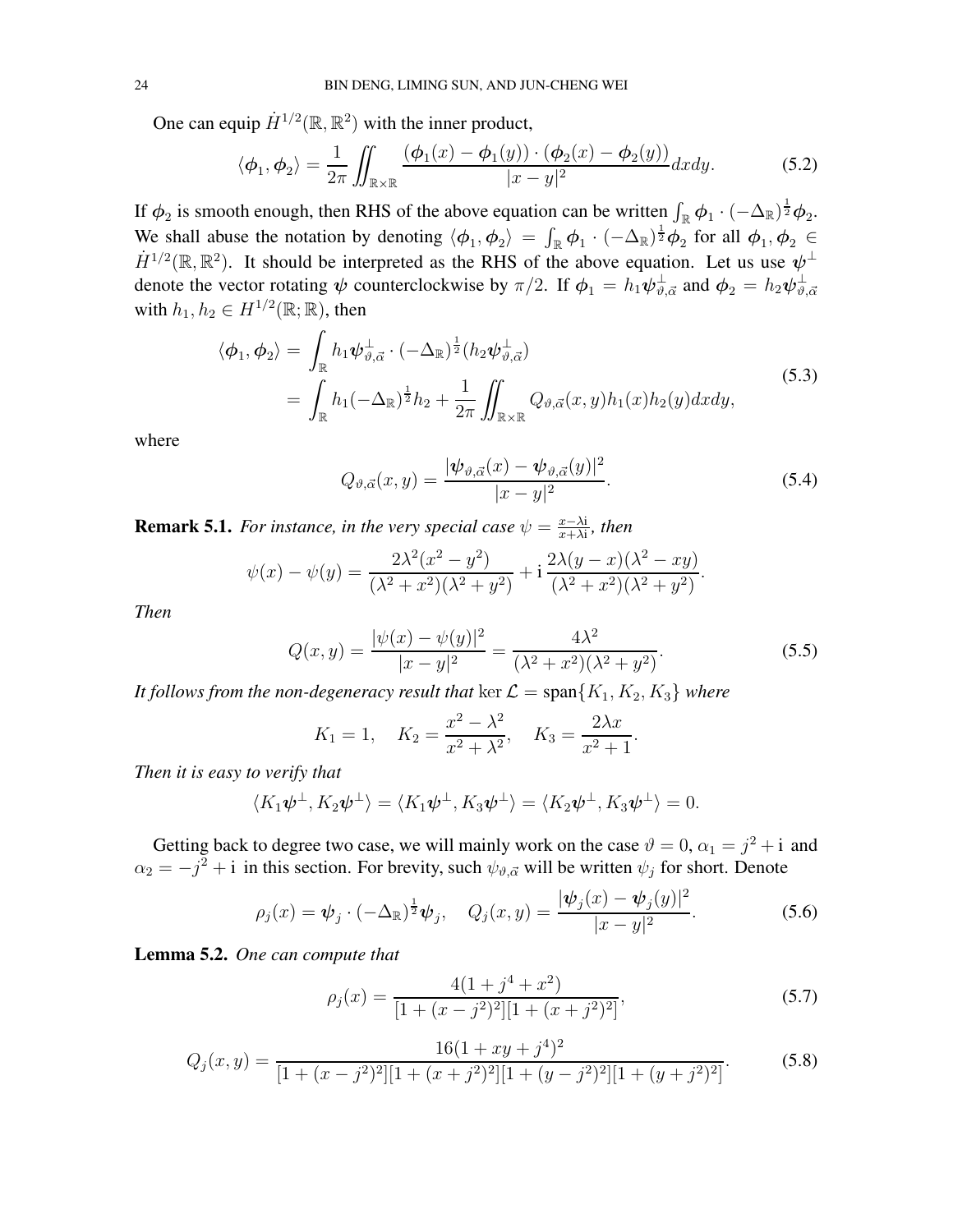*We always have*

$$
\int_{\mathbb{R}} \rho_j = \frac{1}{2\pi} \iint_{\mathbb{R} \times \mathbb{R}} Q_j = 4\pi.
$$
\n(5.9)

*Proof.* By a straightforward computation, one can get [\(5.7\)](#page-23-0) and [\(5.8\)](#page-23-1). Note that  $\|\psi_j\|_{\dot{H}^{1/2}(\mathbb{R})}^2 =$  $|\deg \psi_j| = 2$ , then we have

$$
\int_{\mathbb{R}} \rho_j = \frac{1}{2\pi} \iint_{\mathbb{R} \times \mathbb{R}} Q_j = 2\pi ||\psi_j||_{\dot{H}^{1/2}(\mathbb{R})}^2 = 4\pi.
$$
\n(5.10)

Introduce the notation

$$
K_1(x) = 1, \quad K_2(x) = \frac{2}{(x - j^2)^2 + 1}, \quad K_3(x) = \frac{2(x - j^2)}{(x - j^2)^2 + 1},
$$

$$
K_4(x) = \frac{2}{(x + j^2)^2 + 1}, \quad K_5(x) = \frac{2(x + j^2)}{(x + j^2)^2 + 1}.
$$
(5.11)

It is easy to know ker  $\mathcal{L}_{\psi_j} = \text{span}\{K_1, K_2, K_3, K_4, K_5\}.$ 

Define  $\mathcal{J} = (J_{kl})_{1 \leq k,l \leq 5}$  with

<span id="page-24-0"></span>
$$
J_{kl} = \langle K_k \psi_j^{\perp}, K_l \psi_j^{\perp} \rangle. \tag{5.12}
$$

<span id="page-24-1"></span>**Lemma 5.3.** *For any*  $j > 0$ *, one can show* 

$$
J_{11} = 4\pi, \quad J_{12} = \frac{2(2+j^4)\pi}{j^4+1} = J_{14}, \quad J_{13} = \frac{-2j^2\pi}{j^4+1} = -J_{15},
$$

$$
J_{22} = \left(1 + \frac{2j^8 + 5j^4 + 5}{(j^4+1)^2}\right)\pi, \quad J_{23} = \frac{-2j^2}{(j^4+1)^2}\pi, \quad J_{24} = \frac{2j^4 + 6}{(j^4+1)^2}\pi,
$$

$$
J_{25} = \frac{2j^2(j^4+3)}{(j^4+1)^2}\pi, \quad J_{33} = \left(1 + \frac{3j^4+1}{(j^4+1)^2}\right)\pi = J_{55}, \quad J_{34} = -\frac{2j^2(j^4+3)}{(1+j^4)^2}\pi,
$$

$$
J_{35} = \frac{2-2j^4}{(j^4+1)^2}\pi, \quad J_{44} = J_{22}, \quad J_{45} = \frac{2j^2\pi}{(j^4+1)^2}.
$$
*determinant of*  $\mathcal{T} = (J_{13}) \leq b \leq j$  is

*The determinant of*  $\mathcal{J} = (J_{kl})_{1 \leq k,l \leq 5}$  *is* 

$$
\det \mathcal{J} = \frac{j^8 (3j^{16} + 22j^{12} + 51j^8 + 48j^4 + 16)}{(j^4 + 1)^6} \pi^5.
$$
 (5.13)

*Proof.* We shall use [\(5.3\)](#page-23-2) to compute all the inner products. First, let us compute  $(-\Delta_{\mathbb{R}})^{\frac{1}{2}}K_i$ for  $i = 1, \dots, 5$ . It is easy to know  $(-\Delta_{\mathbb{R}})^{\frac{1}{2}}K_1 = 0$ . By the extension method, we can obtain

$$
(-\Delta_{\mathbb{R}})^{\frac{1}{2}}K_2 = -\frac{\partial}{\partial y}\Big|_{y=0} \frac{2y+2}{(x-j^2)^2 + (y+1)^2} = \frac{2(1-(x-j^2)^2)}{(1+(x-j^2)^2)^2},
$$
  

$$
(-\Delta_{\mathbb{R}})^{\frac{1}{2}}K_3 = -\frac{\partial}{\partial y}\Big|_{y=0} \frac{2(x-j^2)}{(x-j^2)^2 + (y+1)^2} = \frac{4(x-j^2)}{(1+(x-j^2)^2)^2},
$$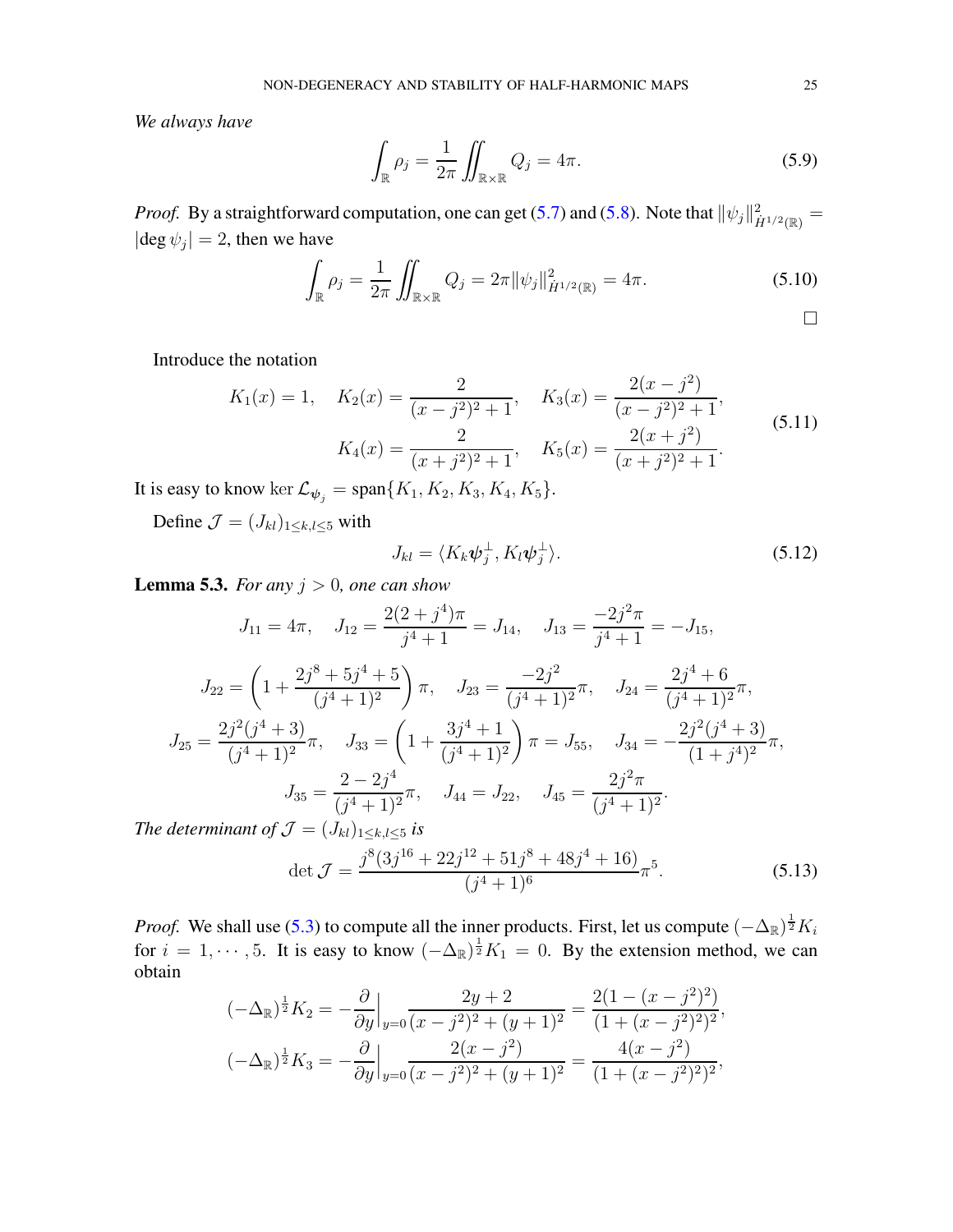$$
(-\Delta_{\mathbb{R}})^{\frac{1}{2}} K_4 = -\frac{\partial}{\partial y}\Big|_{y=0} \frac{2y+2}{(x+j^2)^2 + (y+1)^2} = \frac{2(1-(x+j^2)^2)}{(1+(x+j^2)^2)^2},
$$
  

$$
(-\Delta_{\mathbb{R}})^{\frac{1}{2}} K_5 = -\frac{\partial}{\partial y}\Big|_{y=0} \frac{2(x+j^2)}{(x+j^2)^2 + (y+1)^2} = \frac{4(x+j^2)}{(1+(x+j^2)^2)^2}.
$$

Using [\(5.3\)](#page-23-2) and [\(5.8\)](#page-23-1), we can compute each  $J_{kl} = \langle K_k \psi_j^{\perp} \rangle$  $_{j}^{\perp},K_{l}\bm{\psi}_{j}^{\perp}$  $\frac{1}{j}$  respectively. Since the integrals here involve only rational functions, we take advantage of a symbolic software, Mathematica, to aid our computation.

<span id="page-25-1"></span>**Proposition 5.4.** *Fix any*  $j \ge 100$ *, there exists*  $\delta_j$  *such that for any* u *with*  $\|\boldsymbol{u}-\boldsymbol{\psi}_j\|_{\dot{H}^{1/2}(\mathbb{R})}$  <  $\delta_j$ , then there exists a unique  $\vartheta=\vartheta(\boldsymbol{u}),$   $\vec{\alpha}=\vec{\alpha}(\boldsymbol{u})$  satisfying

$$
\int_{\mathbb{R}} \mathbf{u} \cdot (-\Delta_{\mathbb{R}})^{\frac{1}{2}} (g \boldsymbol{\psi}_{\vartheta, \vec{\alpha}}^{\perp}) = 0, \quad \forall g \in \ker \mathcal{L}_{\boldsymbol{\psi}_{\vartheta, \vec{\alpha}}}.
$$
\n(5.14)

*Proof.* Define the following function

$$
\Phi: \dot{H}^{1/2}(\mathbb{R}) \times \mathbb{S} \times \mathbb{H}^2 \to \mathbb{R}^5
$$

$$
(\boldsymbol{u},\vartheta,\vec{\alpha})\mapsto(\langle \boldsymbol{u}, \boldsymbol{K}^1_{\vartheta,\vec{\alpha}}\rangle,\langle \boldsymbol{u}, \boldsymbol{K}^2_{\vartheta,\vec{\alpha}}\rangle,\langle \boldsymbol{u}, \boldsymbol{K}^3_{\vartheta,\vec{\alpha}}\rangle,\langle \boldsymbol{u}, \boldsymbol{K}^4_{\vartheta,\vec{\alpha}}\rangle,\langle \boldsymbol{u}, \boldsymbol{K}^5_{\vartheta,\vec{\alpha}}\rangle)
$$

where  $K^i_{\vartheta, \vec{\alpha}}$  are obtained from ker  $L_{\psi_{\vartheta, \vec{\alpha}}} = \text{span}\{K^1_{\vartheta, \vec{\alpha}}, K^2_{\vartheta, \vec{\alpha}}, K^3_{\vartheta, \vec{\alpha}}, K^4_{\vartheta, \vec{\alpha}}, K^5_{\vartheta, \vec{\alpha}}\}$ . More precisely

$$
\mathbf{K}_{\vartheta,\vec{\alpha}}^1 = \boldsymbol{\psi}_{\vartheta,\vec{\alpha}}^\perp, \quad \mathbf{K}_{\vartheta,\vec{\alpha}}^2 = \frac{2\lambda_1^2}{(x - x_1)^2 + \lambda_1^2} \boldsymbol{\psi}_{\vartheta,\vec{\alpha}}^\perp, \quad \mathbf{K}_{\vartheta,\vec{\alpha}}^3 = \frac{2\lambda_1(x - x_1)}{(x - x_1)^2 + \lambda_1^2} \boldsymbol{\psi}_{\vartheta,\vec{\alpha}}^\perp, \n\mathbf{K}_{\vartheta,\vec{\alpha}}^4 = \frac{2\lambda_2^2}{(x - x_2)^2 + \lambda_2^2} \boldsymbol{\psi}_{\vartheta,\vec{\alpha}}^\perp, \quad \mathbf{K}_{\vartheta,\vec{\alpha}}^5 = \frac{2\lambda_2(x - x_2)}{(x - x_2)^2 + \lambda_2^2} \boldsymbol{\psi}_{\vartheta,\vec{\alpha}}^\perp.
$$
\n(5.15)

Such  $\Phi$  is well-defined, because u and  $K^i_{\vartheta,\vec{\alpha}}$  all belong to  $\dot{H}^{1/2}(\mathbb{R};\mathbb{R}^2)$ . Moreover, since  $\mathbf{K}_{\vartheta,\vec{\alpha}}^i$  depends on  $\vartheta,\vec{\alpha}$  smoothly, then  $\Phi$  also depends on  $\vartheta,\vec{\alpha}$  smoothly. Since the inner product [\(5.3\)](#page-23-2) depends on its arguments smoothly, consequently  $\Phi$  depends on u smoothly. Moreover, since  $\int_{\mathbb{R}} \psi_{\vartheta, \vec{\alpha}} \cdot (-\Delta_{\mathbb{R}})^{\frac{1}{2}} K_{\vartheta, \vec{\alpha}}^i = \int_{\mathbb{R}} (-\Delta_{\mathbb{R}})^{\frac{1}{2}} \psi_{\vartheta, \vec{\alpha}} \cdot K_{\vartheta, \vec{\alpha}}^i = 0$  for any  $\vartheta, \vec{\alpha}$  and  $i = 1, \cdots, 5$ , then

<span id="page-25-0"></span>
$$
\Phi(\mathbf{u},\vartheta,\vec{\alpha})=\Phi(\mathbf{u}-\boldsymbol{\psi}_{\vartheta,\vec{\alpha}},\vartheta,\vec{\alpha}):=\Phi(\mathbf{v}_{\vartheta,\vec{\alpha}},\vartheta,\vec{\alpha}).
$$
\n(5.16)

Here we introduced the notation  $v_{\vartheta,\vec{\alpha}} = u - \psi_{\vartheta,\vec{\alpha}}$ .

We intend to apply implicit function theorem to  $\Phi$  at  $(\psi_j, 0, (j^2 + i, -j^2 + i))$ . The Jacobian matrix with respect to parameters  $\vartheta$ ,  $\vec{\alpha}$  at  $(\psi_j, 0, (j^2 + i, -j^2 + i))$  is

$$
Jac_{\Phi}(\boldsymbol{\psi}_j, 0, (j^2 + \mathbf{i}, -j^2 + \mathbf{i})) = (\partial_{\vartheta} \Phi, \partial_{x_1} \Phi, \partial_{\lambda_1} \Phi, \partial_{x_2} \Phi, \partial_{\lambda_2} \Phi)^T.
$$
(5.17)

If  $\vartheta = 0$  and  $\vec{\alpha} = (j^2 + i, -j^2 + i)$ , we will write  $\mathbf{v}_j = \mathbf{u} - \psi_{\vartheta, \vec{\alpha}}$  and  $\mathbf{K}^i_j = \mathbf{K}^i_{\vartheta, \vec{\alpha}}$  for short. At  $(\psi_j, 0, (j^2 + i, -j^2 + i))$ , one has  $v_j = 0$  and  $K_j^i = K_i \psi_j^{\perp}$  $j^{\perp}$ , where  $K_i$  are defined in  $(5.11)$ . Therefore using  $(5.16)$ , we have

$$
\partial_{\theta} \Phi = (\langle \partial_{\theta} \mathbf{v}_j, K_1 \mathbf{\psi}_j^{\perp} \rangle, \langle \partial_{\theta} \mathbf{v}_j, K_2 \mathbf{\psi}_j^{\perp} \rangle, \langle \partial_{\theta} \mathbf{v}_j, K_3 \mathbf{\psi}_j^{\perp} \rangle, \langle \partial_{\theta} \mathbf{v}_j, K_4 \mathbf{\psi}_j^{\perp} \rangle, \langle \partial_{\theta} \mathbf{v}_j, K_5 \mathbf{\psi}_j^{\perp} \rangle).
$$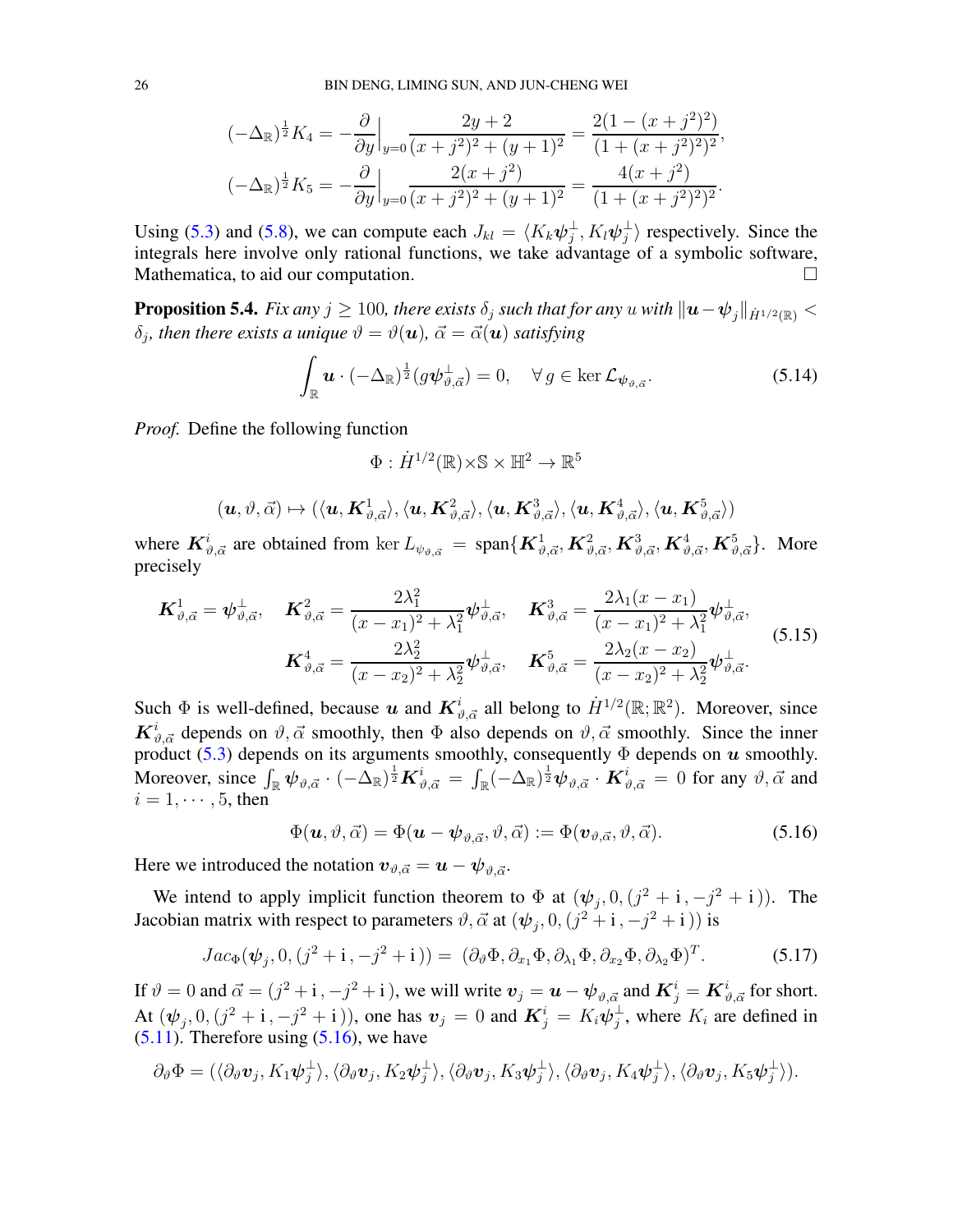Similar equality holds for  $\partial_{x_1}\Phi$ ,  $\partial_{\lambda_1}\Phi$ ,  $\partial_{x_2}\Phi$  and  $\partial_{\lambda_2}\Phi$ . Furthermore, one can compute that  $\partial_\vartheta\boldsymbol{v}_j=-K_1\boldsymbol{\psi}_j^\perp$  $_j^{\perp}$  and

$$
\partial_{x_1} \mathbf{v}_j = \frac{-2}{(x-j^2)^2 + 1} \boldsymbol{\psi}_j^{\perp} = -K_2 \boldsymbol{\psi}_j^{\perp}, \quad \partial_{\lambda_1} \mathbf{v}_j = \frac{-2(x-j^2)}{(x-j^2)^2 + 1} \boldsymbol{\psi}_j^{\perp} = -K_3 \boldsymbol{\psi}_j^{\perp}, \n\partial_{x_2} \mathbf{v}_j = \frac{-2}{(x+j^2)^2 + 1} \boldsymbol{\psi}_j^{\perp} = -K_4 \boldsymbol{\psi}_j^{\perp}, \quad \partial_{\lambda_2} \mathbf{v}_j = \frac{-2(x+j^2)}{(x+j^2)^2 + 1} \boldsymbol{\psi}_j^{\perp} = -K_5 \boldsymbol{\psi}_j^{\perp}.
$$
\n(5.18)

Plugging in these computations to the Jacobian matrix and using Lemma [5.3,](#page-24-1) we have

$$
\det Jac_{\Phi}(\psi_j, 0, (j^2 + i, -j^2 + i)) = -\det \mathcal{J} = -3\pi^5 + O(1/j^4) \neq 0. \tag{5.19}
$$

The implicit function theorem gives that there exists  $\delta_j > 0$  and unique smooth functions  $\vartheta(\mathbf{u}), x_1(\mathbf{u}), x_2(\mathbf{u}), \lambda_1(\mathbf{u}), \lambda_2(\mathbf{u})$  such that for any  $\mathbf{u}$  with  $\|\mathbf{u} - \psi_j\|_{\dot{H}^{1/2}(\mathbb{R})} < \delta_j$  one has  $\Phi(\mathbf{u}, \vartheta, \vec{\alpha}) = 0$ , where  $\vec{\alpha} = (\alpha_1, \alpha_2), \alpha_1 = x_1 + i \lambda_1$  and  $\alpha_2 = x_2 + i \lambda_2$ . That is

$$
\int_{\mathbb{R}} \mathbf{u} \cdot (-\Delta_{\mathbb{R}})^{\frac{1}{2}} (g \boldsymbol{\psi}_{\vartheta, \vec{\alpha}}^{\perp}) = 0, \quad \forall g \in \ker \mathcal{L}_{\boldsymbol{\psi}_{\vartheta, \vec{\alpha}}}.
$$
\n(5.20)

<span id="page-26-0"></span>

We recall a function defined in [\[6](#page-33-16)]. For any  $j \in \mathbb{N}$ , define  $f_j$  on  $\mathbb R$  as

$$
f_j(x) = \begin{cases} 1 & \text{if } |x| \le j, \\ 2 - \frac{\log|x|}{\log j} & \text{if } j \le |x| \le j^2, \\ 0 & \text{if } |x| \ge j^2. \end{cases}
$$
(5.21)

<span id="page-26-1"></span>**Lemma 5.5.** *There exists some uniform constant* C such that  $||f_j||_{\dot{H}^{1/2}}^2 \leq C/|\log j|$  for all  $j \in \mathbb{N}$ .

*Proof.* We extend  $f_j$  to  $\mathbb{R}^2_+$  by replacing |x| with  $|(x, y)|$ . Since

$$
\partial_x f_j = \begin{cases} \frac{x}{x^2 + y^2} \frac{1}{\log j} & \text{if } j \le \sqrt{x^2 + y^2} \le j^2, \\ 0 & \text{otherwise.} \end{cases} \tag{5.22}
$$

One has a similar expression for  $\partial_y f_j$ . Then

$$
\int_{\mathbb{R}^2_+} \left( |\partial_x f_j|^2 + |\partial_y f_j|^2 \right) = \frac{1}{\log^2 j} \int_{B_{j^2} \setminus B_j} \frac{1}{x^2 + y^2} dx dy \le \frac{C}{\log j}.
$$
 (5.23)

Therefore by  $(2.20)$ , we get the conclusion.

For any  $j \ge 100$  we define

$$
h(x) = f_j(x - j^2) - f_j(x + j^2).
$$
 (5.24)

Then h is an odd function. Moreover,  $||h||_{\dot{H}^{1/2}(\mathbb{R})} \le C/\log j$ .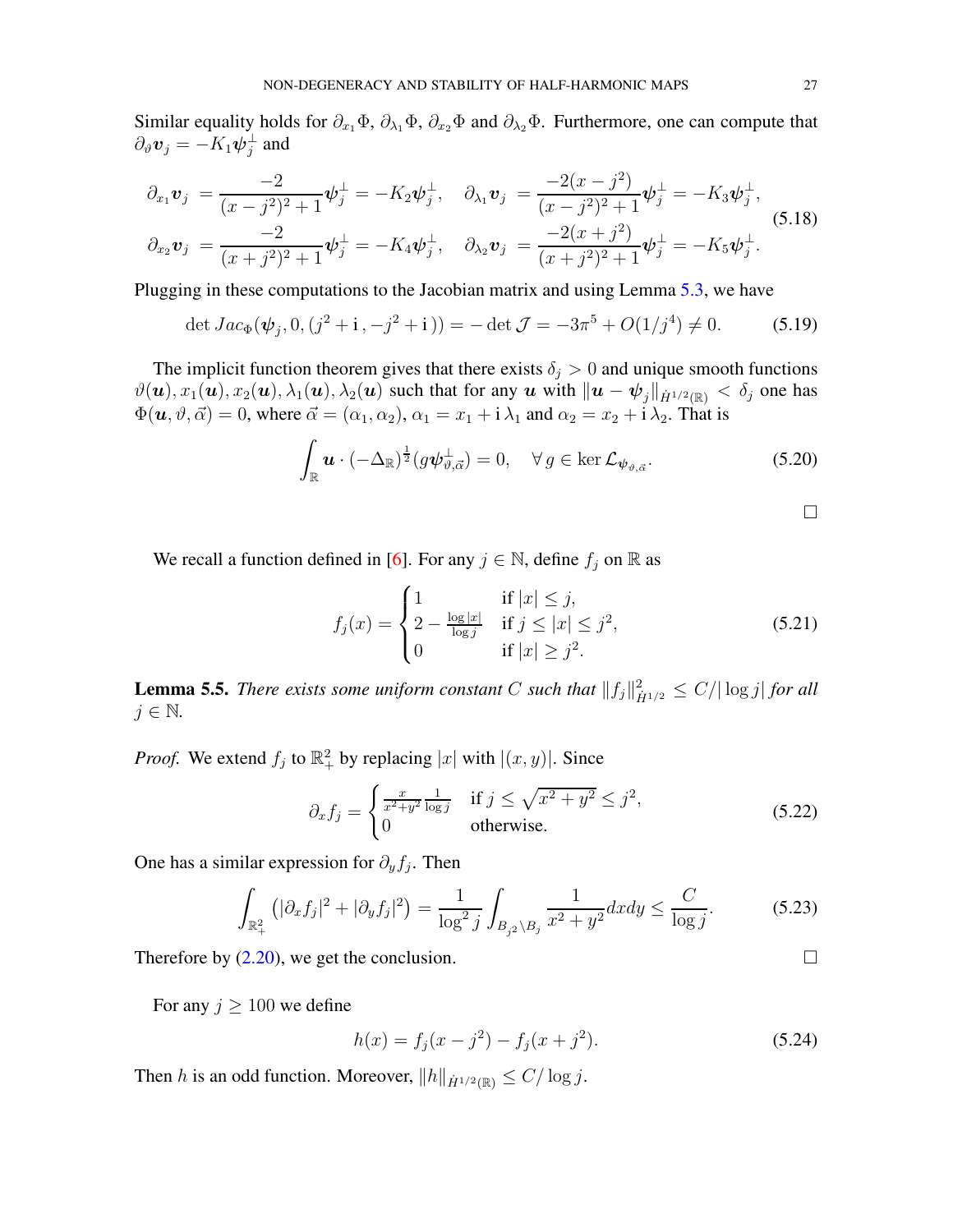<span id="page-27-3"></span>**Lemma 5.6.** *For any*  $j \ge 100$ *, we have* 

<span id="page-27-7"></span><span id="page-27-6"></span><span id="page-27-1"></span>
$$
\int_{\mathbb{R}} \rho_j h^2 = 4\pi + O(1/j),
$$
\n(5.25)

*and*

$$
\frac{1}{2\pi} \iint_{\mathbb{R} \times \mathbb{R}} Q_j(x, y) h(x) h(y) dx dy = 4\pi + O(1/j). \tag{5.26}
$$

*Consequently we get*

$$
\int_{\mathbb{R}} h \mathcal{L}_{\psi_j} h = O(1/\log j), \quad \langle h \psi_j^{\perp}, h \psi_j^{\perp} \rangle = 4\pi + O(1/\log j). \tag{5.27}
$$

<span id="page-27-0"></span>**Lemma 5.7.** *For any*  $j \ge 100$ *, we have*  $\langle h\psi_j^{\perp} \rangle$  $_j^\perp,K_1\bm{\psi}_j^\perp$  $\frac{1}{j}\rangle = 0,$ 

$$
\langle h\psi_j^{\perp}, K_2\psi_j^{\perp} \rangle = \pi + O(1/j), \quad \langle h\psi_j^{\perp}, K_3\psi_j^{\perp} \rangle = O(1/j^2),
$$
  

$$
\langle h\psi_j^{\perp}, K_4\psi_j^{\perp} \rangle = -\pi + O(1/j), \quad \langle h\psi_j^{\perp}, K_5\psi_j^{\perp} \rangle = O(1/j^2).
$$
 (5.28)

In order not to interrupt the main thread of this section, We will defer the proof of these two lemmas to the end of this paper.

<span id="page-27-4"></span>**Lemma 5.8.** *There exists*  $\varepsilon_j$  *with the following significance. For any*  $\varepsilon < \varepsilon_j$ *, there exists*  $h_{\perp}$ such that  $\bm{u}=\varepsilon h_{\perp}\bm{\psi}_j^{\perp}+\sqrt{1-\varepsilon^2 h_{\perp}^2}\bm{\psi}_j$  satisfies

$$
\int_{\mathbb{R}} \mathbf{u} \cdot (-\Delta_{\mathbb{R}})^{\frac{1}{2}} (K_i \psi_j^{\perp}) = 0, \quad i = 1, 2, 3, 4, 5.
$$
\n(5.29)

*Furthermore,*

<span id="page-27-5"></span><span id="page-27-2"></span>
$$
\int_{\mathbb{R}} h_{\perp} \mathcal{L}_{\psi_j} h_{\perp} = O(1/\log j) + O(\varepsilon),\tag{5.30}
$$

$$
\langle h_{\perp}\psi_j^{\perp}, h_{\perp}\psi_j^{\perp}\rangle = \frac{10}{3}\pi + O(1/\log j) + O(\varepsilon). \tag{5.31}
$$

*Proof.* We can take

$$
h_{\perp} = h - c_1 K_1 - c_2 K_2 - c_3 K_3 - c_4 K_4 - c_5 K_5 \tag{5.32}
$$

with  $c_i$  to be determined. Define a map

$$
\Phi: \mathbb{R}_+ \times \mathbb{R}^5 \to \mathbb{R}^5
$$
\n
$$
(\varepsilon, \vec{c}) \mapsto (\langle \mathbf{v}, K_1 \psi_j^{\perp} \rangle, \langle \mathbf{v}, K_2 \psi_j^{\perp} \rangle, \langle \mathbf{v}, K_3 \psi_j^{\perp} \rangle, \langle \mathbf{v}, K_4 \psi_j^{\perp} \rangle, \langle \mathbf{v}, K_5 \psi_j^{\perp} \rangle)
$$
\n(5.33)

where  $\vec{c} = (c_1, c_2, c_3, c_4, c_5)$  and

$$
\boldsymbol{v} = h_{\perp} \boldsymbol{\psi}_j^{\perp} - \frac{\varepsilon h_{\perp}^2}{\sqrt{1 - \varepsilon^2 h_{\perp}^2 + 1}} \boldsymbol{\psi}_j. \tag{5.34}
$$

The map  $\Phi$  is well defined because  $\bm{v}$  and  $K_i\bm{\psi}_j^{\perp}$  $j^{\perp}$  all belong to  $\dot{H}^{1/2}(\mathbb{R}).$  At  $\varepsilon = 0, \Phi(0, \vec{c}) = 0$ if and only if

$$
\mathcal{J}(c_1, c_2, c_3, c_4, c_5)^T = (b_1, b_2, b_3, b_4, b_5)^T
$$
\n(5.35)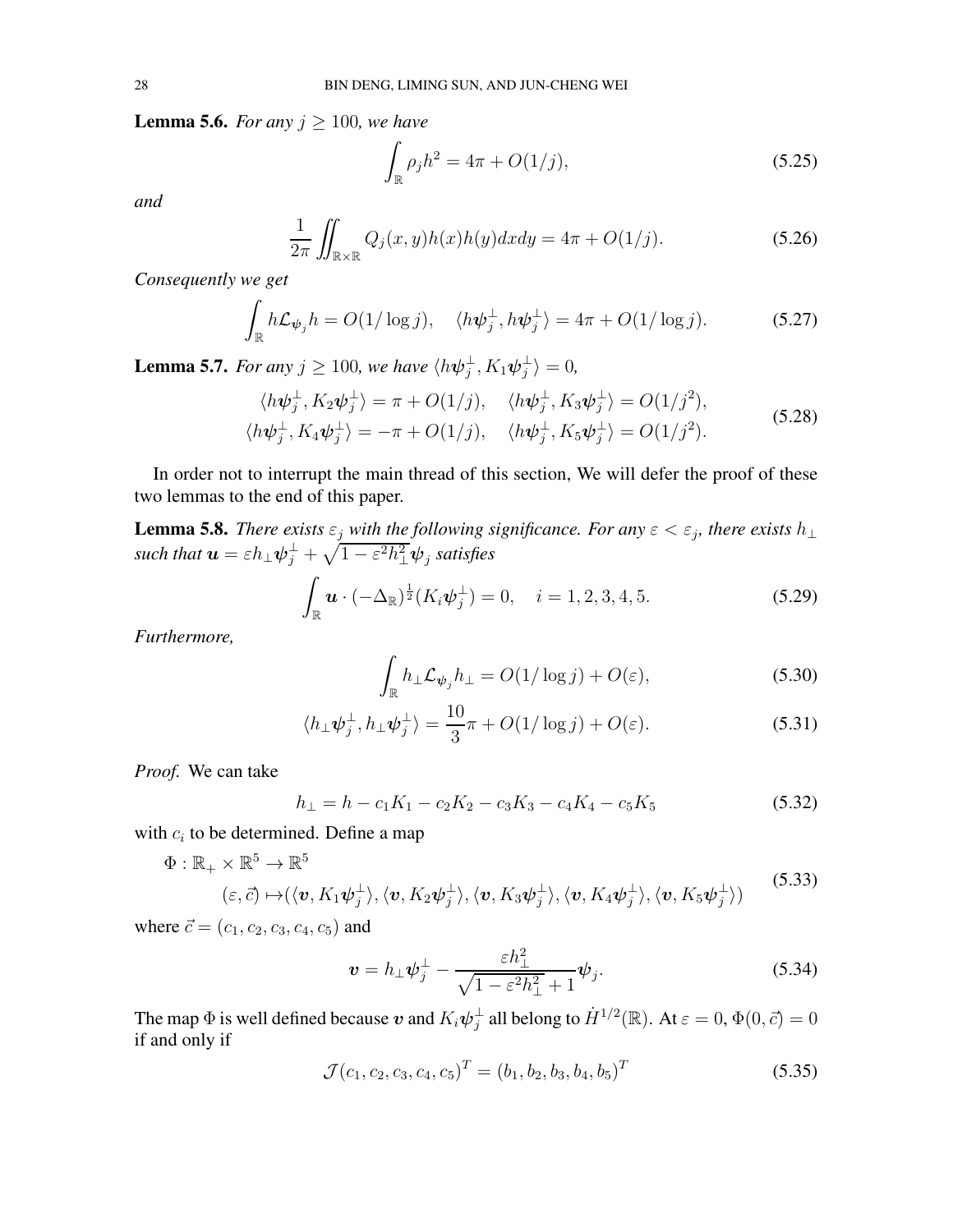where  $b_i = \langle h\psi_i^{\perp} \rangle$  $_{j}^{\perp},K_{i}\bm{\psi}_{j}^{\perp}$  $j_i^{\perp}$ ,  $i = 1, 2, 3, 4, 5$ . Since  $J$  is non-degenerate, by Lemma [5.3](#page-24-1) and [5.7,](#page-27-0) we get  $c_1 = O(1/j)$ ,  $c_2 = 1/3 + O(1/j)$ ,  $c_3 = O(1/j^2)$ ,  $c_4 = -1/3 + O(1/j)$ , and  $c_5 = O(1/j^2)$ . We denote the solution of the above equations as  $\vec{c}_*.$ 

Note that the Jacobian of  $\Phi$  at  $(0, \vec{c}_*)$  is

$$
(\partial_{c_1}\Phi, \partial_{c_2}\Phi, \partial_{c_3}\Phi, \partial_{c_4}\Phi, \partial_{c_5}\Phi)(0, \vec{c}) = -\mathcal{J}.
$$

Again the non-degeneracy of  $J$  implies that we can invoke the implicit function theorem. There exists  $\varepsilon_j > 0$  such that for any  $0 \le \varepsilon < \varepsilon_j$ , there exists  $\vec{c} = \vec{c}(\varepsilon) = \vec{c}_* + O(\varepsilon)$  satisfies  $\Phi(\varepsilon,\vec{c}) = 0$ . That is,

$$
\int_{\mathbb{R}} \mathbf{v} \cdot (-\Delta_{\mathbb{R}})^{\frac{1}{2}} (K_i \psi_j^{\perp}) = 0, \quad i = 1, 2, 3, 4, 5.
$$

Consequently  $u = \varepsilon v + \psi_j$  also satisfies the above orthogonality. Using the form of  $v$ , one readily check  $u = \varepsilon h_{\perp} \psi_j^{\perp} + \sqrt{1 - \varepsilon^2 h_{\perp}^2} \psi_j$  takes the desired form.

Since  $K_i \in \ker \mathcal{L}_{\psi_j}$ , then

$$
\int_{\mathbb{R}} h_{\perp} \mathcal{L}_{\psi_j} h_{\perp} = \int_{\mathbb{R}} h \mathcal{L}_{\psi_j} h + O(\varepsilon) = O(1/\log j) + O(\varepsilon), \tag{5.36}
$$

where we used  $(5.27)$ . To establish  $(5.31)$ , we just need to use the results from Lemma [5.3,](#page-24-1) Lemma [5.6](#page-27-3) and Lemma [5.7.](#page-27-0)

$$
\langle h_{\perp}\psi_{j}^{\perp}, h_{\perp}\psi_{j}^{\perp}\rangle = \langle h\psi_{j}^{\perp} - \sum_{i=1}^{5} c_{i}K_{i}\psi_{j}^{\perp}, h\psi_{j}^{\perp} - \sum_{i=1}^{5} c_{i}K_{i}\psi_{j}^{\perp}\rangle
$$
  

$$
= \langle h\psi_{j}^{\perp}, h\psi_{j}^{\perp}\rangle - 2\sum_{i=1}^{5} c_{i} \langle h\psi_{j}^{\perp}, K_{i}\psi_{j}^{\perp}\rangle + \sum_{k,l=1}^{5} c_{k}c_{l}J_{kl}
$$
  

$$
= 4\pi - \frac{2}{3}\pi - \frac{2}{3}\pi + \frac{1}{3}\pi + \frac{1}{3}\pi + O(1/\log j) + O(\varepsilon)
$$
  

$$
= \frac{10}{3}\pi + O(1/\log j) + O(\varepsilon).
$$

<span id="page-28-0"></span>**Proposition 5.9.** *Fix any*  $j \ge 100$ *. Suppose that*  $h_{\perp}$  *and*  $u$  *are obtained from Lemma [5.8.](#page-27-4) Then there exists*  $\varepsilon_j$  such that for  $\varepsilon < \varepsilon_j$  the following infimum is achieved at  $\psi_j$ .

$$
\inf_{\vartheta \in \mathbb{S}, \vec{\alpha} \in \mathbb{H}^2} \|\boldsymbol{u} - \boldsymbol{\psi}_{\vartheta, \vec{\alpha}}\|_{\dot{H}^{1/2}(\mathbb{R})}^2 = \|\boldsymbol{u} - \boldsymbol{\psi}_j\|_{\dot{H}^{1/2}(\mathbb{R})}^2 = \varepsilon^2 \langle h_\perp, h_\perp \rangle + O(\varepsilon^3). \tag{5.37}
$$

*Proof.* Since degree is continuous in  $\dot{H}^{1/2}$ -topology, there exists  $\varepsilon'_j$  such that if  $\varepsilon < \varepsilon'_j$ , then  $\|u - \psi_j\|_{\dot{H}^{1/2}(\mathbb{R})} \ll 1$  and deg  $u = \deg \psi_j = 2$ . First, we claim the infimum is achieved. Indeed, take a minimizing sequence,  $\vartheta_k$ ,  $\vec{\alpha}_k = (\alpha_{1,k}, \alpha_{2,k})$  such that

$$
\|\boldsymbol{u}-\boldsymbol{\psi}_{\vartheta_k,\vec{\alpha}_k}\|^2_{\dot{H}^{1/2}(\mathbb{R})} \to \inf_{\vartheta \in \mathbb{S},\vec{\alpha} \in \mathbb{H}^2} \|\boldsymbol{u}-\boldsymbol{\psi}_{\vartheta,\vec{\alpha}}\|^2_{\dot{H}^{1/2}(\mathbb{R})}, \quad k \to \infty.
$$
 (5.38)

 $\Box$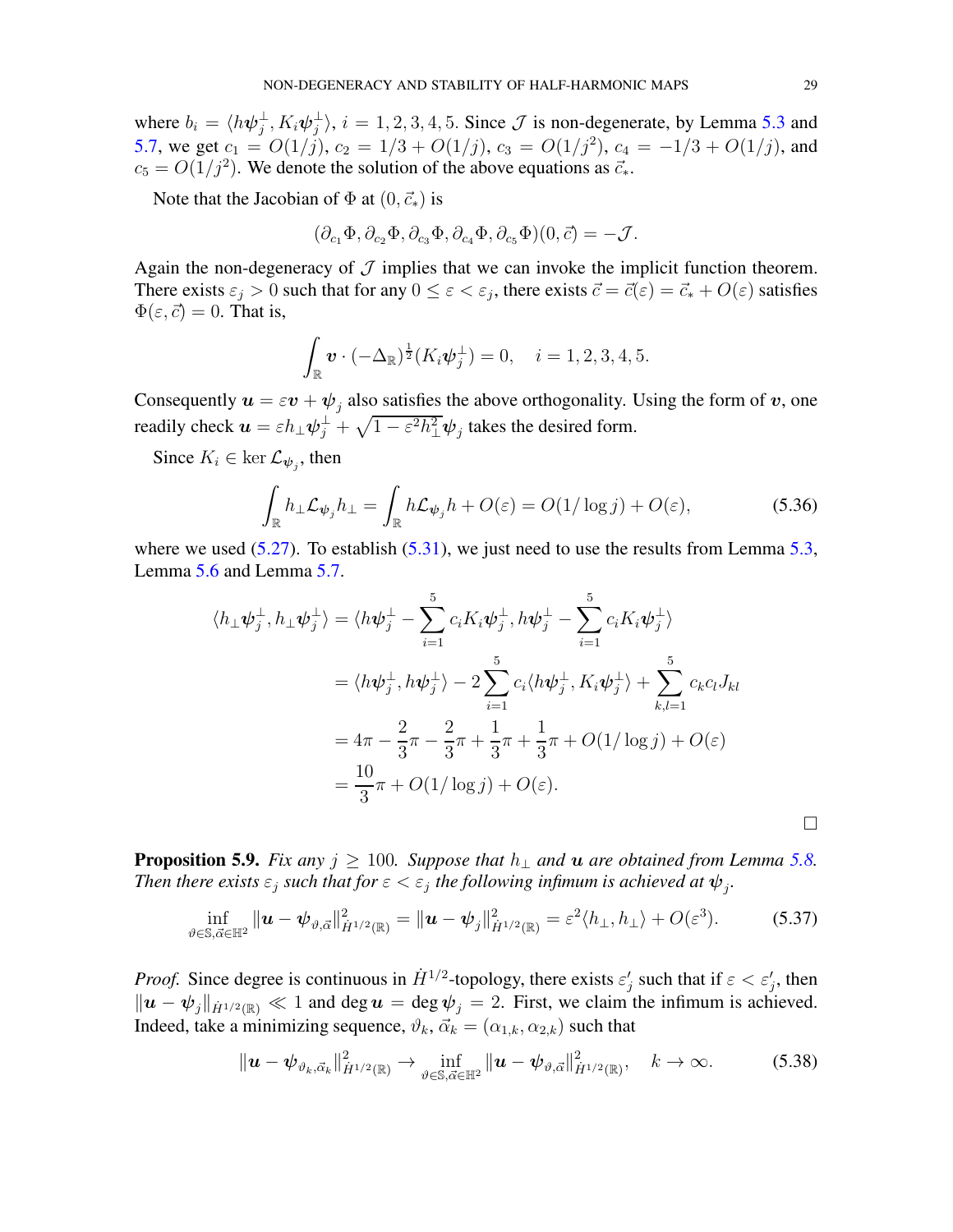Since  $\|\psi_{\vartheta_k,\vec{\alpha}_k}\|^2_{\dot{H}^{1/2}(\mathbb{R})}=2$ , going to a subsequence necessary,  $\psi_{\vartheta_k,\vec{\alpha}_k}$  converges weakly to  $\psi_*$ . Due to the specific form of  $\psi_{\vartheta_j,\vec{\alpha}_j},\psi_*$  can takes three possible forms  $\psi_{\vartheta_*,(\alpha_1^*,\alpha_2^*)},\psi_{\vartheta_*,\alpha_*},$ and  $e^{i\vartheta_*}.$  If  $\boldsymbol{\psi}_* = \boldsymbol{\psi}_{\vartheta_*,\alpha_*}$  or  $e^{i\theta_*},$  then  $\|\boldsymbol{\psi}_*\|_{\dot{H}^{1/2}(\mathbb{R})}^2 \leq 1.$ 

$$
\|\bm{u}-\bm{\psi}_{*}\|_{\dot{H}^{1/2}(\mathbb{R})}\leq \liminf_{k\to\infty} \|\bm{u}-\bm{\psi}_{\vartheta_{k},\vec{\alpha}_{k}}\|_{\dot{H}^{1/2}(\mathbb{R})}\leq \|\bm{u}-\bm{\psi}_{j}\|_{\dot{H}^{1/2}(\mathbb{R})}\ll 1.
$$
 (5.39)

On the other hand, by the Young's inequality and [\(2.2\)](#page-5-3), we obtain

$$
\|\mathbf{u}\|_{\dot{H}^{1/2}(\mathbb{R})}^2 \leq \frac{3}{2} \|\boldsymbol{\psi}_*\|_{\dot{H}^{1/2}(\mathbb{R})}^2 + \frac{8}{3} \|\mathbf{u} - \boldsymbol{\psi}_*\|_{\dot{H}^{1/2}(\mathbb{R})}^2 < 2.
$$
 (5.40)

However, this contradict to the fact that deg  $u = 2$  and Theorem [1.2.](#page-2-2) Therefore we must have  $\psi_*=\psi_{\vartheta_*,(\alpha_1^*,\alpha_2^*)},$  then  $\|\psi_*\|_{\dot H^{1/2}(\mathbb R)}^2=2,$  consequently  $\psi_{\vartheta_k,\vec{\alpha}_k}$  converges to  $\psi_*$  strongly and  $\psi_*$  is one minimizer.

Suppose  $\delta_j$  is defined in Proposition [5.4.](#page-25-1) Apparently, there exists  $\varepsilon_j > 0$ , such that for  $\varepsilon < \varepsilon_j,$  one has  $\|\boldsymbol{u}-\boldsymbol{\psi}_j\|_{\dot{H}^{1/2}(\mathbb{R})} < \frac{1}{2}$  $\frac{1}{2}\delta_j$ . Then any minimizer  $\psi$  of the infimum satisfies

$$
\|\boldsymbol{\psi} - \boldsymbol{\psi}_j\|_{\dot{H}^{1/2}(\mathbb{R})}^2 \le 2\|\boldsymbol{\psi} - \boldsymbol{u}\|_{\dot{H}^{1/2}(\mathbb{R})}^2 + 2\|\boldsymbol{u} - \boldsymbol{\psi}_j\|_{\dot{H}^{1/2}(\mathbb{R})}^2
$$
  
\$\le 4\|\boldsymbol{u} - \boldsymbol{\psi}\_j\|\_{\dot{H}^{1/2}(\mathbb{R})}^2 < \delta\_j^2\$. (5.41)

Suppose  $u$  can be decomposed to

<span id="page-29-1"></span><span id="page-29-0"></span>
$$
\mathbf{u} = f\psi^{\perp} + \sqrt{1 - f^2}\psi. \tag{5.42}
$$

Since the infimum achieves at  $\psi$ , then

$$
\int_{\mathbb{R}} \mathbf{u} \cdot (-\Delta_{\mathbb{R}})^{\frac{1}{2}} (g\psi^{\perp}) = 0, \quad \forall g \in \ker \mathcal{L}_{\psi}.
$$
\n(5.43)

It follows from Proposition [5.4](#page-25-1) that for any  $u$  with  $\| \bm{u} - \bm{\psi}_j \|_{\dot{H}^{1/2}(\mathbb{R})} < \frac{1}{2}$  $\frac{1}{2}\delta_j$ , there exist unique  $\vartheta$ ,  $\vec{\alpha}$  such that u satisfies [\(5.42\)](#page-29-0) with  $\psi = \psi_{\vartheta, \vec{\alpha}}$ . This implies the minimizer is unique. Recall that the choice of  $f = \varepsilon h_{\perp}$  with  $\vartheta = 0$  and  $\vec{\alpha} = 0$  make [\(5.42\)](#page-29-0) and [\(5.43\)](#page-29-1) happen at the same time. Thus the infimum is achieved at  $\psi_j$ .

Finally, we can compute explicitly

$$
\|\mathbf{u} - \boldsymbol{\psi}_j\|_{\dot{H}^{1/2}(\mathbb{R})}^2 = \|\varepsilon h_\perp \boldsymbol{\psi}_j^\perp + O(\varepsilon^2 h_\perp^2) \boldsymbol{\psi}_j\|_{\dot{H}^{1/2}(\mathbb{R})}^2 = \varepsilon^2 \langle h_\perp, h_\perp \rangle + O(\varepsilon^3). \tag{5.44}
$$

Finally, we can prove the main theorem of this section.

**Proof of Theorem [1.4.](#page-3-5)** We take  $u = \varepsilon h_{\perp} \psi_j^{\perp} + \sqrt{1 - \varepsilon^2 h_{\perp}^2} \psi_j$  as stated in Lemma [5.8.](#page-27-4) Proposition [5.9](#page-28-0) implies that, if  $\varepsilon < \varepsilon_j$ , then

$$
\inf_{\vartheta \in \mathbb{S}, \vec{\alpha} \in \mathbb{H}^2} \|\boldsymbol{u} - \boldsymbol{\psi}_{\vartheta, \vec{\alpha}}\|_{\dot{H}^{1/2}(\mathbb{R})}^2 = \|\boldsymbol{u} - \boldsymbol{\psi}_j\|_{\dot{H}^{1/2}(\mathbb{R})}^2 = \varepsilon^2 \langle h_\perp, h_\perp \rangle + O(\varepsilon^3). \tag{5.45}
$$

<span id="page-29-2"></span> $\overline{10}$ 

Using  $(5.31)$ , we obtain

$$
\inf_{\vartheta \in \mathbb{S}, \vec{\alpha} \in \mathbb{H}^2} \|\boldsymbol{u} - \boldsymbol{\psi}_{\vartheta, \vec{\alpha}}\|_{\dot{H}^{1/2}(\mathbb{R})}^2 = \frac{10}{3}\pi\varepsilon^2 + O(\varepsilon^2/\log j + \varepsilon^3). \tag{5.46}
$$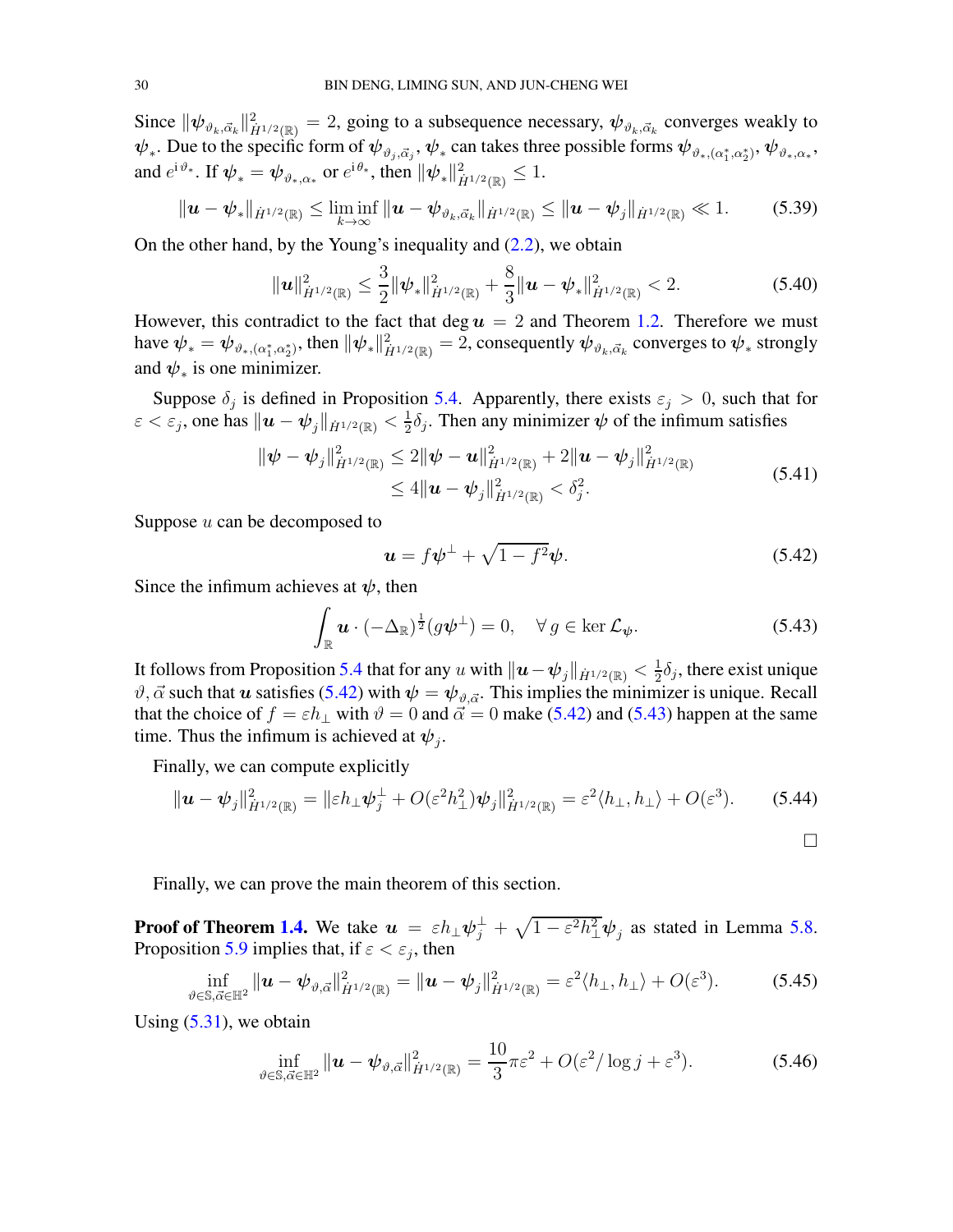On the other hand, Lemma [3.2](#page-10-3) infers

$$
\mathcal{E}(\boldsymbol{u}) = \mathcal{E}(\boldsymbol{\psi}_j) + \varepsilon^2 \int_{\mathbb{R}} h_{\perp} \mathcal{L}_{\boldsymbol{\psi}_j}[h_{\perp}] + O(\varepsilon^3). \tag{5.47}
$$

Note [\(2.3\)](#page-5-0) implies  $\mathcal{E}(\boldsymbol{u}) = ||\boldsymbol{u}||_{\dot{H}^{1/2}(\mathbb{R})}^2$  and  $\mathcal{E}(\boldsymbol{\psi}_j) = ||\boldsymbol{\psi}_j||_{\dot{H}^{1/2}(\mathbb{R})}^2 = \deg \boldsymbol{u} = 2$ . Combing with  $(5.30)$ , it leads to

<span id="page-30-0"></span>
$$
\|\mathbf{u}\|_{\dot{H}^{1/2}(\mathbb{R})}^2 - 2 = \varepsilon^2 O(1/\log j). \tag{5.48}
$$

Now compare  $(5.46)$  and  $(5.48)$  to get

$$
\inf_{\vartheta \in \mathbb{S}, \vec{\alpha} \in \mathbb{H}^2} \|\boldsymbol{u} - \boldsymbol{\psi}_{\vartheta, \vec{\alpha}}\|_{\dot{H}^{1/2}(\mathbb{R})}^2 \ge C(\log j) \left( \|u\|_{\dot{H}^{1/2}(\mathbb{R})}^2 - 2 \right). \tag{5.49}
$$

Choosing j sufficiently large such that  $C \log j \geq M$ , our theorem is established.

#### ACKNOWLEDGEMENT

The research of B. Deng is supported by China Scholar Council and Natural Science Foundation of China (No. 11721101). The research of L. Sun and J. Wei is partially supported by NSERC of Canada.

## APPENDIX A. PROOFS OF LEMMA [5.6](#page-27-3) AND LEMMA [5.7](#page-27-0)

In this appendix, we give the proofs of Lemma [5.6](#page-27-3) and Lemma [5.7.](#page-27-0)

**Proof of Lemma [5.6.](#page-27-3)** Notice that if  $|x - j^2| \ge j$  and  $x > 0$ , then

$$
\rho_j(x) \le \frac{C}{1 + (x - j^2)^2}.
$$
\n(A.1)

Since  $\rho_j$  is even, then we have

$$
\int_{\mathbb{R}} \rho_j h^2 = \int_0^\infty \frac{8(1+j^4+x^2)h(x)^2}{[1+(x-j^2)^2][1+(x+j^2)^2]} dx
$$
  
= 
$$
\int_{j^2-j}^{j^2+j} \frac{8(1+j^4+x^2)}{[1+(x-j^2)^2][1+(x+j^2)^2]} dx + O(1/j)
$$
  
= 
$$
\int_0^\infty \frac{8(1+j^4+x^2)}{[1+(x-j^2)^2][1+(x+j^2)^2]} dx + O(1/j) = 4\pi + O(1/j).
$$
 (A.2)

Then we prove [\(5.25\)](#page-27-6). To prove [\(5.26\)](#page-27-7), we divide the support of  $h(x)h(y)$ , i.e.,  $\{|x| \leq \frac{1}{2}$  $2j^2$ }  $\cap$  { $|y| \le 2j^2$ } into  $\Omega_i$ ,  $i = 1, \dots, 9$ , according to their types. Let

$$
\Omega_1 = \{|x - j^2| \le j, j \le |y - j^2| \le j^2\} \cup \{j \le |x - j^2| \le j^2, |y - j^2| \le j\},
$$
  
\n
$$
\Omega_2 = \{|x - j^2| \le j, j \le |y + j^2| \le j^2\} \cup \{j \le |x - j^2| \le j^2, |y + j^2| \le j\},
$$
  
\n
$$
\Omega_3 = \{|x + j^2| \le j, j \le |y + j^2| \le j^2\} \cup \{j \le |x + j^2| \le j^2, |y + j^2| \le j\},
$$
  
\n
$$
\Omega_4 = \{|x + j^2| \le j, j \le |y - j^2| \le j^2\} \cup \{j \le |x + j^2| \le j^2, |y - j^2| \le j\}.
$$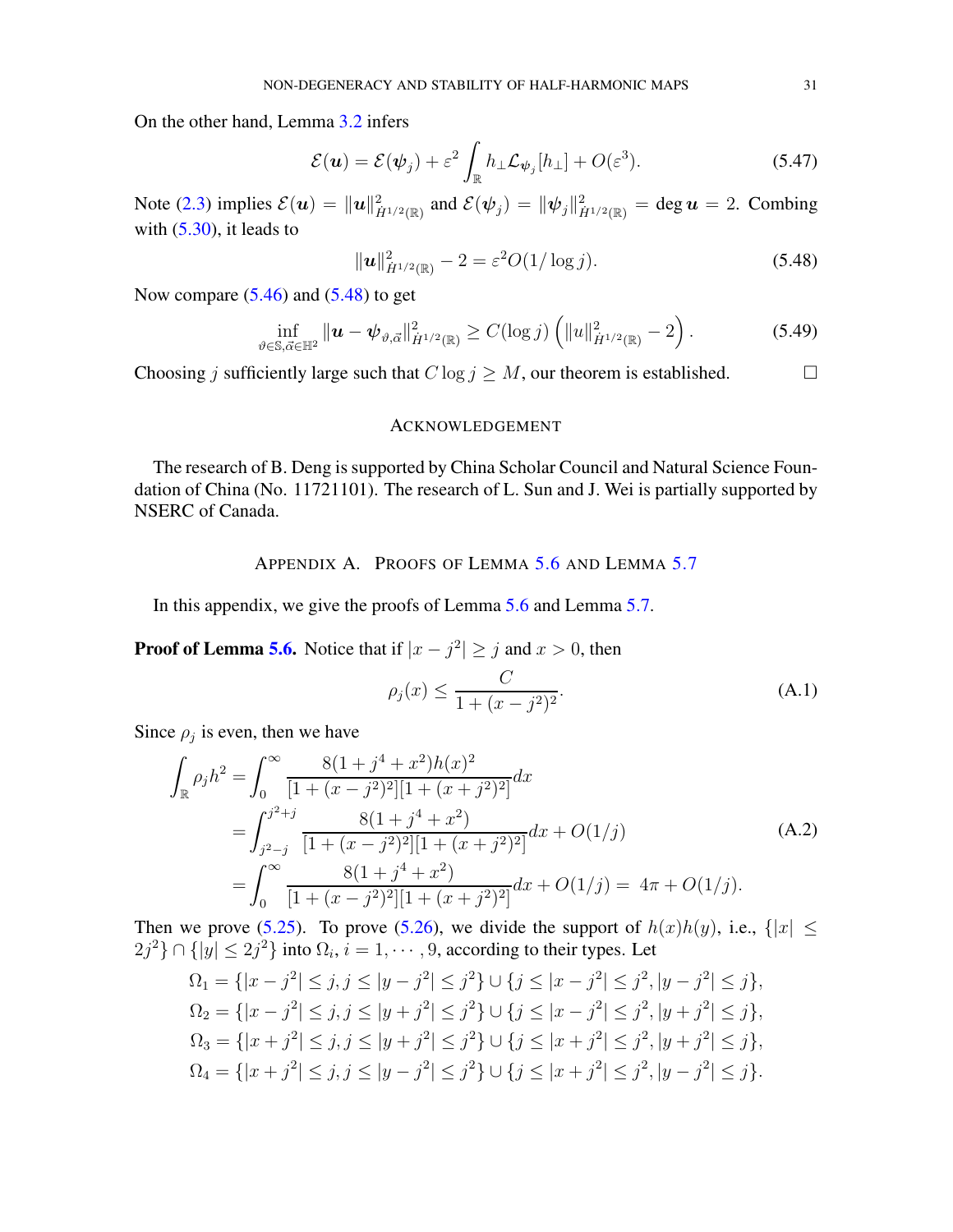Using the expression [\(5.8\)](#page-23-1), and there  $|1 + xy + j^4| \leq 8j^4$ , it is easy to see that

$$
Q_j(x,y) \le C \begin{cases} [1 + (x - j^2)^2]^{-1} [1 + (y - j^2)^2]^{-1}, & \Omega_1, \\ [1 + (x - j^2)^2]^{-1} [1 + (y + j^2)^2]^{-1}, & \Omega_2, \\ [1 + (x + j^2)^2]^{-1} [1 + (y + j^2)^2]^{-1}, & \Omega_3, \\ [1 + (x + j^2)^2]^{-1} [1 + (y - j^2)^2]^{-1}, & \Omega_4. \end{cases}
$$

Consequently, for example, on  $\Omega_1$  we have, by the symmetry of x and y,

$$
\left| \iint_{\Omega_1} Q_j(x, y) h(x) h(y) dx dy \right| \le C \iint_{\{|x - j^2| \le j, j \le |y - j^2| \le j^2\}} \frac{dx dy}{[1 + (x - j^2)^2][1 + (y - j^2)^2]} \n= 4C \arctan j \int_j^{j^2} \frac{dy}{1 + y^2} = O(1/j).
$$
\n(A.3)

Similarly, the integral on  $\Omega_i$ ,  $i = 2, 3, 4$  is also of order  $O(1/j)$ .

On both of sets  $\Omega_5 = \{ |x - j^2| \le j \} \cap \{ |y + j^2| \le j \}$  and  $\Omega_6 = \{ |x + j^2| \le j \} \cap \{ |y - j^2| \le j \}$  $j$ , it holds that

<span id="page-31-2"></span><span id="page-31-1"></span><span id="page-31-0"></span>
$$
|1 + xy + j^4| \le 4j^3. \tag{A.4}
$$

It is easy to see that

$$
Q_j(x,y) \le \frac{C}{j^2} \begin{cases} [1 + (x - j^2)^2]^{-1} [1 + (y + j^2)^2]^{-1}, & \Omega_5, \\ [1 + (x + j^2)^2]^{-1} [1 + (y - j^2)^2]^{-1}, & \Omega_6. \end{cases}
$$

Then we obtain

$$
\left| \iint_{\Omega_i} Q_j(x, y) h(x) h(y) dx dy \right| = O(1/j^2), \quad i = 5, 6.
$$
 (A.5)

Let  $\Omega_7 = \{ |x - j^2| \le j \} \cap \{ |y - j^2| \le j \}$  and  $\Omega_8 = \{ |x + j^2| \le j \} \cap \{ |y + j^2| \le j \}$ , and  $\Omega_9 = \{ |x| \leq 2j^2, |y| \leq 2j^2 \} \setminus \cup_{i=1}^8 \Omega_i$ . On  $\Omega_9$ , we have

$$
\left| \iint_{\Omega_9} Q_j(x, y) h(x) h(y) dx dy \right| \le C \int_j^{j^2} \int_j^{j^2} \frac{dx dy}{(1 + x^2)(1 + y^2)} = O(1/j^2). \tag{A.6}
$$

Together with  $(A.3)$ ,  $(A.6)$  and  $(A.5)$ , we have

$$
\frac{1}{2\pi} \iint_{\mathbb{R} \times \mathbb{R}} Q_j(x, y) h(x) h(y) dx dy \n= \frac{1}{2\pi} \iint_{\Omega_7} Q_j(x, y) dx dy + \frac{1}{2\pi} \iint_{\Omega_8} Q_j(x, y) dx dy + O(1/j) \n= \frac{1}{2\pi} \iint_{\mathbb{R} \times \mathbb{R}} Q_j(x, y) dx dy + O(1/j) = 4\pi + O(1/j).
$$
\n(A.7)

This is  $(5.26)$ . Once we obtain  $(5.25)$ ,  $(5.26)$  and Lemma [5.5,](#page-26-1) it follows that

$$
\int_{\mathbb{R}} h \mathcal{L}_{\psi_j} h = \int_{\mathbb{R}} h(-\Delta_{\mathbb{R}})^{\frac{1}{2}} h - \int_{\mathbb{R}} \rho_j h^2 + \frac{1}{2\pi} \iint_{\mathbb{R} \times \mathbb{R}} Q_j(x, y) h(x) h(y) dx dy
$$
\n
$$
= O(1/\log j)
$$
\n(A.8)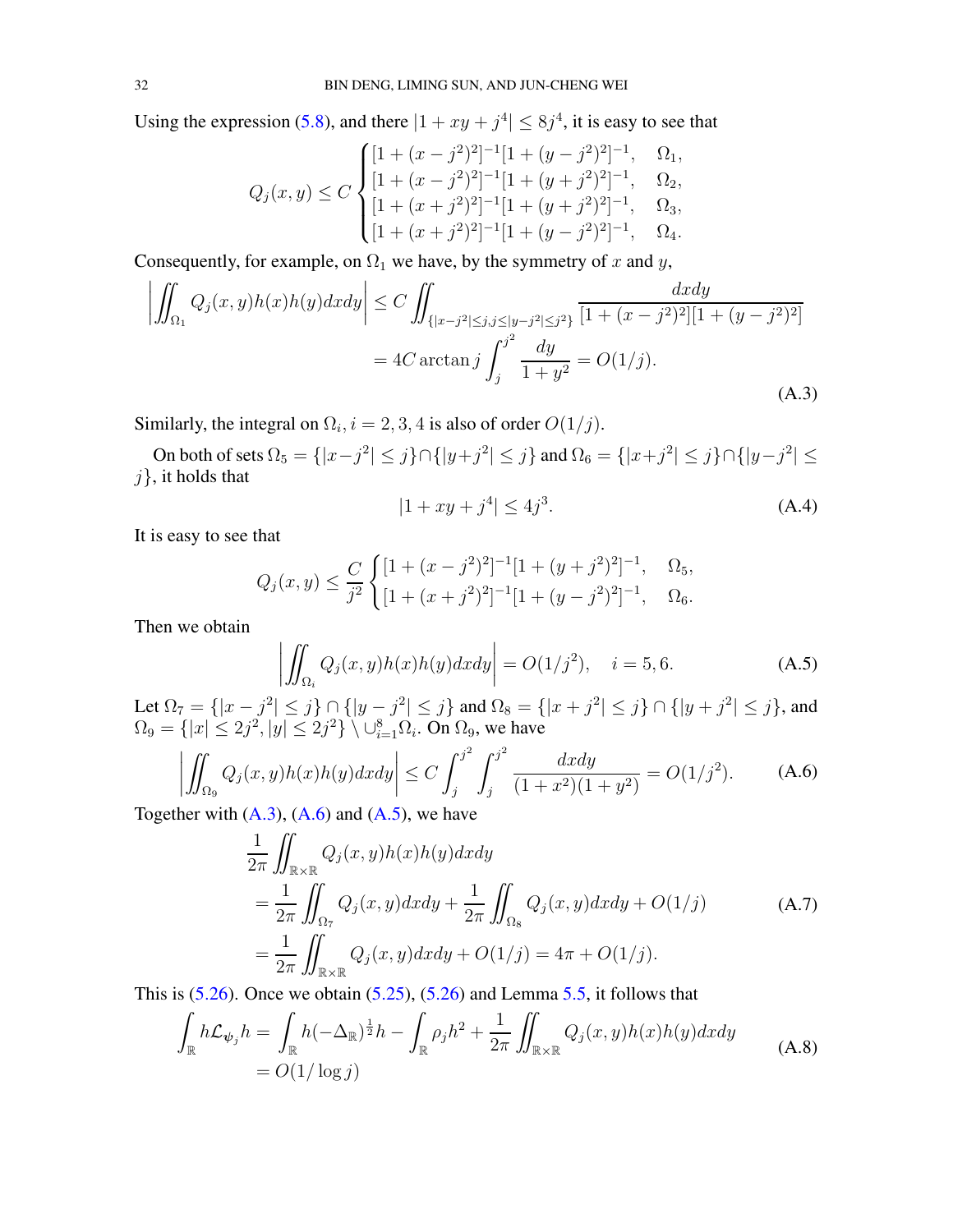and

$$
\langle h\psi_j^{\perp}, h\psi_j^{\perp} \rangle = \int_{\mathbb{R}} h(-\Delta_{\mathbb{R}})^{\frac{1}{2}}h + \frac{1}{2\pi} \iint_{\mathbb{R} \times \mathbb{R}} Q_j(x, y)h(x)h(y)dxdy
$$
  
=  $4\pi + O(1/\log j).$  (A.9)

**Proof of Lemma [5.7.](#page-27-0)** Since h is odd and  $Q(x, y) = Q(y, x) = Q(-x, -y)$ , it is easy to get

$$
\langle h\psi_j^\perp, K_1\psi_j^\perp \rangle = \frac{1}{2\pi} \iint_{\mathbb{R}\times\mathbb{R}} Q_j(x, y) h(x) dx dy = 0.
$$
 (A.10)

By a direct computation, we have

$$
\langle h\psi_j^{\perp}, K_2\psi_j^{\perp} \rangle = \int_{\mathbb{R}} h(-\Delta_{\mathbb{R}})^{\frac{1}{2}} K_2 + \frac{1}{2\pi} \iint_{\mathbb{R} \times \mathbb{R}} Q_j(x, y) h(x) K_2(y) dx dy
$$
  
= 
$$
\int_{\mathbb{R}} \frac{2(1 - (x - j^2)^2)h(x)}{[1 + (x - j^2)^2]^2} dx + \int_{\mathbb{R}} \frac{2(3 + (x + j^2)^2)h(x)}{[1 + (x - j^2)^2][1 + (x + j^2)^2]} dx
$$
  
=  $I_1 + I_2$ .

Since

$$
I_1 = \int_{|x| \le j} \frac{2(1-x^2)h(x)}{(1+x^2)^2} \le \left| \int_{|x| \le j} \frac{2(1-x^2)}{(1+x^2)^2} dx \right| + \int_{|x| \ge j} \left| \frac{2(1-x^2)}{(1+x^2)^2} \right| dx
$$
\n
$$
= O(1/j), \tag{A.11}
$$

and

$$
I_2 = \int_{\mathbb{R}} \frac{2h(x)}{1 + (x - j^2)^2} dx + \int_{\mathbb{R}} \frac{4h(x)}{[1 + (x - j^2)^2][1 + (x + j^2)^2]} dx
$$
  
= 2 \arctan j + O(1/j<sup>2</sup>) =  $\pi$  + O(1/j). (A.12)

Then we get  $\langle h\psi_i^{\perp} \rangle$  $_j^\perp,K_2\bm{\psi}_j^\perp$  $\frac{1}{j}\rangle = \pi + O(1/j).$ 

We also have

$$
\langle h\psi_j^{\perp}, K_3\psi_j^{\perp} \rangle = \int_{\mathbb{R}} \frac{4(x-j^2)h(x)}{[1+(x-j^2)^2]^2} dx + \int_{\mathbb{R}} \frac{4(x-j^2)h(x)}{[1+(x-j^2)^2][1+(x+j^2)^2]} dx.
$$

Since

$$
\left| \int_{\mathbb{R}} \frac{4(x - j^2)h(x)}{[1 + (x - j^2)^2]^2} dx \right| \le \int_{|x| \ge j} \frac{4x}{(1 + x^2)^2} dx = O(1/j^2), \tag{A.13}
$$

and

$$
\left| \int_{\mathbb{R}} \frac{4(x - j^2)h(x)}{[1 + (x - j^2)^2][1 + (x + j^2)^2]} dx \right|
$$
\n
$$
\leq \left| \int_{|x - j^2| \leq j} \frac{4(x - j^2)}{j^4 [1 + (x - j^2)^2]} dx \right| + \left| \int_{|x - j^2| \geq j} \frac{4}{j[1 + (x + j^2)^2]} dx \right| = O(1/j^2).
$$
\n(A.14)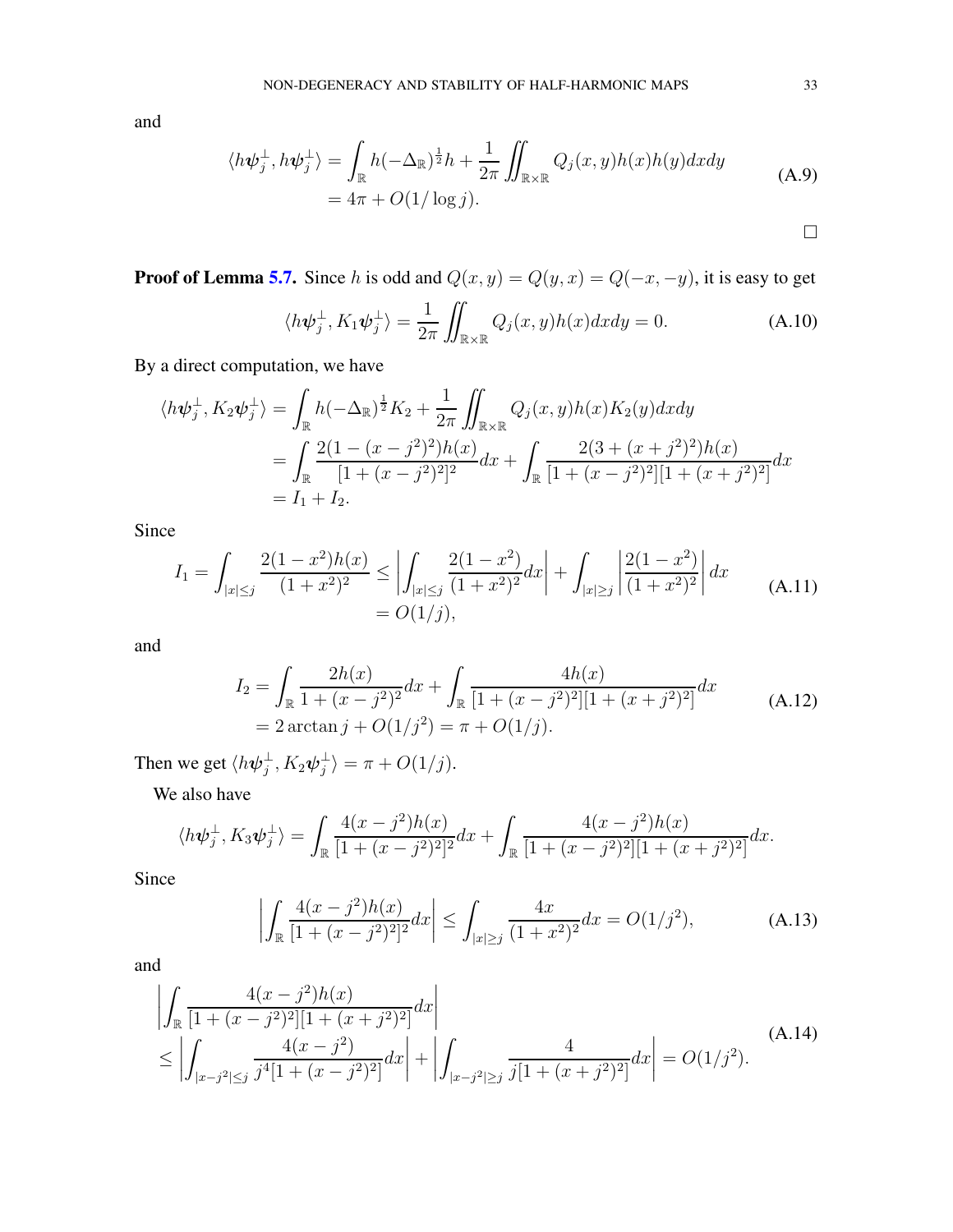Then we get  $\langle h\psi_i^{\perp} \rangle$  $_j^\perp,K_3\bm{\psi}_j^\perp$  $\ket{\psi} = O(1/j^2)$ . Similarly, note that  $h(x) = -1$  when  $|x + j^2| \leq j$ , we can get

$$
\langle h\psi_j^{\perp}, K_4\psi_j^{\perp} \rangle = -\pi + O(1/j), \quad \langle h\psi_j^{\perp}, K_5\psi_j^{\perp} \rangle = O(1/j^2). \tag{A.15}
$$

#### **REFERENCES**

- <span id="page-33-5"></span>[1] William K Allard and Frederick J Almgren Jr. On the radial behavior of minimal surfaces and the uniqueness of their tangent cones. *Annals of Mathematics*, pages 215–265, 1981.
- <span id="page-33-11"></span>[2] Mark Allen, Dennis Kriventsov, and Robin Neumayer. Linear stability implies nonlinear stability for faber-krahn type inequalities. *arXiv preprint arXiv:2107.03495*, 2021.
- <span id="page-33-12"></span>[3] Anne Bernand-Mantel, Cyrill B Muratov, and Theresa M Simon. A quantitative description of skyrmions in ultrathin ferromagnetic films and rigidity of degree  $\pm 1$  harmonic maps from  $\mathbb{R}^2$  to S 2 . *Archive for Rational Mechanics and Analysis*, 239(1):219–299, 2021.
- <span id="page-33-8"></span>[4] Gabriele Bianchi and Henrik Egnell. A note on the Sobolev inequality. *Journal of functional analysis*, 100(1):18–24, 1991.
- <span id="page-33-7"></span>[5] Haïm Brezis and Elliott H Lieb. Sobolev inequalities with remainder terms. *Journal of functional analysis*, 62(1):73–86, 1985.
- <span id="page-33-16"></span>[6] Haïm Brezis and Louis Nirenberg. Degree theory and BMO; part I: Compact manifolds without boundaries. *Selecta Mathematica New Series*, 1(2):197–264, 1995.
- <span id="page-33-17"></span>[7] Robert B Burckel. *An introduction to classical complex analysis*. Academic Press, 1980.
- <span id="page-33-6"></span>[8] Guoyuan Chen, Yong Liu, and Juncheng Wei. Nondegeneracy of harmonic maps from  $\mathbb{R}^2$  to  $\mathbb{S}^2$ . *Discrete & Continuous Dynamical Systems*, 40(6):3215–3233, 2020.
- <span id="page-33-13"></span>[9] Shibing Chen, Rupert L Frank, and Tobias Weth. Remainder terms in the fractional sobolev inequality. *Indiana University Mathematics Journal*, pages 1381–1397, 2013.
- <span id="page-33-14"></span>[10] Charles Collot, Frank Merle, and Pierre Raphaël. Dynamics near the ground state for the energy critical nonlinear heat equation in large dimensions. *Communications in Mathematical Physics*, 352(1):215–285, 2017.
- <span id="page-33-0"></span>[11] Francesca Da Lio. Fractional harmonic maps into manifolds in odd dimension n > 1. *Calc. Var. Partial Differential Equations*, 48(3-4):421–445, 2013.
- <span id="page-33-1"></span>[12] Francesca Da Lio. Compactness and bubble analysis for 1/2-harmonic maps. *Annales de l'IHP Analyse non lineaire ´* , 32(1):201–224, 2015.
- <span id="page-33-2"></span>[13] Francesca Da Lio and Tristan Rivière. Sub-criticality of non-local Schrödinger systems with antisymmetric potentials and applications to half-harmonic maps. *Adv. Math.*, 227(3):1300– 1348, 2011.
- <span id="page-33-3"></span>[14] Francesca Da Lio and Tristan Rivière. Three-term commutator estimates and the regularity of 1  $\frac{1}{2}$ -harmonic maps into spheres. *Anal. PDE*, 4(1):149–190, 2011.
- <span id="page-33-15"></span>[15] Anne Boutet de Monvel-Berthier, Vladimir Georgescu, and Radu Purice. A boundary value problem related to the Ginzburg-Landau model. *Communications in mathematical physics*, 142 (1):1–23, 1991.
- <span id="page-33-10"></span>[16] Alessio Figalli and Federico Glaudo. On the Sharp Stability of Critical Points of the Sobolev Inequality. *Archive for Rational Mechanics and Analysis*, 237(1):201–258, 2020.
- <span id="page-33-4"></span>[17] Ailana Fraser and Richard Schoen. Sharp eigenvalue bounds and minimal surfaces in the ball. *Inventiones mathematicae*, 203(3):823–890, 2016.
- <span id="page-33-9"></span>[18] Nicola Fusco, Francesco Maggi, and Aldo Pratelli. The sharp quantitative isoperimetric inequality. *Annals of mathematics*, pages 941–980, 2008.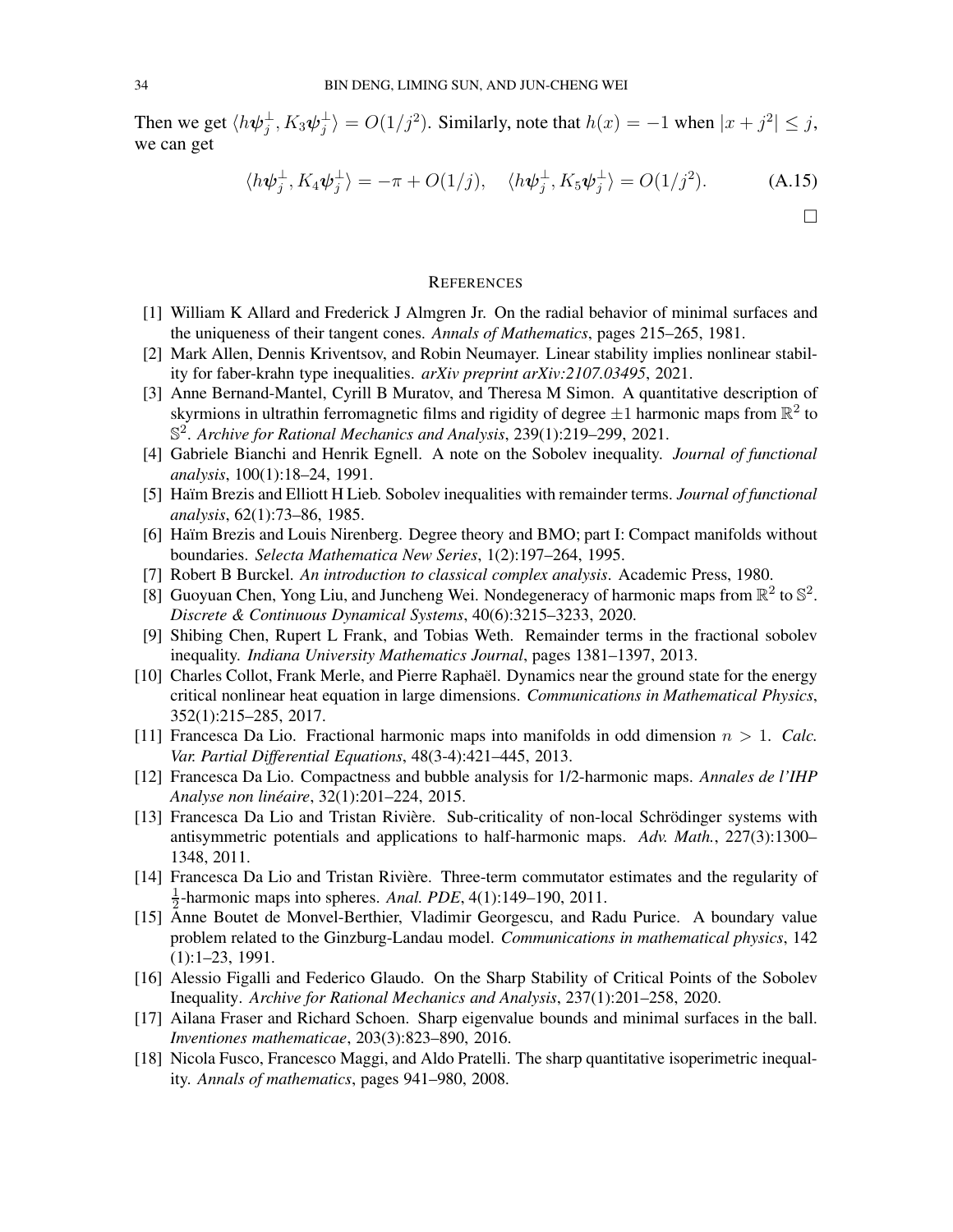- <span id="page-34-16"></span>[19] Stephan Ramon Garcia, Javad Mashreghi, and William T Ross. *Finite Blaschke products and their connections*. Springer, 2018.
- <span id="page-34-11"></span>[20] Robert Gulliver and Brian White. The rate of convergence of a harmonic map at a singular point. *Mathematische Annalen*, 283(4):539–549, 1989.
- <span id="page-34-0"></span>[21] Frédéric Hélein. Régularité des applications faiblement harmoniques entre une surface et une sphere. *CR Acad. Sci. Paris Sér. I Math*, 311(9):519-524, 1990.
- <span id="page-34-14"></span>[22] Jonas Hirsch and Konstantinos Zemas. A note on a rigidity estimate for degree  $\pm 1$  conformal maps on S 2 . *arXiv preprint 2103.05390*, 2021.
- <span id="page-34-5"></span>[23] Jürgen Jost, Lei Liu, and Miaomiao Zhu. The qualitative behavior at the free boundary for approximate harmonic maps from surfaces. *Mathematische annalen*, 374(1):133–177, 2019.
- <span id="page-34-13"></span>[24] Mikhail Karpukhin, Mickaël Nahon, Iosif Polterovich, and Daniel Stern. Stability of isoperimetric inequalities for laplace eigenvalues on surfaces. *arXiv preprint arXiv:2106.15043*, 2021.
- <span id="page-34-4"></span>[25] Paul Laurain and Romain Petrides. Regularity and quantification for harmonic maps with free boundary. *Advances in Calculus of Variations*, 10(1):69–82, 2017.
- <span id="page-34-10"></span>[26] Enno Lenzmann and Armin Schikorra. On energy-critical half-wave maps into S 2 . *Inventiones Mathematicae*, 213(1):1–82, 2018.
- <span id="page-34-2"></span>[27] Vincent Millot and Yannick Sire. On a fractional Ginzburg–Landau equation and 1/2-harmonic maps into spheres. *Archive for Rational Mechanics and Analysis*, 215(1):125–210, 2015.
- <span id="page-34-6"></span>[28] Petru Mironescu and Adriano Pisante. A variational problem with lack of compactness for  $H^{1/2}(\mathbb{S}^1;\mathbb{S}^1)$  maps of prescribed degree. *Journal of Functional Analysis*, 217(2):249–279, 2004.
- <span id="page-34-17"></span>[29] Enrique Outerelo and Jesus M. Ruiz. *Mapping degree theory*, volume 108. American Mathematical Soc., 2009.
- <span id="page-34-1"></span>[30] Tristan Rivière. Conservation laws for conformally invariant variational problems. *Inventiones mathematicae*, 168(1):1–22, 2007.
- <span id="page-34-3"></span>[31] Armin Schikorra. Regularity of n/2-harmonic maps into spheres. *Journal of Differential Equations*, 252(2):1862–1911, 2012.
- <span id="page-34-8"></span>[32] Armin Schikorra, Yannick Sire, and Changyou Wang. Weak solutions of geometric flows associated to integro-differential harmonic maps. *Manuscripta Math.*, 153(3-4):389–402, 2017.
- <span id="page-34-7"></span>[33] Yannick Sire, Juncheng Wei, and Youquan Zheng. Infinite time blow-up for half-harmonic map flow from  $\mathbb R$  into  $\mathbb S^1$ . *arXiv preprint arXiv:1711.05387*, 2017.
- <span id="page-34-12"></span>[34] Yannick Sire, Juncheng Wei, and Youquan Zheng. Nondegeneracy of half-harmonic maps from R into S 1 . *Proc. Amer. Math. Soc.*, 146(12):5263–5268, 2018.
- <span id="page-34-15"></span>[35] Peter M Topping. A rigidity estimate for maps from  $\mathbb{S}^2$  to  $\mathbb{S}^2$  via the harmonic map flow. *arXiv preprint arXiv:2009.10459*, 2020.
- <span id="page-34-9"></span>[36] Jerome Wettstein. Uniqueness and regularity of the fractional harmonic gradient flow in  $\mathbb{S}^{N-1}$ . *arXiv preprint arXiv:2105.05025*, 2021.